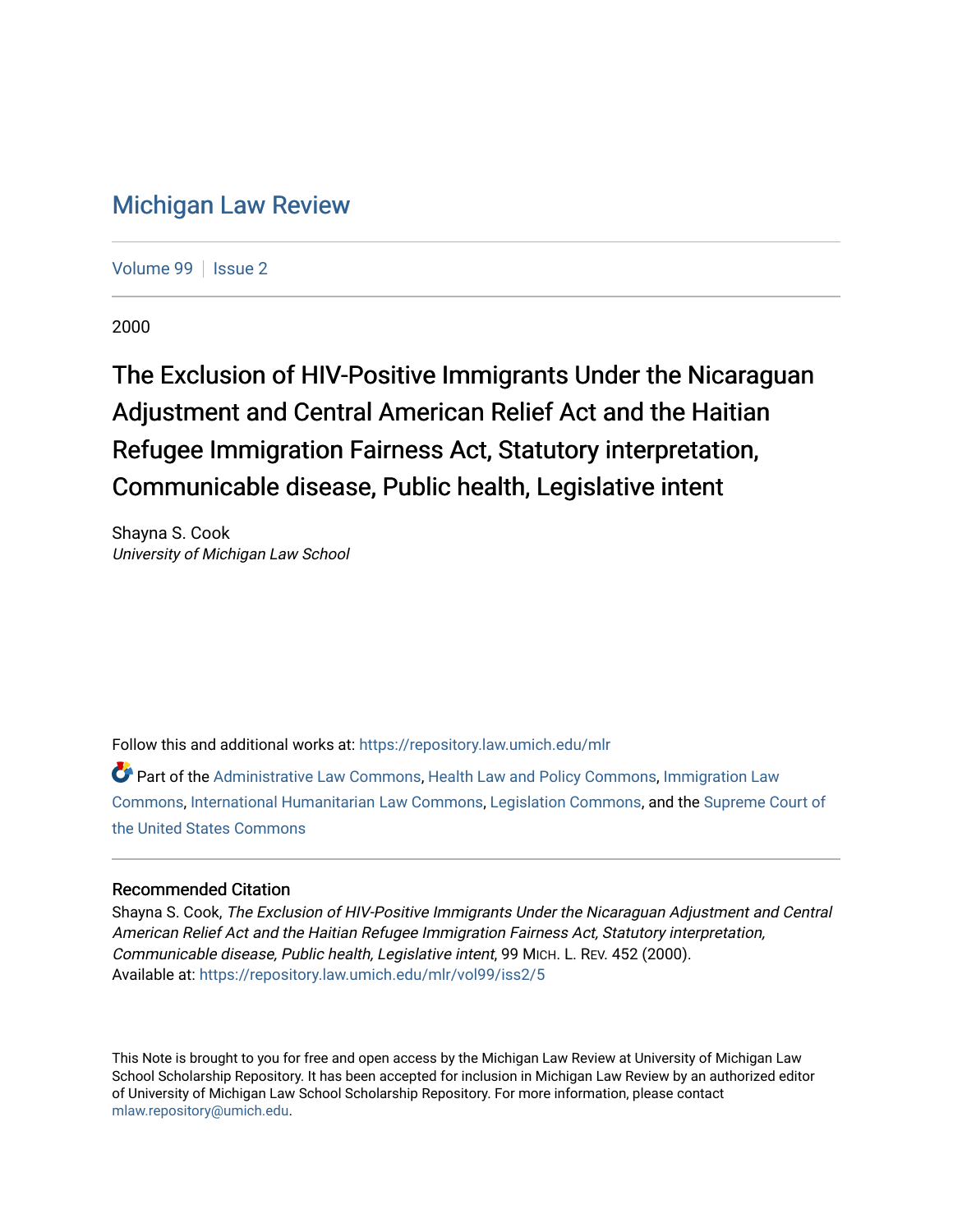# **NOTE**

# The Exclusion of HIV-Positive Immigrants Under the Nicaraguan Adjustment and Central American Relief Act and the Haitian Refugee Immigration Fairness Act

Shayna S. Cook\*

# TABLE OF CONTENTS

|    |                                                      |                                                            | 452 |
|----|------------------------------------------------------|------------------------------------------------------------|-----|
|    | I. THE PLAIN LANGUAGE OF NACARA AND HRIFA459         |                                                            |     |
| Н. | UNDERSTANDING THE LEGISLATIVE HISTORY OF NACARA      |                                                            |     |
|    | AND HRIFA IN LIGHT OF THE LEGISLATIVE HISTORY OF THE |                                                            |     |
|    |                                                      |                                                            |     |
|    |                                                      | A. Congress's Policy Reasons Behind the HIV Exclusion  463 |     |
|    |                                                      | B. Legislative Intent Behind NACARA and HRIFA  468         |     |
|    |                                                      | III. COMPARING THE INS REGULATIONS UNDER NACARA AND        |     |
|    |                                                      |                                                            |     |
|    |                                                      | A. Adjustment of Status for Immigrants Generally479        |     |
|    |                                                      |                                                            |     |
|    |                                                      | C. The HIV Exclusion Under Other Special Immigration       |     |
|    |                                                      |                                                            |     |
|    |                                                      |                                                            |     |

#### **INTRODUCTION**

The United States has turned away immigrants infected with the human immunodeficiency virus ("HIV") under the public health exclusion of the Immigration and Nationality Act  $("INA")^1$  since the mid-1980's.<sup>2</sup> Since Congress codified the HIV exclusion in 1993,<sup>3</sup> any

<sup>\*</sup> The author would like to thank the attorneys at the HIV Law Project in Manhattan for helping to conceptualize this project and Professors James Hathaway and Nina Mendelson for their insightful comments.

<sup>1.</sup> Immigration and Nationality Act, 8 U.S.C. §§ 1 101-1525 (1994 & Supp. 1999). The public health exclusion, found in 8 U.S.C. § 1182(a)(1)(A), states that immigrants who have a "communicable disease of public health significance" are inadmissible. It is one of several grounds of inadmissibility found in the INA. Prior to 1993, the Secretary of Health and Human Services had the discretion to decide which communicable diseases should render aliens inadmissible.

<sup>2.</sup> As discussed in Part II.A infra, the Public Health Service added acquired immune deficiency syndrome ("AIDS") to the list of dangerous contagious diseases excludable under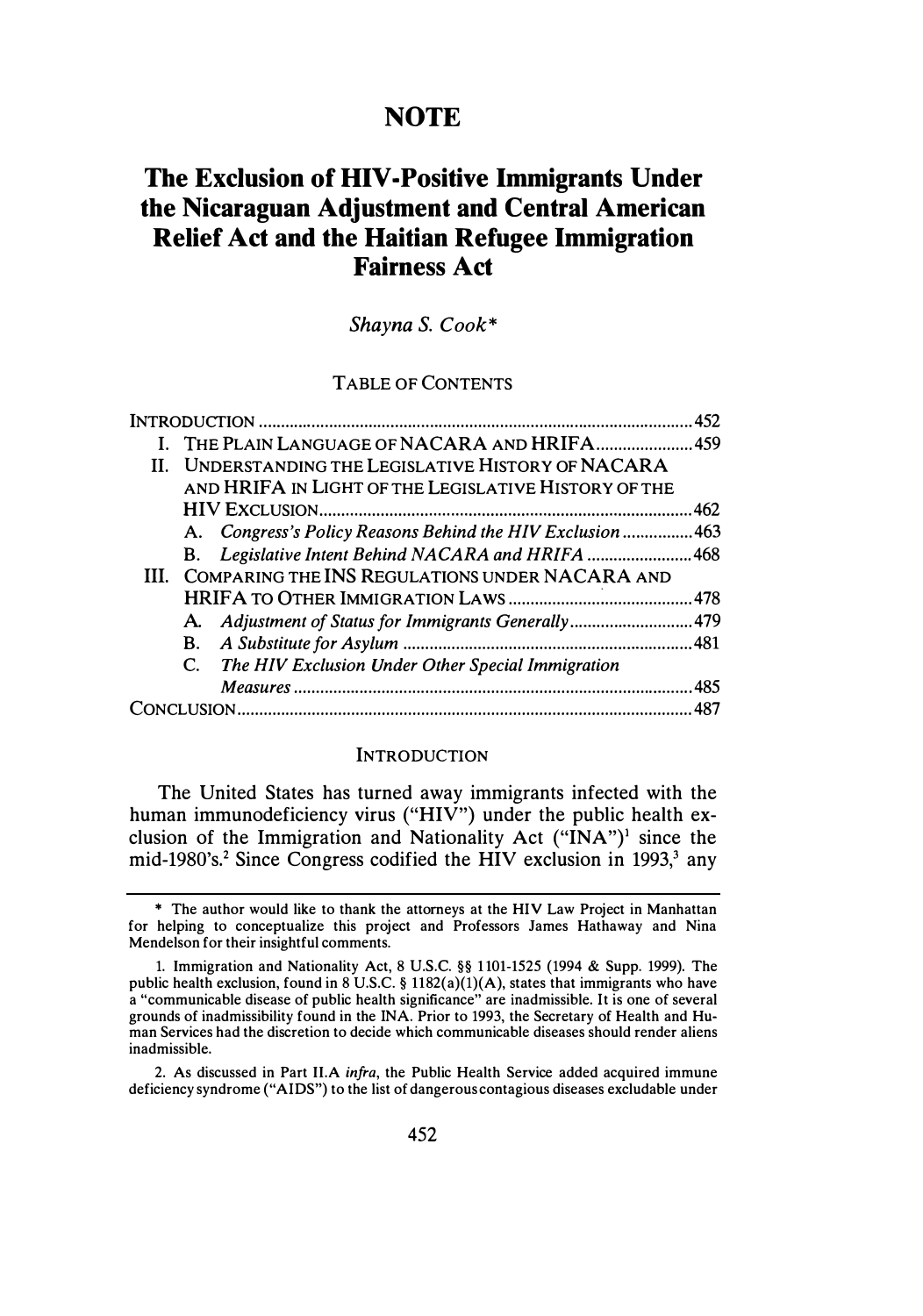alien applying for an immigrant or nonimmigrant visa, adjustment of status to lawful permanent resident, or refugee status must first have a blood test for HIV.4 The HIV exclusion is not absolute, however. Each HIV-positive alien can apply for one of two waivers of the HIV exclusion that are available in the INA. When an alien applies for immigrant or permanent resident status, he must disclose his HIV status on the application and, if he is HIV-positive, may simultaneously apply for a waiver of the exclusion. The first waiver, available to general immigrants under the INA, requires the immigrant to have an immediate family member in the United States who is a citizen or lawful permanent resident.5 The idea behind this requirement is that family members will help to care, financially and otherwise, for HIV-positive relatives, thus relieving the financial burden on the government. The second waiver, available for "special" immigrants such as refugees, gives the Attorney General discretion to waive the exclusion "for humanitarian purposes, to assure family unity, or when it is otherwise in the public interest."6 In other words, this humanitarian waiver is re-

the INA in 1987. See Peter A. Barta, Note, Lambskin Borders: An Argument for the Abolition of the United States Exclusion of HIV-Positive Immigrants, 12 GEO. IMMIGR. L.J. 323, 327 (1998) (describing the adoption of the AIDS exclusion).

3. Pub. L. No. 103-43, 107 Stat. 122, 210 (1993). As a result of the 1993 Amendment, the INA declares inadmissible any alien "who is determined (in accordance with regulations proscribed by the Secretary of Health and Human Services) to have a communicable disease of public health significance, which shall include infection with the etiologic agent for acquired immune deficiency syndrome." 8 U.S.C. § 1182 (a)(1)(A)(i) (1994).

4. See 42 C.F.R. § 34.3(b) (1999) (discussing the requirements for serologic HIV testing of immigrants).

5. See 8 U.S.C. § 1182(g) (1994 & Supp. IV 1999):

The Attorney General may waive the application of -

(1) subsection (a)(1)(A)(i) in the case of any alien who —

{A) is the spouse or the unmarried son or daughter, or the minor unmarried lawfully adopted child, of a United States citizen, or of an alien lawfully admitted for permanent residence, or of an alien who has been issued an immigrant visa, or

(B) has a son or daughter who is a United States citizen, or an alien lawfully admitted for permanent residence, or an alien who has been issued an immigrant visa . . ..

6. 8 U.S.C. § 1157(c)(3) (1994). This section, which permits HIV waivers for certain refugees and asylees, reads:

(T]he Attorney General may waive (the public health exclusion] with respect to such an alien for humanitarian purposes, to assure family unity, or when it is otherwise in the public interest. Any such waiver by the Attorney General shall be in writing and shall be granted only on an individual basis following an investigation.

Although the waiver articulated above is found in the refugee provision of the INA, it is reiterated in other sections of the INA that deal with special immigrants, such as the Chinese Student Protection Act. Chinese Student Protection Act of 1992, Pub. L. No. 102-404, 106 Stat. 1969. Because this waiver is available "to assure family unity," it implicitly encompasses applicants who would qualify for the familial relationship waiver. Thus, even though an applicant cannot apply for both waivers, this waiver is broader, including applicants who would qualify under either waiver. See Rebecca Kidder, Note, Administrative Discretion Gone Awry: The Reintroduction of the Public Charge Exclusion for HIV-Positive Refugees and Asylees, 106 YALE L.J. 389, 400-03 (1996) (discussing the different waivers of the HIV exclusion available under various provisions of the INA).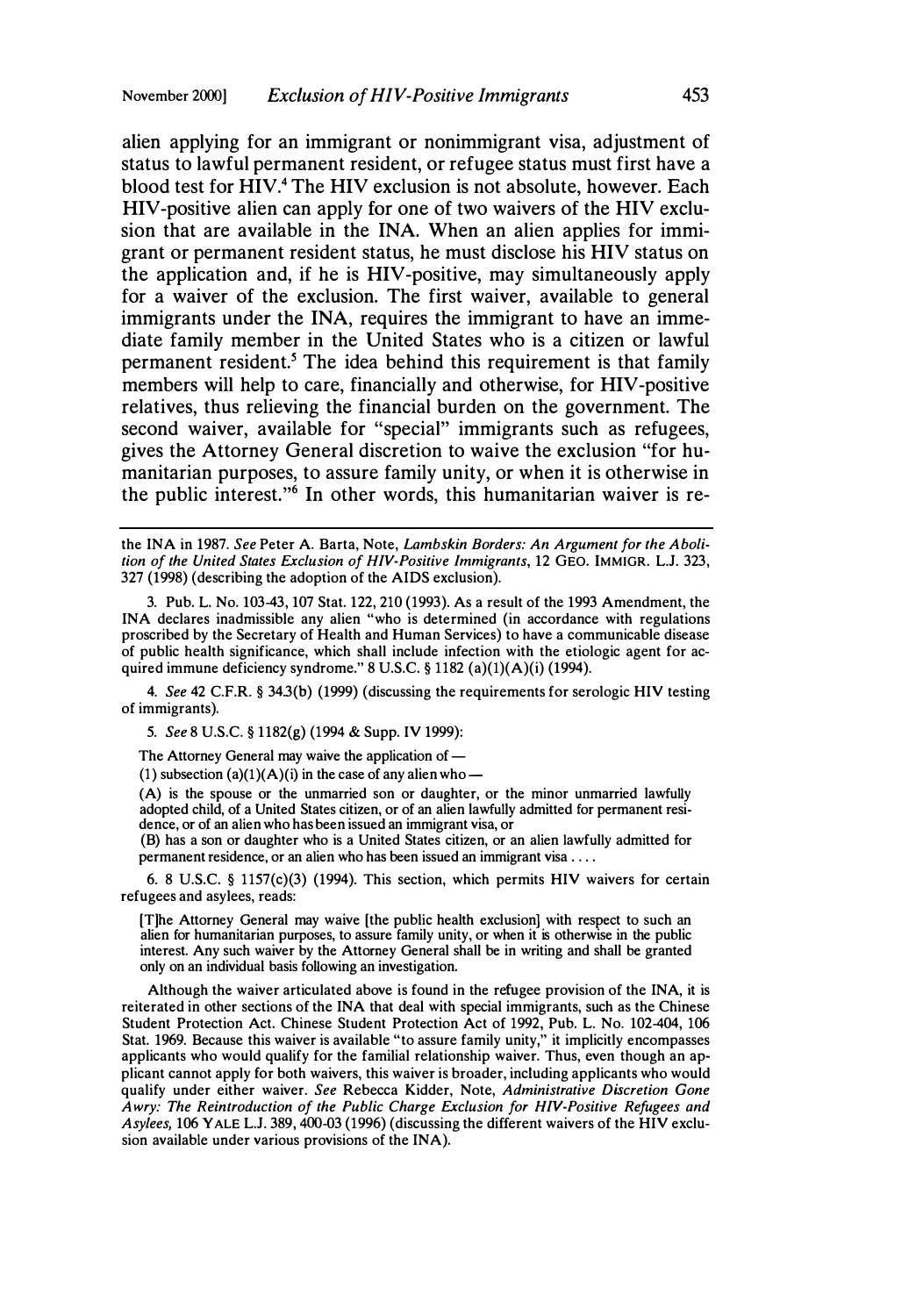served for groups of immigrants whom Congress allows into the United States for humanitarian reasons. Which of the two waivers an immigrant can apply for depends on what type of immigration status he is seeking, because different waivers are available for aliens applying under various sections of the INA. When a new immigration law is enacted, Congress or the Immigration and Naturalization Service ("INS") must decide which waiver should be available to HIV-positive immigrants applying under the new provision.<sup>7</sup>

The INS recently had an opportunity to decide which of these two waivers should apply to newly enacted legislation. Congress passed the Nicaraguan Adjustment and Central American Relief Act of 1997  $("NACARA")<sup>8</sup>$  and the Haitian Refugee Immigration Fairness Act of 1998 ("HRIFA"),<sup>9</sup> which allow Haitian, Cuban, and Nicaraguan immigrants and illegal aliens who have been in the United States since December 1995 to adjust their status to that of lawful permanent resident.10 The humanitarian purpose of these laws, as this Note discusses, was to recognize and respond to the unique situations of these individuals who fled particularly horrific political conditions in their home countries by allowing them to reside permanently in the United States.<sup>11</sup> NACARA and HRIFA (hereinafter "the Acts") constitute

9. Omnibus Consolidated and Emergency Supplemental Appropriations Act, Pub. L. No. 105-277, Title IX (Haitian Refugee Immigration Fairness Act of 1998), 112 Stat. 2681, 2681-538 (1998). While HRIFA appears in the 1999 Supplement to the United States Code as an amendment to 8 U.S.C. § 1255, this Note uses the public law citation.

10. Although both NACARA and HRIFA included a filing deadline of April 1, 2000, members of both the House and Senate introduced bills to extend the deadline, since the INS's final regulations in response to the Acts did not come out until March 24, 2000. See 146 CONG. REC. S617-19 (daily ed. Feb. 10, 2000) (introduction of S. 2058 by Sen. Graham); 146 CONG. REC. E64 (daily ed. Feb. 2, 2000) (statement of Rep. Meek). The Senate Judiciary Committee approved the legislation to extend the deadline on April 13, 2000. See Michael Posner, Cubans, Haitians, Nicaraguans May Get New Residency Status Deadline, THE NATIONAL JOURNAL, COMMITfEE MARKUPS AND VOTES THuRSDAY, APR. 13, 2000 (describing the Senate Judiciary Committee markup of S. 2058). Since the 107th Congress began in January 2001, a bill extending the deadline of HRIFA and NACARA has already been reintroduced in the House and referred to the House Judiciary Committee. Central American and Haitian Adjustment Act of 1999, H.R. 348, 107th Cong. (2001).

11. See DEP'T OF STATE, COUNTRY REPORTS ON HUMAN RIGHTS PRACTICES FOR 1998, S. PRT. 106-23, at 657-68 (Haiti) (1999) (discussing ongoing human rights abuses in Haiti); DEP'T OF STATE, COUNTRY REPORTS ON HUMAN RIGHTS PRACTICES FOR 1997, 105 CONG., at 481-94, 591-601 (Cuba and Nicaragua) (1998) (discussing ongoing human rights abuses in Cuba and Nicaragua); see also IRWIN P. STOTZKY, SILENCING THE GUNS IN HAITI: THE PROMISE OF DELIBERATIVE DEMOCRACY (1997); Matias F. Travieso-Diaz, lmmigra-

<sup>7.</sup> The INA includes all immigration laws. When a new immigration law is enacted, it enters the U.S. Code as an amendment of the INA, codified in 8 U.S.C. When Congress is silent on which waiver should apply to a new provision, the INS must decide which waiver is appropriate through rulemaking procedures.

<sup>8.</sup> District of Columbia Appropriations Act, Pub. L. No. 105-100, Title II (Nicaraguan Adjustment and Central American Relief Act), 111 Stat. 2160, 2193 (1997) (amended by Pub. L. No. 105-139, 111 Stat. 2644 (1997)). While NACARA appears in the 1999 Supplement to the United States Code as an amendment to 8 U.S.C. § 1255, this Note uses the public law citation.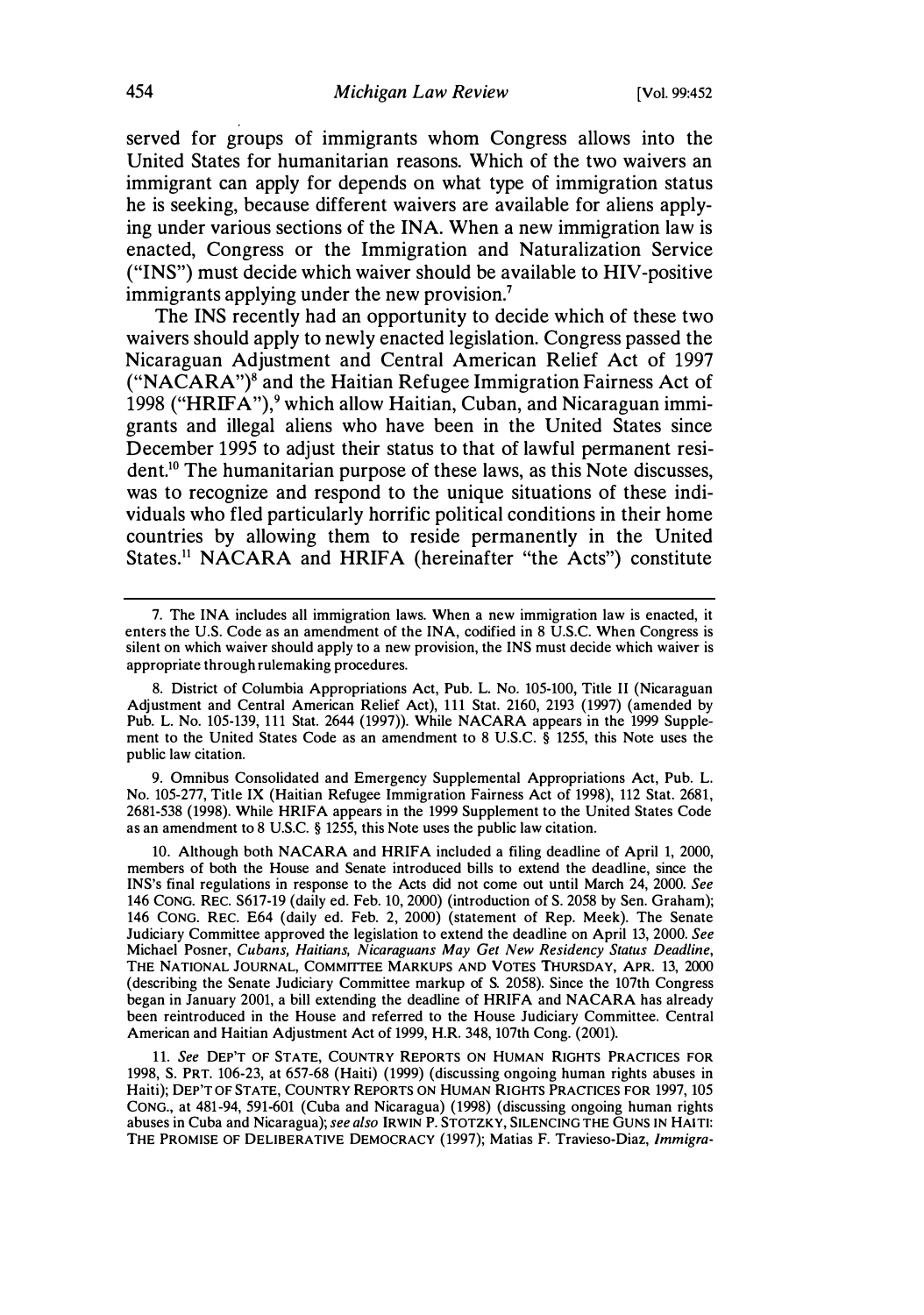exceptions to the general adjustment of status provision under the INA, in that they grant permanent resident status to applicants even if they are inadmissible for many reasons, including illegal entry and potential financial burden on the govemment.12 Applicants under the Acts are still subject to some of the inadmissibility provisions that are barriers to adjustment of status, including the HIV exclusion.

In regulations adopted pursuant to the Acts, the Immigration and Naturalization Service requires HIV-positive applicants under the Acts to apply for the waiver of the HIV exclusion that is dependent on the applicant's immediate family relationship with a United States citizen or permanent resident.13 The INS regulations with respect to waivers of the HIV exclusion do not allow HRIFA and NACARA applicants to apply for the waiver for humanitarian reasons available to other HIV-positive refugees and special immigrants.14 Seemingly, it would be easier for HIV-positive applicants to assert humanitarian reasons for the INS not to deport them in their waiver applications than to prove the requisite family relationship because HRIFA and NACARA constitute Congress's recognition that the United States should not send these applicants who have been living in the United States since 1995 back to Haiti, Cuba, and Nicaragua. Thus, the INS effectively chose the waiver with more difficult requirements for HIVpositive applicants to meet.

12. The Acts allow for adjustment of status for an alien who "is otherwise admissible to the United States for permanent residence, except that, in determining such admissibility, the grounds for inadinissibility specified in paragraphs (4) [public charge], (5) [labor certification],  $(6)(A)$  [aliens previously deported],  $(7)(A)$  [documentation requirements], and  $9(B)$ [guardians accompanied excluded persons] of section 212(a) [of the INA] shall not apply."§  $902$  (a)(1)(B), 112 Stat. at 2681-538 (HRIFA). The same language is included in NACARA. § 202 $(a)(1)(B)$ , 111 Stat. at 2193.

13. 8 C.F.R. § 245.13 (c) (2000) (NA CARA); 8 C.F.R. § 245.15(e)(2) (2000) (HRIFA). These regulations refer HIV-positive applicants seeking waivers of excludability to a section of the C.F.R. that requires applicants subject to the public health exclusion to have a qualifying familial relationship with a United States citizen or permanent resident. See 8 C.F.R. §  $212.7(4)(b)(1)$  (2000) (authorizing a waiver under § 212(g) of the INA, which requires a family relationship). See also Adjustment of Status for Certain Nationals of Haiti, 65 Fed. Reg. 15,835 (Mar. 24, 2000) (introducing the Final Rule for both NACARA and HRIFA, eight days before the statutory filing deadline).

14. In its discussion of its final rule for HRIFA, the INS addressed comments it received relating to which waiver should be available for HIV-positive applicants under HRIFA. The INS rejected the possibility of allowing the humanitarian waiver for HIV-positive applicants, concluding that this waiver only applied to the adjustment of status of refugees under 8 U.S.C. § 1159, and that the INS did not have the statutory authority to adopt the humanitarian waiver here. See Adjustment of Status for Certain Nationals of Haiti, 65 Fed. Reg. at 15,837. As this Note argues, the INS misconstrued the legislative intent behind the Acts and their position within the INA as a whole. The INS did, however, open the possibility that HIV-positive Haitians who were paroled into the United States for the purpose of receiving medical treatment could be given a discretionary waiver. See 8 C.F.R. § 245.15(e)(2) (2000). It is unclear how this discretion would help Haitians without qualifying family members, however, since the familial relationship is mandatory to obtaining such a waiver.

tion Challenges and Opportunities in a Post-Transition Cuba, 16 BERKELEY J. INT'L L. 234 (1998).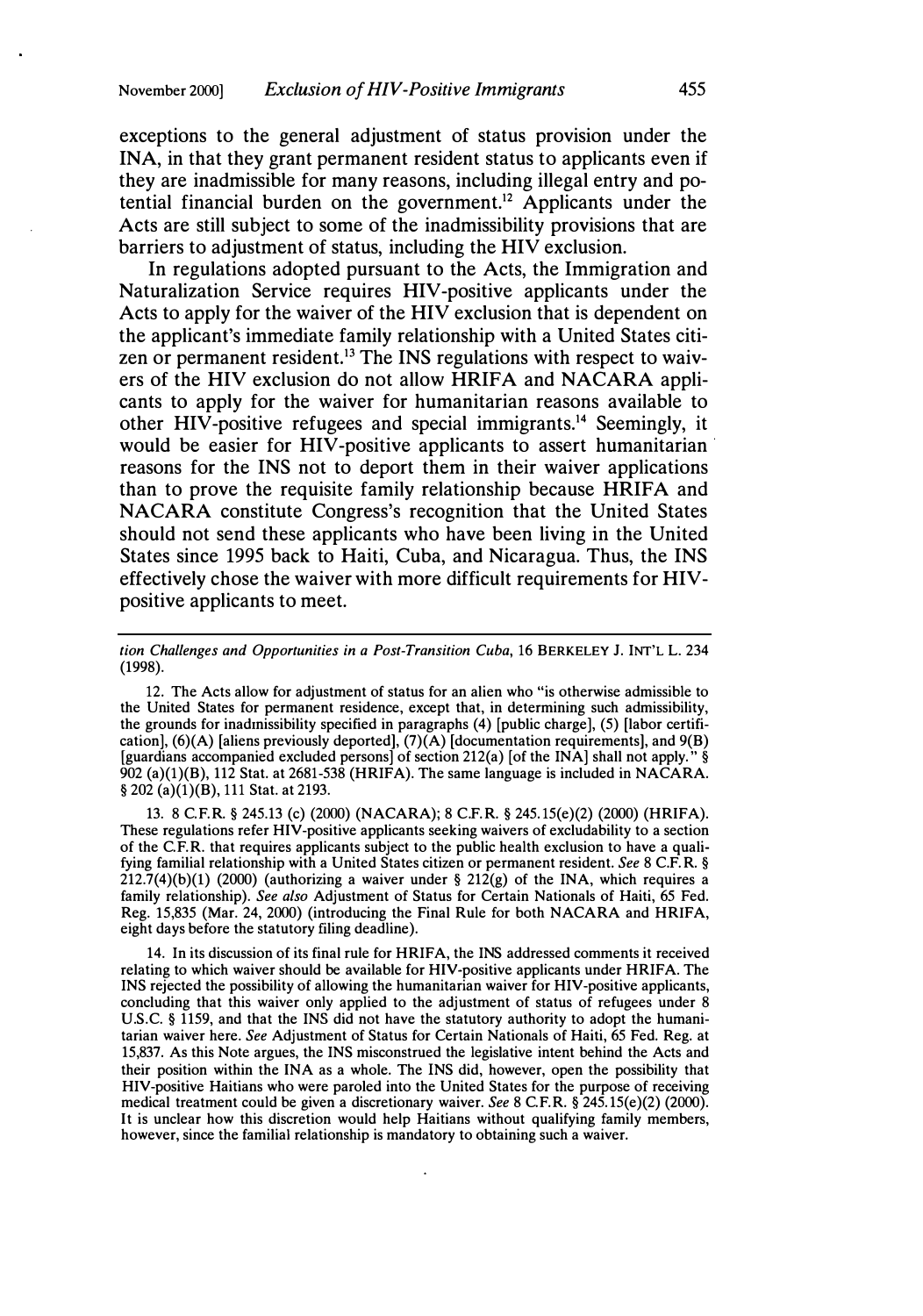This Note considers the appropriateness of the INS's HIV waiver regulations under HRIFA and NACARA. Courts generally afford administrative agency interpretations of statutes great deference under the Chevron doctrine, unless the agency regulation is contrary to legislative intent.<sup>15</sup> Chevron requires courts to review administrative actions under a two-pronged analysis to determine whether the agency's regulation is an abuse of its congressionally delegated discretion.16 Under the first prong, a reviewing court determines if Congress clearly addressed the precise question; if it did, and the agency regulation does not match Congress's clear intent, the agency abused its administrative authority.17 If Congress's intent is not clear, the court turns to the second prong of *Chevron*, under which it must defer to the agency's construction of the statute as long as that construction is permissible.18

Subsequent courts have clarified what "clear" intent under the first prong entails, determining that legislative intent need not be clear on the textual surface and that courts may look beyond the text of the law to determine whether Congress's intent was clear.<sup>19</sup> The Supreme Court has adopted a holistic approach to statutory construction, which requires courts to look beneath the surface of the statute to divine legislative intent.<sup>20</sup> The Fourth Circuit in Brown & Williamson To-

The judiciary is the final authority on issues of statutory construction and must reject administrative constructions which are contrary to clear congressional intent.... If a court, employing traditional tools of statutory construction, ascertains that Congress had an intention on the precise question at issue, that intention is the law and must be given effect.

Id. at 843 n.9 (internal citations omitted).

18. See id. at 843 ("If, however, the court determines Congress has not directly addressed the precise question at issue, the court does not simply impose its own construction on the statute, as would be necessary in the absence of an administrative interpretation. Rather, if the statute is silent or ambiguous with respect to the specific issue, the question for the court is whether the agency's answer is based on a permissible construction of the statute.") (citations omitted).

19. See, e.g., Cass R. Sunstein, Law and Administration After Chevron, 90 COLUM. L. REV. 2071, 2091 (1990) ("The Court's own decisions, however, suggest that the mere fact of a plausible alternative is insufficient to trigger the Chevron rule."). But see Antonin Scalia, Judicial Deference to Administrative Interpretations of Law, 1989 Duke L.J. 511, 520 (arguing that a statute should be regarded as ambiguous when "two or more reasonable, though not necessarily equally valid, interpretations exist").

20. See Dunn v. Commodity Futures Trading Comm'n, 519 U.S. 465, 475 (1997) (demonstrating through its reasoning that courts should consider "the history of evolving congressional regulation in the area"); Gustafson v. Alloyd Co., 513 U.S. 561, 570 (1995) (reasoning

<sup>15.</sup> See Chevron U.S.A., Inc. v. Natural Res. Def. Council, Inc., 467 U.S. 837 (1984).

<sup>16.</sup> See id. at 842-43.

<sup>17.</sup> See id. ("First, always, is the question whether Congress has directly spoken to the precise question at issue. If the intent of Congress is clear, that is the end of the matter; for the court, as well as the agency, must give effect to the unambiguously expressed intent of Congress.") (citation omitted). In a footnote following the previous quotation, the Court clarified that intent should be determined through the traditional tools of statutory construction: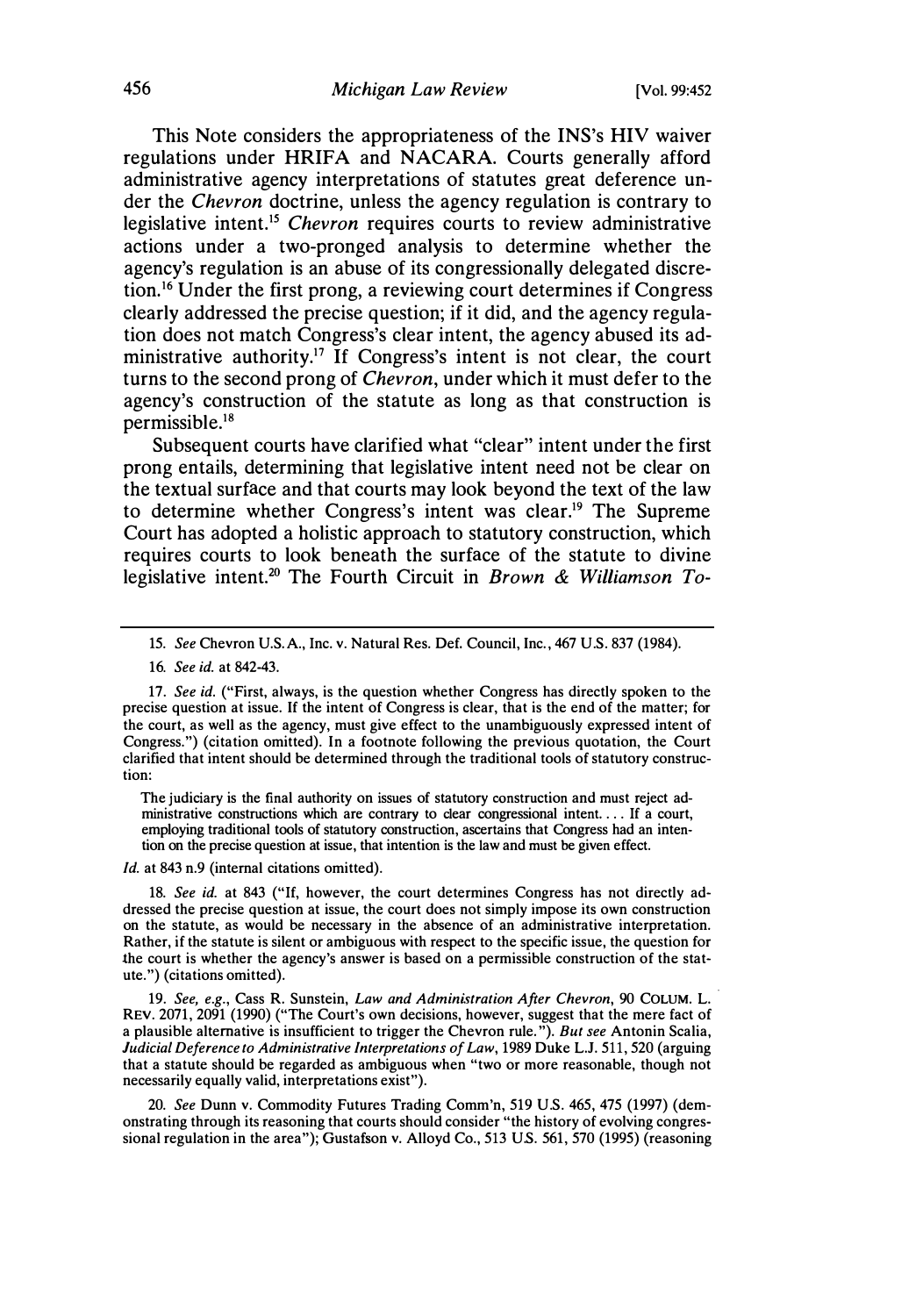bacco Corporation v. FDA synthesized the Court's "holistic approach" to statutory construction as involving four considerations: 1) the plain language of the statute; 2) the overall statutory scheme; 3) legislative history; and 4) a consideration of other relevant statutes.<sup>21</sup>

If, after conducting this multi-faceted analysis under the first prong of Chevron, a statute is still ambiguous with respect to a specific issue, courts move on to the second Chevron inquiry: whether the agency's regulation is based on a permissible construction of the statute.<sup>22</sup> Ambiguity arises only after a reviewing court has looked for Congress's specific intent using all of the traditional tools of statutory construction: plain language, context and structure of the statute, and legislative history.23 Although courts generally give agencies more discretion if the statute is ambiguous,<sup>24</sup> the regulation must still be reasonable "in

21. Brown & Williamson Tobacco Corp. v. FDA, 153 F.3d 155, 162-63 (4th Cir. 1998), aff'd, FDA v. Brown & Williamson Tobacco Corp., 529 U.S. 120 (2000).

22. See supra note 18.

23. See Robinson v. Shell Oil Co., 519 U.S. 337, 341 (1997) ("The plainness or ambiguity of statutory language is determined by reference to the language itself, the specific context in which that language is used, and the broader context of the statute as a whole."); NLRB v. United Food & Commercial Workers Union, 484 U.S. 112, 123 (1987) ("On a pure question of statutory construction, our first job is to try to determine congressional intent, using 'traditional tools of statutory construction.' If we can do so, then that interpretation must be given effect, and the regulations at issue must be fully consistent with it.") (citation omitted); Cont') Air Lines, Inc. v. Dep't of Transp., 843 F.2d 1444, 1448 (D.C. Cir. 1988) ("[W]e are not persuaded that Congress's intent is clear within the meaning of Chevron. That is to say, our employment of the traditional tools of statutory interpretation has left us in doubt as to what Congress had in mind on the precise issue at hand.").

24. See Cont'/, 843 F.2d at 1453-54:

[I]t is elementary in administrative law that, at least where Congress's intent is unknown, an agency's interpretation (if reasonable) is entitled to deference from the Article III branch. This notion is premised on the very nature of our system of government, with its time-tested separation of governmental powers .... To depart from the culture of deference (again, as always, where Congress's specific intent on the question at hand is unclear) is to do violence to basic structural principles relied upon by Congress and the President in creating the agency in the first instance and endowing it with powers to interpret, administer and enforce that portion of the law of the land.

See also Sunstein, supra note 19, at 2105 ("On the question of reasonableness, it seems clear that the agency must be given considerable latitude. But this is not to say that the agency may do whatever it wishes.").

that "Act[s] of Congress should not be read as a series of unrelated and isolated provisions"); United States Nat') Bank of Or. v. Indep. Ins. Agents of Am., Inc., 508 U.S. 439, 455 (1993) (instructing courts to " 'look to the provisions of the whole law, and to its object and policy' " (citing United States v. Boisdore's Heirs, 8 How. 113, 122 (1849))); Dole v. United Steelworkers, 494 U.S. 26, 35 (1990) (" 'On a pure question of statutory construction ... [o]ur starting point is the language of the statute,' ... but 'in expounding a statute we are not guided by a single sentence or member of a sentence, but look to the provisions of the whole law, and to its object and policy.' ") (citations omitted); United Savings Ass'n of Tex. v. Timbers of Inwood Forest Assoc., Ltd., 484 U.S. 365, 371 (1988) (characterizing statutory interpretation as a "holistic endeavor": "A provision that may seem ambiguous in isolation is often clarified by the remainder of the statutory scheme ... "); INS v. Cardoza-Fonseca, 480 U.S. 421, 449 (1987) (utilizing the "ordinary canons of statutory construction," including the statutory language, its congruence with the international treaty, and the legislative history).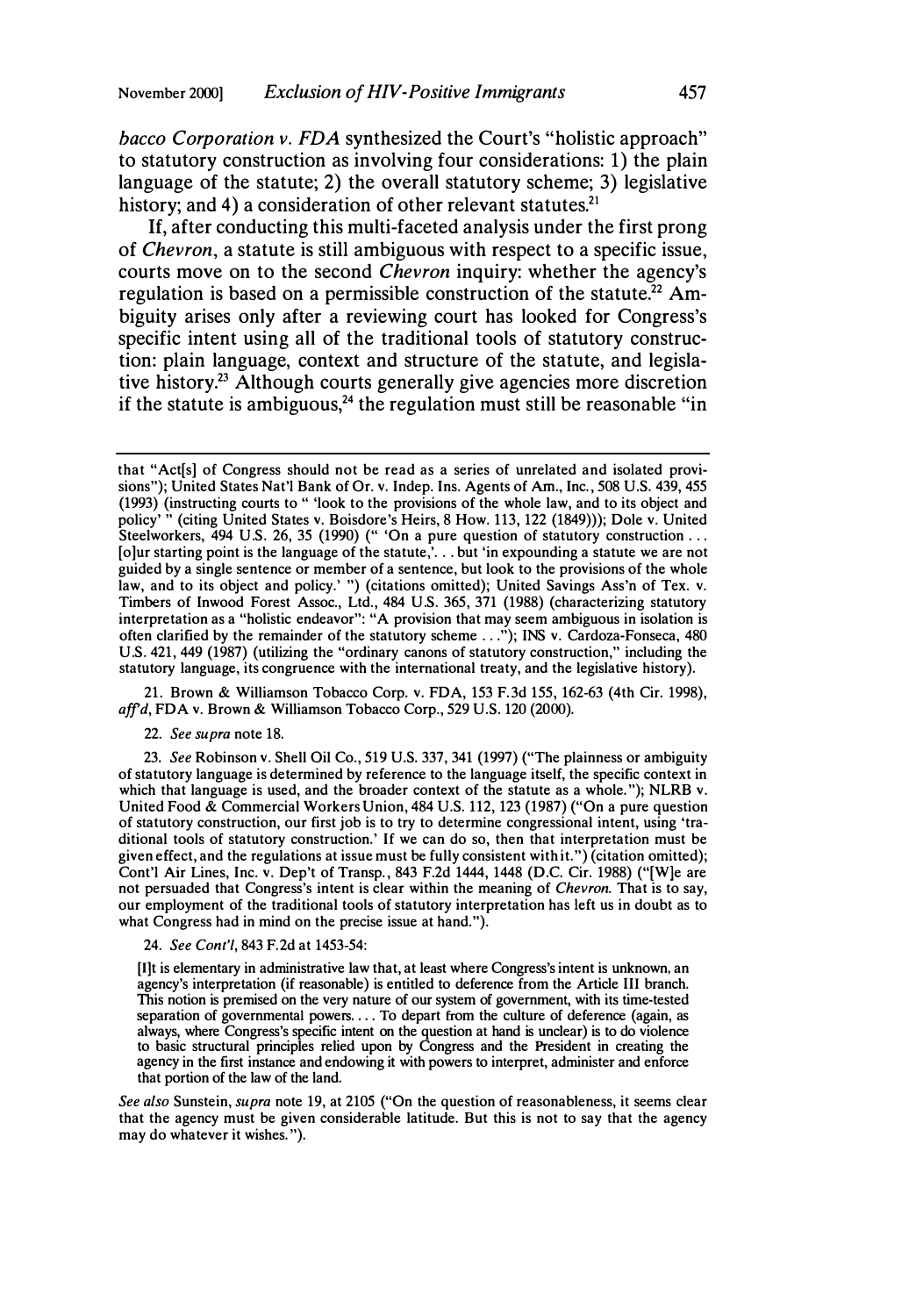light of the language, legislative history, and policies of the statute."<sup>25</sup> The reasonableness inquiry includes an examination of the agency's textual analysis of the statute, including its analysis of legislative history, and a determination of the compatibility of the agency's interpretation to the congressional purposes behind the statute.26 If the regulation is contrary to Congress's policy goals in enacting the statute, a court will find that it is not a reasonable interpretation of the law and thus an abuse of administrative discretion.27 In performing this analysis, courts must consider Congress's goals in light of the legislative history of the statute, including compromises between competing goals.<sup>28</sup>

This Note utilizes this holistic approach to statutory construction to argue that the INS regulations regarding the HIV exclusion under the Acts are contrary to clear congressional intent and thus an abuse of administrative discretion. This Note further argues that even if the intent of Congress is not clear and the Acts are ambiguous as to waivers of the HIV exclusion, the INS's regulations for HIV-positive applicants are unreasonable in light of Congress's humanitarian purposes in enacting HRIFA and NACARA. Part I examines the plain language of the Acts, concluding that because Congress did not explicitly address the HIV exclusion in the Acts, it is necessary to look elsewhere to determine legislative intent concerning this issue. Part II discusses Congress's intent behind the Acts and the HIV exclusion itself, concluding that the most important reason behind the HIV exclusion  $$  $cost - is$  not relevant under HRIFA and NACARA. Moreover, because Congress intended to create an unprecedented immigration remedy in response to political unrest in these countries, the administrative regulations under the Acts should reflect the congressional goal of giving the applicants  $-$  even the HIV-positive ones  $-$  special treatment. This discussion of legislative intent is relevant both to show Congress's clear intent under Chevron prong one and to evaluate the

<sup>25.</sup> Republican Nat'! Comm. v. Fed. Election Comm'n, 76 F.3d 400, 406 (D.C. Cir. 1996) (quoting Natural Res. Def. Council v. United States EPA, 822 F.2d 104, 111 (D.C. Cir. 1987)). See AT&T Corp. v. Iowa Utils. Bd., 525 U.S. 366, 392 (1999) (vacating an FCC rule because of the agency's unreasonable interpretation of the statute).

<sup>26.</sup> See Cont'/, 843 F.2d at 1449 ("In our view, reasonableness in this context is to be determined by reference both to the agency's textual analysis (broadly defined, including where appropriate resort to legislative history) and to the compatibility of that interpretation with the Congressional purposes informing the measure.").

<sup>27.</sup> See id. at 1452 (" 'Reasonableness' in this context means, we are persuaded, the compatibility of the agency's interpretation with the policy goals (as carefully identified in the manner previously described) or objectives of Congress.").

<sup>28.</sup> See id. at 1451 ("[P] recision of goal identification must be the order of the day... (T]he goal (or more precisely, the competing and conflicting goals) must be identified with care and respect for the compromise-laden legislative process."); see also Republican Nat'/ Comm., 76 F.3d at 406 ("Examining again the statute and its legislative history, we find no basis for questioning the reasonableness of (the regulation at issue]. As we have already concluded, nothing in the statute or its legislative history limits the Commission to requiring a single request, or precludes the Commission from requiring a follow-up.").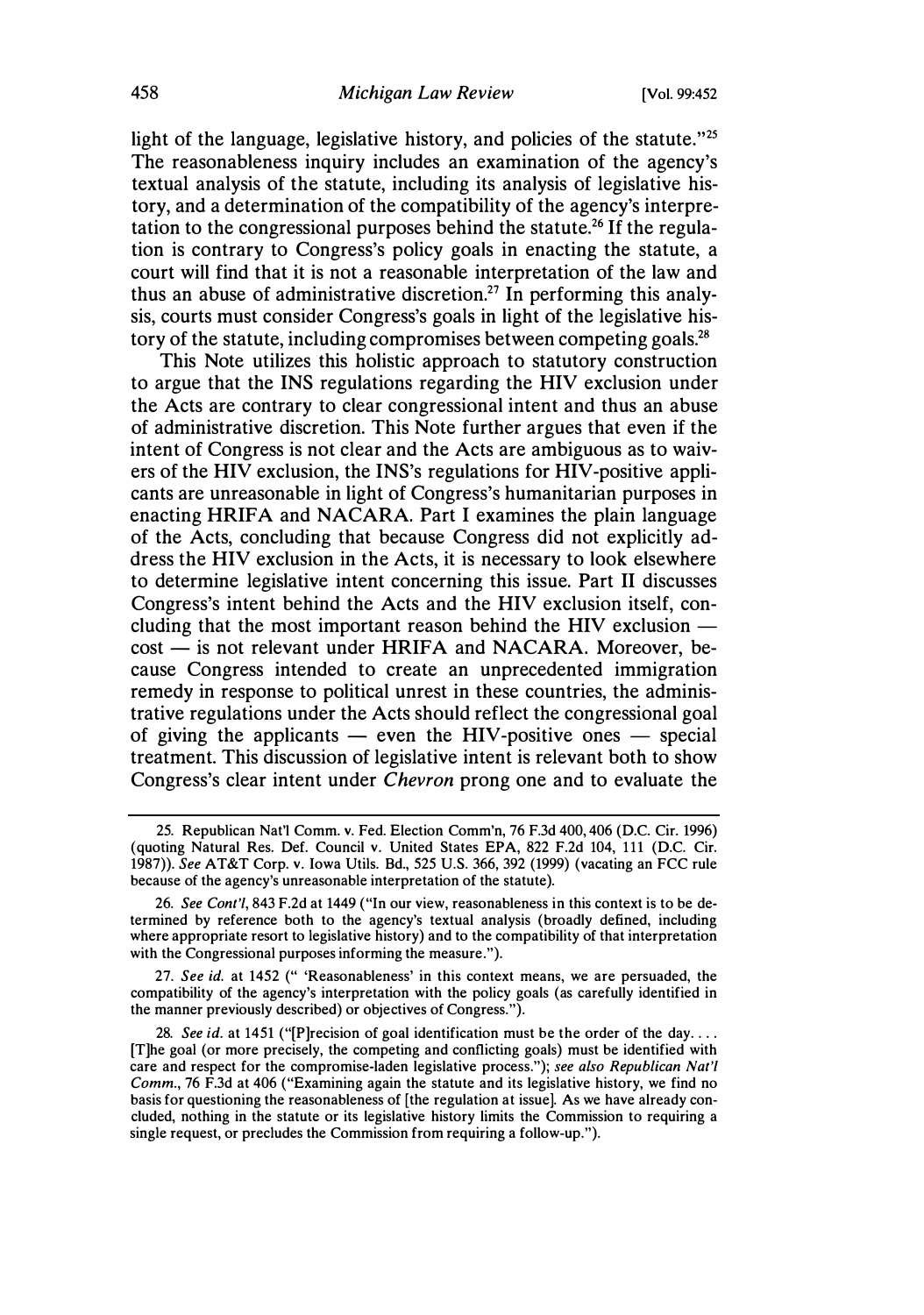INS's reasonableness under prong two. Part III considers the INS regulations in light of other relevant immigration statutes and Congress's overall statutory scheme for immigration law. A consideration of relevant statutes is useful in evaluating the regulations under both prongs of Chevron. Part III argues that because the INS treats HIVpositive applicants differently under HRIFA and NACARA than under other immigration laws based on similar legislative purposes, the INS violated Congress's intent to give HRIFA and NACARA applicants the same protection as applicants under analogous laws. This Note concludes that the INS should voluntarily change the waiver requirements in its regulations; courts should find the waiver regulation to be an abuse of administrative discretion and vacate the rule; or Congress should amend the law to specify that the humanitarian waiver is available for HIV-positive applicants.<sup>29</sup>

### I. THE PLAIN LANGUAGE OF NACARA AND HRIFA

The first step in statutory interpretation is to look at the plain language of the statute.<sup>30</sup> Because the Acts do not mention the HIV exclusion or waiver explicitly, the plain language of the Acts does not conclusively demonstrate Congress's clear intent with respect to HIVpositive applicants. As mentioned above, the Acts allow Haitian, Nicaraguan, and Cuban nationals who have been continuously present in the United States since December 1995 and are otherwise admissible to adjust their status to permanent resident.<sup>31</sup> Applicants are not

<sup>29.</sup> Although both NACARA and HRIFA include a clause that limits the judicial review of a decision by the Attorney General as to whether or not the status of any alien should be adjusted under the Acts, the Supreme Court has distinguished between judicial review of an administrative action on a particular case and judicial review of an administrative regulation under an act of Congress generally. See Bowen v. Michigan Acad. of Family Physicians, 476 U.S. 667 (1986). In terms of the legislative reform solution, it is worth noting that the Central American and Haitian Parity Act of 1999, which was introduced in the Senate, included technical amendments to NACARA and HRIFA. Among the amendments was a provision that would grant the Attorney General discretion to waive the public health exclusion for humanitarian purposes, to assure family unity, or when it is otherwise in the public interest. See 145 CONG. REC. S10944-45 (daily ed. Sept. 15, 1999) (statement of Sen. Durbin concerning the bill, S. 1592). The last legislative action on this bill was in September 1999, when it was referred to the Senate Committee on the Judiciary. The Central American and Haitian Adjustment Act of 1999, which was reintroduced in the House in January 2001, would likewise amend the HIV waiver under NACARA and HRIFA. Central American and Haitian Adjustment Act of 1999, H.R. 348, 107th Cong. (2001).

<sup>30.</sup> See Carninetti v. United States, 242 U.S. 470, 485 (1917) ("It is elementary that the meaning of a statute must, in the first instance, be sought in the language in which the act is framed, and if that is plain, and if the law is within the constitutional authority of the lawmaking body which passed it, the sole function of the courts is to enforce it according to its terms."); see also NORMAN J. SINGER, STATUTES AND STATUTORY CONSTRUCTION 81-83 (5th ed. 1992).

<sup>31.</sup> See supra notes 8-10 and accompanying text.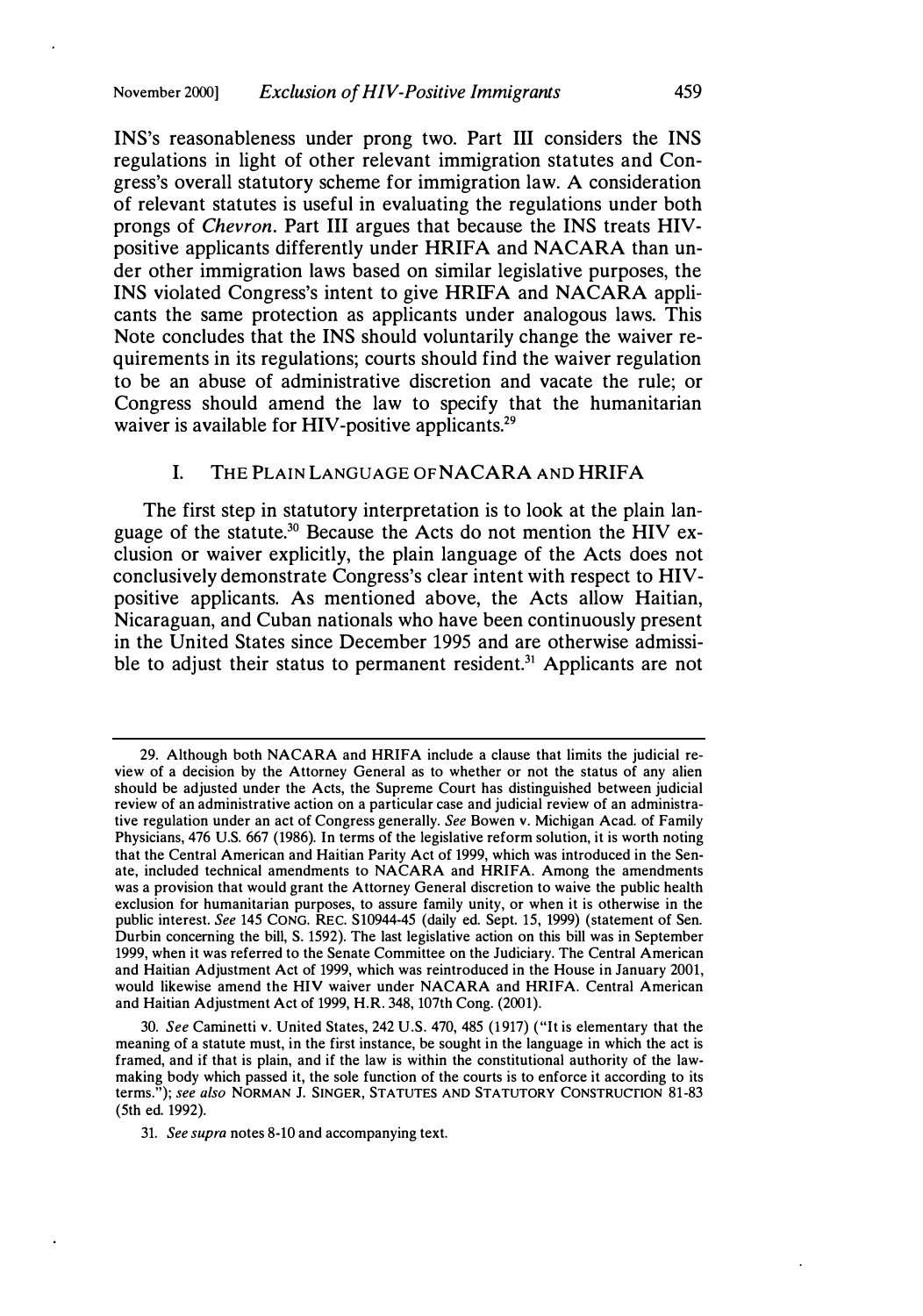required to have been paroled<sup>32</sup> or admitted into the United States, which means they need not have entered the country legally. The key phrase in the Acts relevant to the HIV exclusion is that applicants must be "otherwise admissible," which indicates that the grounds for inadmissibility of immigrants under the INA (including the HIV exclusion) apply to HRIFA and NACARA applicants. $33$  The Acts explicitly waive some of the inadmissibility grounds, including the likelihood of becoming a public charge, failure to obtain a labor certification, entering the country illegally, and violating documentary requirements for entry.34 The Acts do not waive the HIV exclusion, however, and do not specify which waiver should be available for HIV-positive applicants; in fact, the Acts do not mention HIV or the public health exclusion at all.

Another interpretation of the Acts might conclude that the plain language is quite clear: Congress explicitly waived other inadmissibility grounds in the Acts, indicating that the legislators considered each

34. See statutory references supra note 33; see also INS Sets Application Procedures for Nicaraguans and Cubans Under NACARA, 75 INTERPRETER RELEASES 724, 725 (1998). The INS explicitly undermines the public charge waiver in its informal instructions to HIVpositive HRIF A applicants on its website, by attempting to add a public charge requirement to HIV-positive applicants seeking waivers of the HIV exclusion. The INS website, under "Questions and Answers about HRIFA," includes the following information about HIVpositive HRIFA applicants:

Individuals must apply for a waiver under Section 212(g) of the INA. To be eligible an alien must have a qualifying family relationship and also demonstrate that:

- Their illness will not pose a danger to the public health of the United States;
- The possibility of the spread of infection is minimal; and
- Their illness will not result in any cost being incurred by any government agency without prior consent of the agency.

Questions and Answers, at <http://www.ins.gov/graphics/publicaffairs/questsans/HRIFAQA. htm> (last visited Sept. 10, 2000).

<sup>32.</sup> Parole is an executive power used in part to accommodate large numbers of refugees temporarily. Since the adoption of the Refugee Act of 1980, the Attorney General has used parole to allow large groups of "refugees" into the United States who do not meet the technical refugee definition under the Act but should be allowed to stay temporarily for "urgent humanitarian reasons or significant public benefit." 8 U.S.C. § 1182(d)(5)(A) (Supp. V 1999). Many HRIFA and NACARA applicants were paroled into the United States, although it is not a requirement in the Acts. Because parole is only effective for a certain amount of time, when it expires, the parolee can be returned automatically unless the Attorney General extends the deadline. See 8 C.F.R. § 212.5(d) (2000).

<sup>33.</sup> The Acts allow for adjustment of status for an alien who "is otherwise admissible to the United States for permanent residence, except that, in determining such admissibility, the grounds for inadmissibility specified in paragraphs (4) [public charge exclusion], (5) [labor certification requirement],  $(6)(A)$  [aliens previously deported],  $(7)(A)$  [documentation requirements], and 9(B) [guardians accompanying excluded persons] of section 212(a) [of the INA] shall not apply." Omnibus Consolidated and Emergency Supplemental Appropriations Act, Pub. L. No. 105-277, Title IX (Haitian Refugee Immigration Fairness Act of 1998), Div. A, § lOl(h), (a)(l)(A), 112 Stat. 2681, 2681-583 (1998); Nicaraguan Adjustment and Central American Relief Act, District of Columbia Appropriations Act, Pub. L. No. 105-100, Title II (Nicaraguan Adjustment and Central American Relief Act), tit. III, 111 Stat. 2160, 2193 (1997) (amended by Pub. L. No. 105-139, 111 Stat. 2644 (1997)).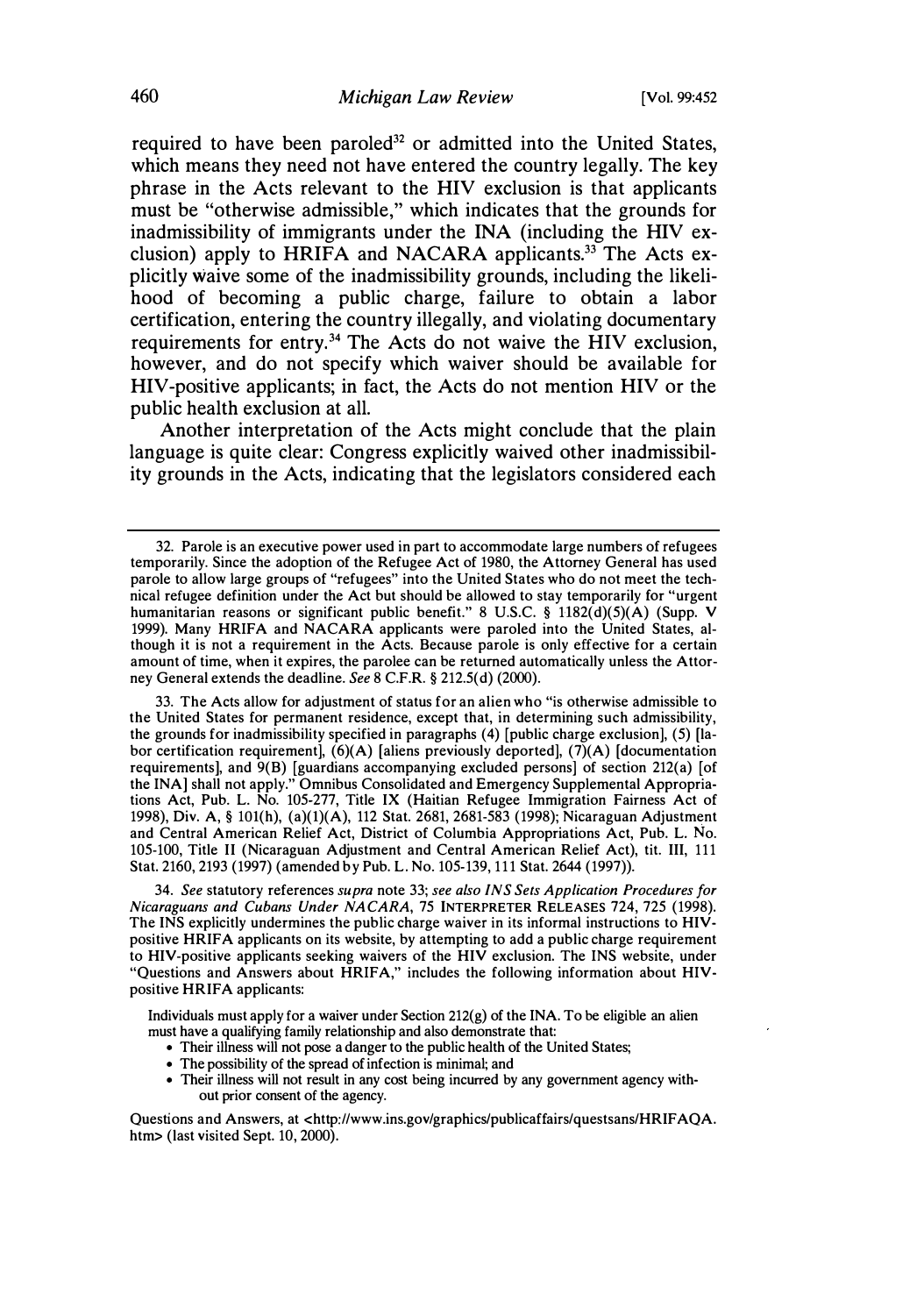of the inadmissibility grounds in deciding which ones to waive, and thereby made a conscious decision not to waive the HIV exclusion. This maxim of statutory interpretation, expressio unius est exclusio alterius,<sup>35</sup> dictates that where the legislature enumerates items that are excluded from the law, the items not listed should be assumed not to be excluded.<sup>36</sup> While the *expressio unius* maxim makes logical sense, it must be used with caution. Because the maxim looks only to the text and organization of the statute to determine legislative intent, it should not be relied upon if other tools of statutory interpretation, such as looking to the legislative history and purposes behind the statute, indicate that Congress's intent was otherwise.37 Here, Congress's explicit waivers of other grounds of inadmissibility shed light on its priorities. Notably, the Acts waive the exclusion of immigrants who could someday become a "public charge" (i.e., a financial burden on the government), demonstrating that Congress was willing to ignore the financial risk of allowing potentially costly immigrants into the country — the major impetus behind Congress's adoption of the HIV exclusion in 1993.<sup>38</sup> Additionally, the complete waiver of the public charge inadmissibility undermines the need for the familial relationship waiver of the HIV exclusion. The requirement of an immediate family member in the United States is financially motivated, rooted in Congress's effort to ensure that there is someone other than the government to take care of HIV-positive immigrants medically and financially. The humanitarian waiver seems more appropriate, given Congress's humanitarian  $-$  rather than fiscal  $-$  priorities evidenced on the face of the Acts and, as discussed in Section 11.B, in the legislative history. Thus, a brief look below the surface of the Acts indicates that the expressio unius argument is not dispositive of Congress's intent in this situation.

Moreover, the expressio unius argument is only powerful as a response to an argument for waiving the HIV exclusion entirely; if Congress intended the Acts to eliminate the exclusion, it would have done so explicitly when it waived other provisions. The issue in this Note, however, is not whether Congress intended to eliminate the HIV exclusion entirely, but which waiver of the HIV exclusion should be available to HRIFA and NACARA applicants. In the Acts, Con-

<sup>35.</sup> Defined as: "the expression of one thing is the exclusion of another." BLACK'S LAW DICTIONARY 581 (6th ed. 1990).

<sup>36.</sup> See SINGER, supra note 30, at 216-17.

<sup>37.</sup> See id. at 234 ("(I)n the usual circumstances the application of the maxim is subordinated to the basic rule of statutory construction that the intent of the statute prevails over the letter."); see also Burns v. United States, 501 U.S. 129, 136 (1991) ("An inference drawn from congressional silence certainly cannot be credited when it is contrary to all other textual and contextual evidence of congressional intent.").

<sup>38.</sup> See infra Section H.B.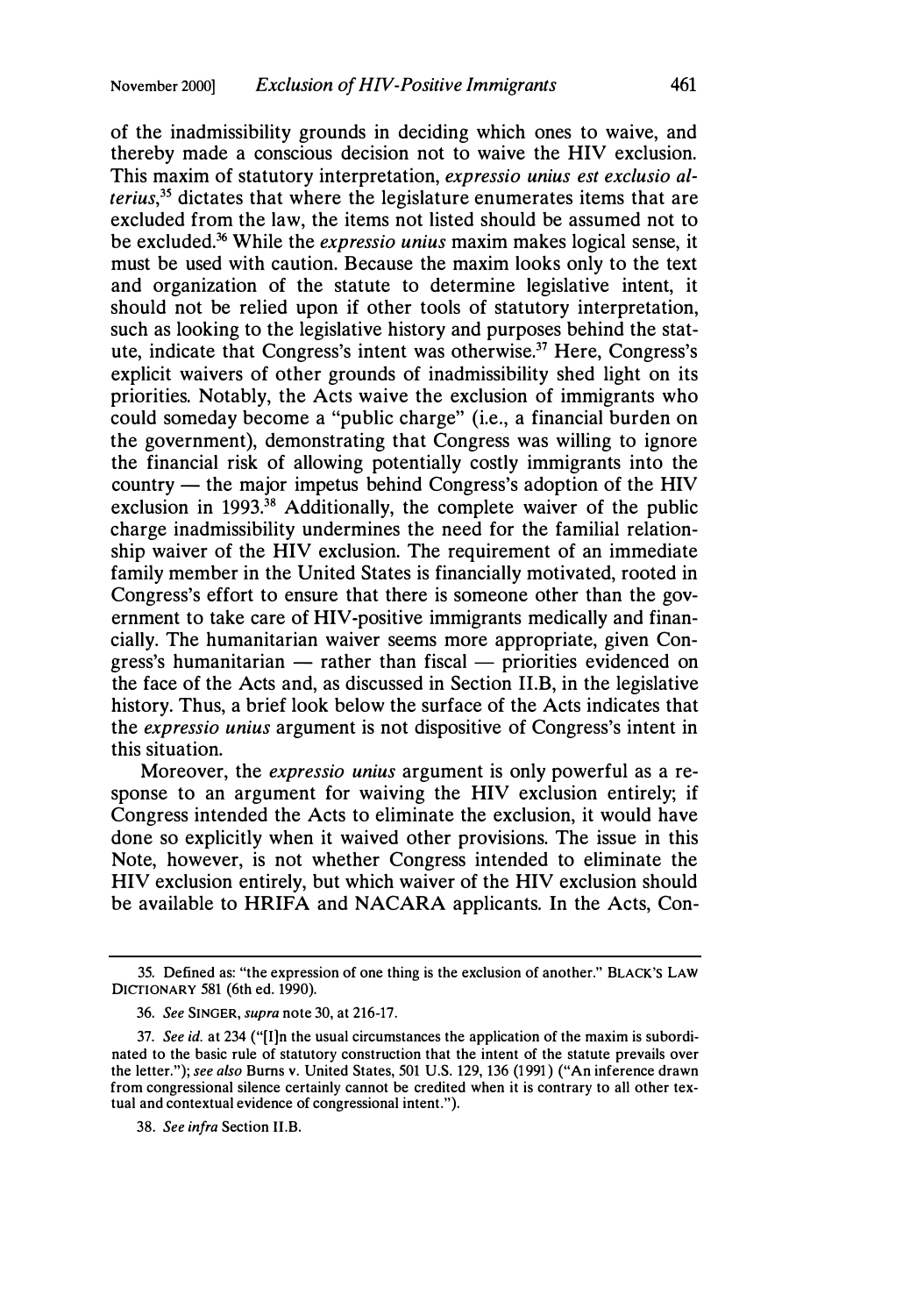gress is silent on the issue of which waiver of the HIV exclusion should be available. One might infer that this silence indicates that Congress intended the waiver requiring a family relationship, which is found in the general inadmissibility section of the INA and applied to all general immigrants as a default. But legislative silence is not a dispositive indicator of legislative intent. 39 The text of the Acts, in terms of the permanent immigration relief they provide to a large number of refugees, does not support the INS requirement that HIV-positive applicants must have an immediate family member who is a United States citizen or permanent resident. Instead, the plain language of the Acts sheds light on Congress's broader purpose of providing widespread humanitarian relief, and the INS should have recognized this purpose and chosen the waiver for humanitarian reasons.

The arguments above indicate that the plain language of NACARA and HRIFA can be interpreted both ways on the issue of which waiver should be available for HIV-positive applicants. But the holistic approach to discerning Congress's clear intent under the first prong of Chevron does not end with plain language or the absence thereof.40 Because the statutory language is ambiguous, further examination of the legislative history of the Acts and the HIV exclusion and the structure of the Immigration and Nationality Act is necessary to discern Congress's clear intent under the first prong of the Chevron analysis.41

# II. UNDERSTANDING THE LEGISLATIVE HISTORY OF NACARA AND HRIFA IN LIGHT OF THE LEGISLATIVE HISTORY OF THE HIV **EXCLUSION**

A consideration of the legislative history behind NACARA and HRIFA in light of the legislative history behind the codification of the

<sup>39.</sup> See, e.g., Nat'!. Rifle Assoc. of Am. v. Reno, 216 F.3d 122, 129 (D.C. Cir. 2000) ("Heeding the Supreme Court's recent warning, '[w]e do not rely on Congress's failure to act' as dispositive evidence of congressional intent.") (citation omitted); Brown v. Secretary of Health & Human Servs., 46 F.3d 102, 108 (1st Cir. 1995) ("[N]onaction by Congress is ordinarily a dubious guide...." (citing Brown v. Gardner, 513 U.S. 115, 121 (1983))).

<sup>40.</sup> See Brown & Williamson Tobacco Corp. v. FDA, 153 F.3d 155, 162 (4th Cir. 1998), aff'd, FDA v. Brown & Williamson Tobacco Corp., 529 U.S. 120 (2000).

<sup>41.</sup> Courts should refrain from looking at the broad purposes of legislation when the plain language of a specific provision of a law is unambiguous. See Trustees of the Chicago Truck Drivers (Independent) Pension Fund v. Leaseway Transp. Corp., 76 F.3d 824, 830 (7th Cir. 1996). When the plain language is ambiguous, however, courts should look to the legislative history of the law. See Central States, Southeast and Southwest Areas Pension Fund v. Robinson Cartage Co., 55 F.3d 1318, 1323 (7th Cir. 1995). Importantly, the ambiguity of the statutory language does not automatically indicate that Congress's intent was not clear in terms of the Chevron analysis. In other words, ambiguous language does not push the analysis from *Chevron* prong one to *Chevron* prong two; rather, courts look beyond the statutory language to determine if Congress's intent was clear. See also Sunstein, supra note 19.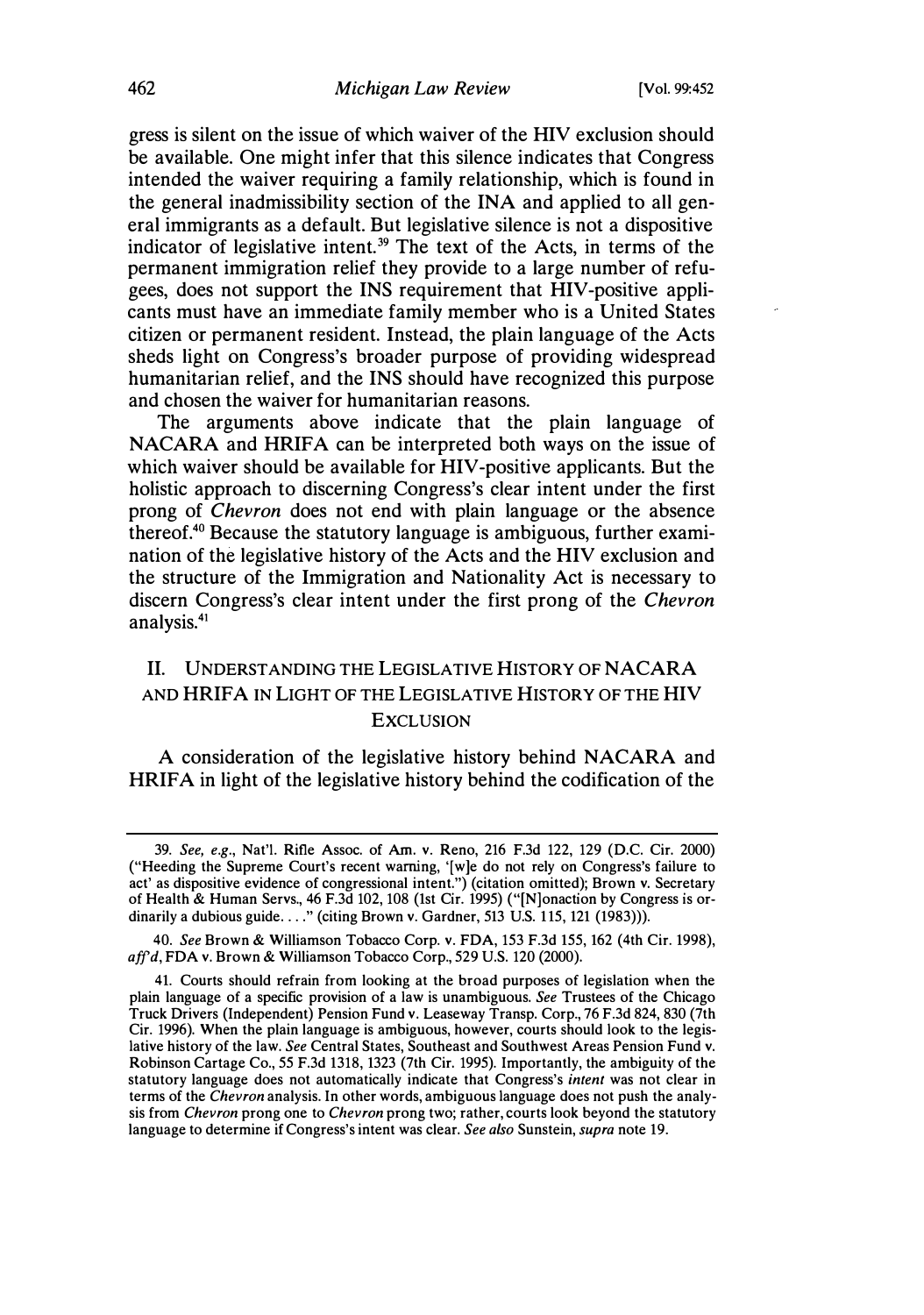HIV exclusion of immigrants reveals that Congress viewed the financial reasons underlying the HIV exclusion as subordinate to its policy reasons for NACARA and HRIFA. Section II.A discusses Congress's policy reasons for enacting the HIV exclusion, demonstrating that the legislative history highlights the primary policy priority as a financial one. Section II.B discusses the legislative history of the Acts, which indicates that Congress intended the Acts to provide humanitarian relief for immigrants who fled horrific conditions and should not be forced to return home. Additionally, the Acts reflect Congress's decision to further the United States' international foreign policy priorities in Nicaragua, Cuba, and Haiti and to provide immigration relief regardless of the cost. This Part concludes that, given Congress's intent to grant widespread immigration exceptions to Nicaraguans, Cubans, and Haitians for both diplomatic and humanitarian reasons, the INS's strict waiver policy for HIV-positive HRIFA and NACARA applicants (which focuses on avoiding costs) undermines congressional intent. The INS should have recognized this humanitarian legislative intent and chosen the more appropriate waiver of the HIV exclusion available under the  $INA$  — the waiver based on humanitarian reasons.

## A. Congress's Policy Reasons Behind the HW Exclusion

To determine whether the INS's regulations concerning HIVpositive applicants under HRIFA and NACARA are consistent with congressional intent, it is necessary to consider the legislative intent behind Congress's creation of the HIV exclusion in immigration law generally. As the Supreme Court has directed, one level of holistic statutory construction under Chevron is a consideration of relevant statutes.<sup>42</sup> The HIV exclusion, which is part of the INA, is relevant because every new immigration statute that requires applicants under it to be admissible, including HRIFA and NACARA, subjects applicants to the HIV exclusion. This section examines the legislative intent behind the HIV exclusion, concluding that the primary reasons Congress originally passed it in  $1993$  — financial and political concerns, not public health concerns — are not important under HRIFA and NACARA, because these Acts demote monetary concerns to secondary status. This section then discusses Congress's intention to treat refugees differently than other immigrants with respect to the HIV ex-

<sup>42.</sup> See Gustafson v. Alloyd Co., 513 U.S. 561, 570 (1995) (noting that acts of Congress "should not be read as a series of unrelated and isolated provisions"); United Sav. Ass'n v. Timbers of Inwood Forest Assoc., 484 U.S. 365, 371 (1988) (statutory interpretation is a "holistic endeavor" that includes an examination of the statute's full text, its structure, and the subject matter); United States v. Stewart, 311 U.S. 60, 64 (1940) (" '[A]ll acts in pari materia are to be taken together, as if they were one law' " (quoting United States v. Freeman, 3 How. 556, 564 (1845))); Brown & Williamson, 153 F.3d at 162.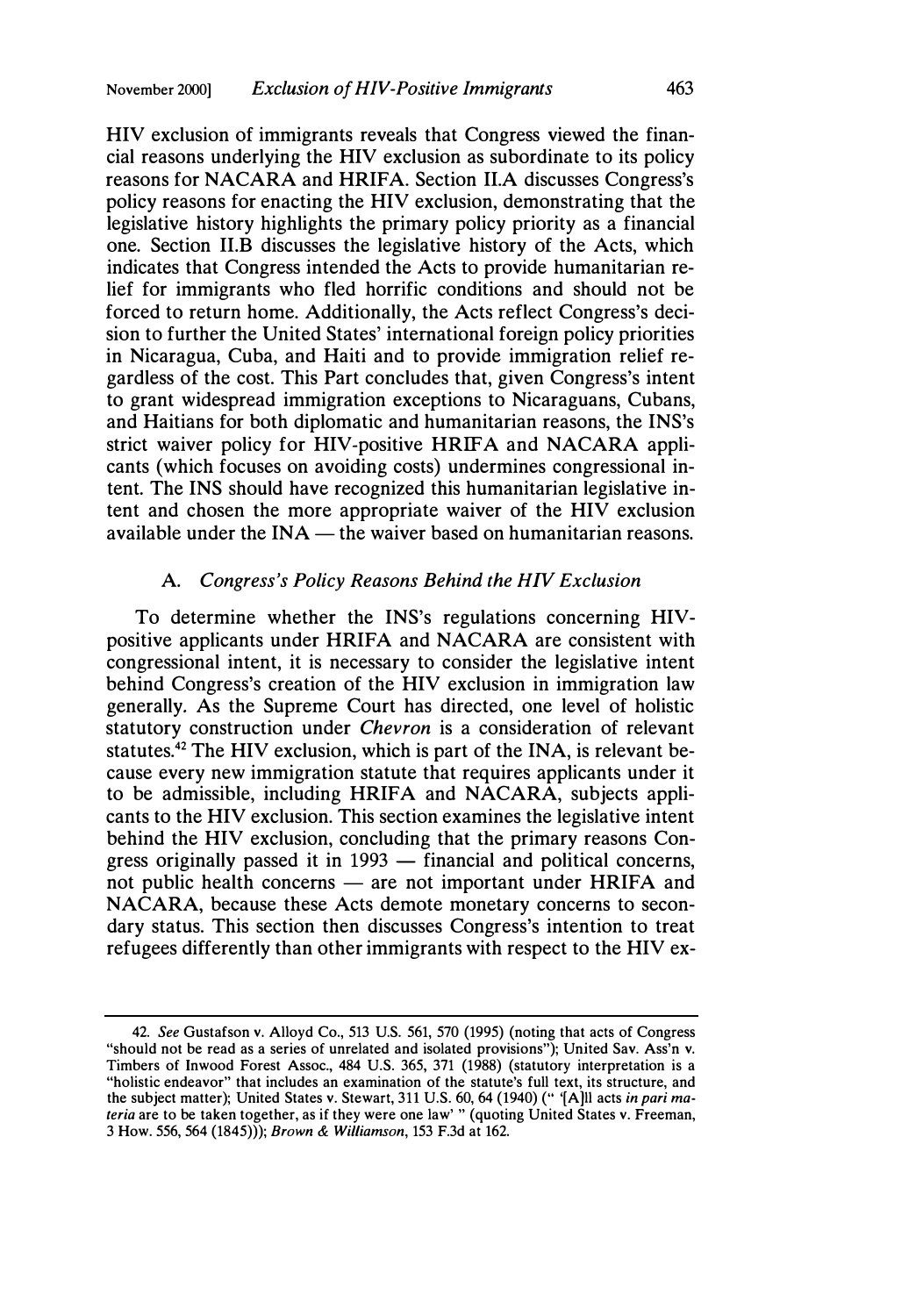clusion, concluding that, by analogy, HRIFA and NACARA applicants should be treated differently as well.

Although the United States has excluded aliens with communicable diseases since the beginning of modern immigration law, the justification behind the exclusion has evolved from public health concerns to monetary and political concerns. The history of the public health exclusion goes back to the Immigration and Nationality Act of 1952, which declared immigrants who were infected with "any dangerous contagious disease" inadmissible.43 It was the responsibility of the Public Health Service ("PHS") (within the Department of Health and Human Services ("HHS")) to determine which diseases should be included on this list. In 1987, the PHS added AIDS to the list.<sup>44</sup> In response, the Senate unanimously passed an amendment requiring the PHS to substitute HIV for AIDS on the list. This quick congressional response, at a time when Senators knew very little about this relatively new and mysterious virus, was a sign that the HIV exclusion was to be a politically charged issue, born out of fears of the American electorate, rather than a reasoned scientific response to a health risk.45 Congress diminished the impact of this amendment when it passed the Immigration Act of 1990,<sup>46</sup> which replaced "dangerous contagious disease" with "communicable disease of public health significance" and granted authority to the Secretary of HHS to determine which diseases fit this definition.47

The permanent codification of the HIV exclusion was the result of a long political battle.48 As scientists learned more about HIV, HHS realized that the virus was communicable only through certain behaviors, not by casual contact like tuberculosis (the type of disease the public health exclusion was designed to prevent), and in 1991, Secretary of HHS, Dr. Louis Sullivan, proposed that HIV be removed from

47. 8 U.S.C. § 1182(a)(1)(A)(i) (1994).

<sup>43.</sup> Immigration and Nationality Act, Pub. L. No. 82-414, § 212, 66 Stat. 163, 182 (1952).

<sup>44.</sup> Barta, supra note 2, at 326.

<sup>45.</sup> See Elizabeth Mary McCormick, Note, HIV-Infected Haitian Refugees: An Argument Against Exclusion, 7 GEO. IMMIGR. L.J. 149, 157 (1993) ("The decision to act in this area may well have resulted from the belief that the rapid spread of this 'new' disease in the United States, coupled with fear and ignorance of the public about how it was spread, called for drastic measures."). Senator Helms led the charge for this amendment. See id.

<sup>46.</sup> Pub. L. No. 101-649, 104 Stat. 4978 (1990) (codified in scattered sections of 8 U.S.C.).

<sup>48.</sup> In the debates over the codification of the HIV exclusion, Senator Simpson postulated that the reason Congress wanted to take away the HHS Secretary's authority to determine which diseases were of public health significance was because HIV "has become now a political football .... I have a feeling that that is exactly what this is, under the pressure of a political campaign and a political response and a political payoff." 139 CONG. REC. 2,870 (1993) (remarks of Sen. Simpson).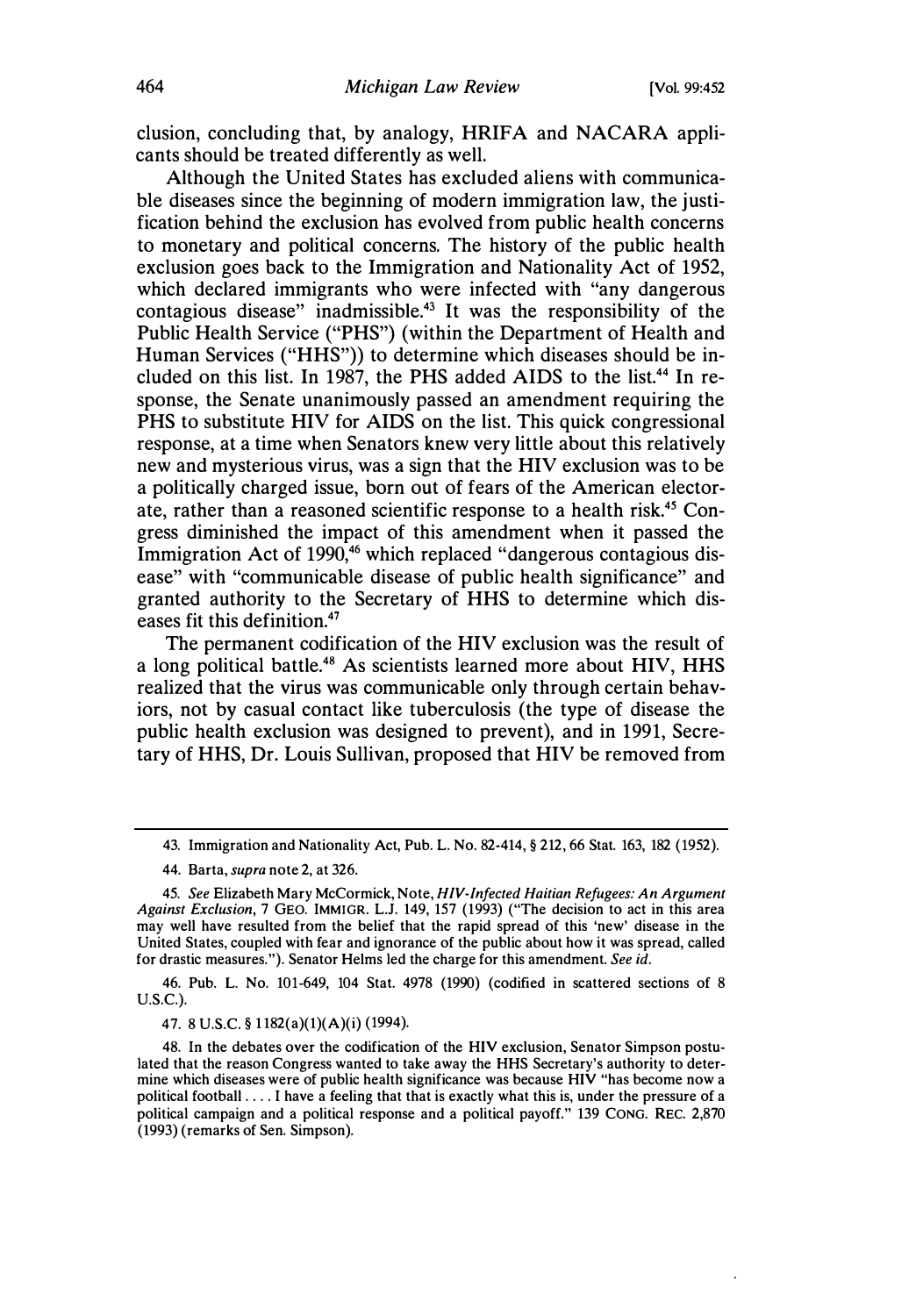the list.49 This proposal received a negative response from many conseratives in Congress and members of the general public.<sup>50</sup> President Clinton took part in the debate as well, expressing his intention to eliminate the HIV exclusion shortly after taking office.<sup>51</sup> Republicans in Congress responded by initiating an amendment to the National Institutes of Health Revitalization Act of 1993 that provided that HIV would permanently constitute a "communicable disease of public health significance" under the public health exclusion.<sup>52</sup>

The primary concern reflected in the congressional debates over this amendment was the enormous cost of treating HIV-positive immigrants.53 Editorials on the subject also focused on the financial burden on taxpayers.54 One of the strongest arguments against the fiscal rationale behind the amendment was that the HIV exclusion was not necessary to prevent the costs to taxpayers because the INA already contained an exclusion of immigrants who were likely to become public charges.55 The amendment's supporters rejected this response, perhaps because the issue had become so highly politicized.

McCormick, supra note 45, at 160 (quoting Medical Examination of Aliens, 56 Fed. Reg. 2485 (1991)).

50. House Republicans sent a letter to Sullivan, signed by fifty-seven representatives, urging him to reconsider the proposed rule. Additionally, the HHS received more than 40,000 letters opposing the proposed rule, many from conservative religious groups. In response to this backlash, the Justice Department tabled the proposal. Barta, supra note 2, at 329-30.

51. Philip J. Hilts, Clinton to Lift Ban on H.I.V.-Infected Visitors, N.Y. TIMES, Feb. 9, 1993, at A17. See also Barta, supra note 2, at 335.

52. Pub. L. No. 103-43, 107 Stat. 210 (1993). The amendment was proposed by Republican Senator Don Nickles.

53. See 139 CONG. REC. 2,850 (1993) (remarks of Sen. Kassebaum) ("[M]y concern lies in the area of potential financial costs to an already beleaguered American health system. . . . [A] single AIDS case is currently estimated to cost about \$102,000 over the lifetime of the patient."). Senator Phil Gramm clarified that the issue was one of fiscal responsibility, not one of compassion: "First, compassion is what you do with your money, not what you do with the taxpayers' money; and second, compassion ought to begin at home." 139 CONG. REC. 2,861 (1993) (remarks of Sen. Gramm).

54. One prominent example came from Republican Senator Don Nickles of Oklahoma: "HIV persons will be flocking to the United States to have taxpayers pick up their health care expenses." What Insanity Could Persuade the United States of America to Admit to Its Shores Immigrants Testing Positive to HIV, the AIDS Virus?, DAILY OKLAHOMAN, Feb. 14, 1993, at 10, available at 1993 WL 7973345.

55. See National Institutes of Health Revitalization Act of 1993, 139 CONG. REC. 3,016 (1993) (statement of Sen. Hatfield):

<sup>49.</sup> Sullivan's reasoning for the proposed removal of HIV from the list of communicable diseases was:

The risk of (or protection from) HIV infection comes not from the nationality of the infected person, but from the specific behaviors that are practiced. Again, a careful consideration of the epidemiological principles and current medical knowledge leads us to believe that allowing HIV infected aliens into this country will not impose a significant additional risk of HIV infection to the United States population, where prevalence of HIV infection is already widespread. Our best defense against further spread of HIV infection, whether from a U.S. citizen or alien, is an educated public.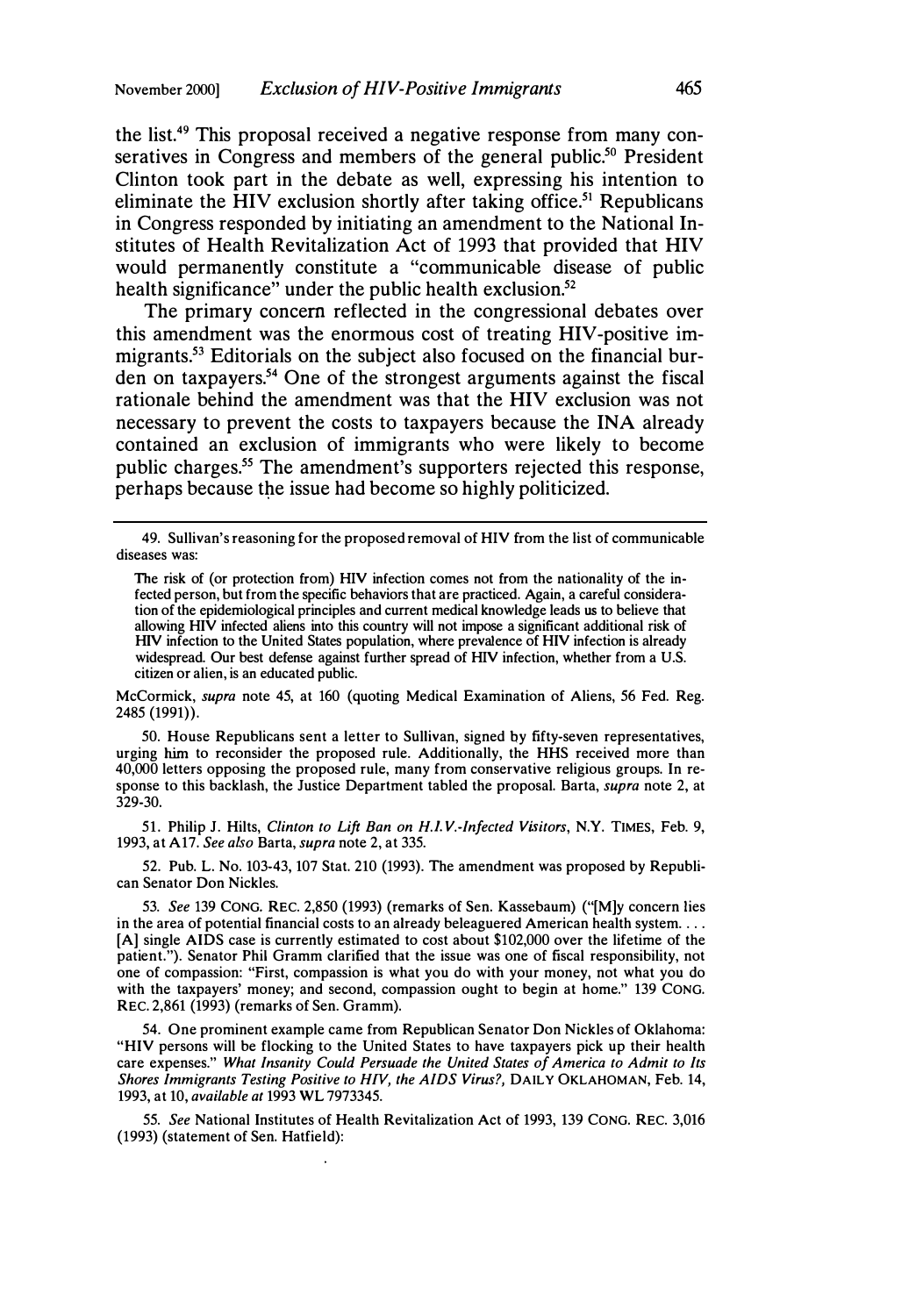The supporters of the HIV exclusion were also concerned with protecting the health of American citizens, although these concerns seem somewhat secondary to financial concerns.<sup>56</sup> Moreover, these appeals to public health concerns were undermined by the medical experts' opinion that HIV does not fit the definition of a "communicable disease of public health significance" under the 1990 Immigration Act, because it is not spread through casual contact and does not put people in public settings at risk.<sup>57</sup> Ultimately, the opposition to the amendment from some Democrats, health care providers, the scientific community, and AIDS advocacy groups was not enough to ensure its defeat, and the amendment was adopted.<sup>58</sup>

The primacy of the legislators' financial concern in passing the HIV exclusion is evident in the waiver of the HIV exclusion available for general immigrants under the INA. This waiver admits HIVpositive immigrants who have a close family relative who is a United States citizen or permanent resident.<sup>59</sup> The familial connection has nothing to do with the public health risks posed by the HIV-positive applicant, but it is relevant to the likelihood that the applicant will not become a public charge if he has relatives to help finance his medical bills. The focus on financial concerns in the general waiver gives rise to

139 CONG. REC. 2,855 (1993) (statement of the National Commission on Acquired Immune Deficiency Syndrome, Washington, DC) ("Public charge provisions of the Immigration and Nationality Act require all applicants for immigrant and non-immigrant visas to demonstrate that they are not likely to become public charges. Anyone who does not do so is denied a visa and precluded from either visiting or immigrating to the United States.").

56. As Senator Simpson noted, "[HIV] is certainly a contagious disease whose only prognosis as far as we know — and it is a terrible tragedy — is death, and [it] already affects 1.5 million Americans." But he then went on to characterize the "public significance" of HIV in terms of medical care expenses: "[A] disease, which has such high medical costs, has to be of public health significance unless one would argue that health care costs are not of public health significance." This focus on the high cost of treating HIV indicates that, in Senator Simpson's opinion, the public health significance of HIV was bound up with its economic significance. 139 CONG. REC. 2,870 (remarks of Sen. Simpson).

57. These medical experts, from organizations including the Centers for Disease Control and Health and Human Services, concluded that HIV is "not spread by casual contact, through the air, or from food, water or other objects, nor will an infected person in a common public setting place another individual inadvertently or unwillingly at risk." 139 CONG. REC. 2,854 (1993) (news release from the U.S. Department of Health and Human Services, Jan. 25, 1991).

58. The final vote tally was 76 to 23. 139 CONG. REC. 3,016 (1993).

59. 8 u.s.c. § 1182(g) (2000).

I voted to oppose the Nickles amendment [which codified the HIV exclusion] today because I felt it attempted to make a medical decision for economic reasons. I do not believe Congress is the proper authority for making medically and scientifically based decisions of this nature. The current public charge exclusions more appropriately address the economic concerns and provide immigration officials with the basis for excluding those they believe will become public charges due to their medical conditions. If Congress is truly concerned with the economic costs associated with new immigrants, I feel it would be more appropriate to take a closer look at the public charge exclusions, rather than making medical decisions for political reasons.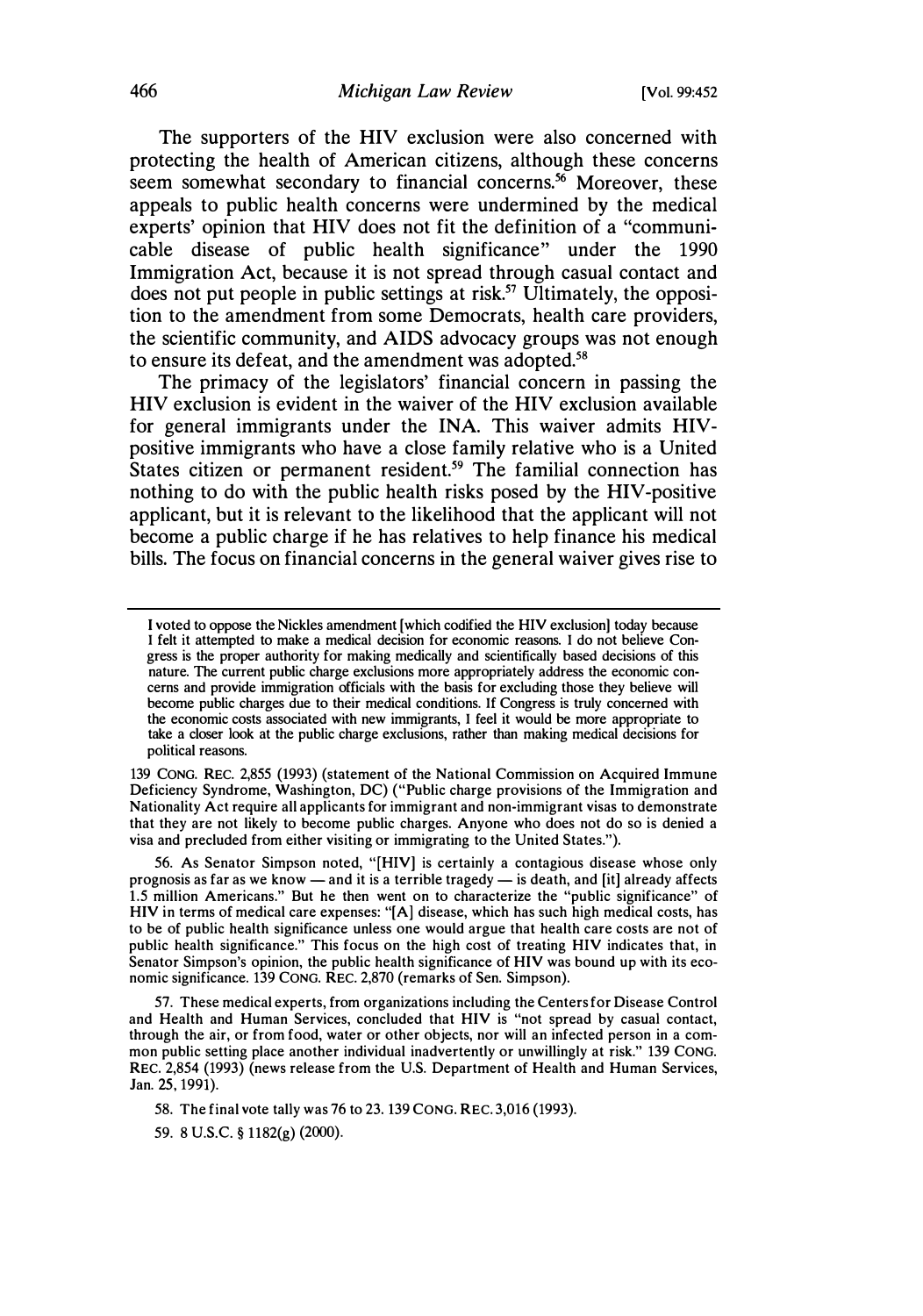an inference about which waiver Congress intended for HIV-positive applicants under NACARA and HRIFA. In these Acts, Congress explicitly waived the public charge exclusion, sending a message that applicants should be admitted under these special statutes regardless of the possibility of their becoming a public charge. $\omega$  Congress must have known that applicants were likely to fall under the public charge exclusion given the economic and political conditions from which they fled.<sup>61</sup> The waiver of the public charge exclusion demonstrates that Congress believed that the purpose of the Acts overshadowed its fiscal concerns. Thus, taking the inference one step further, Congress implicitly prioritized the humanitarian and foreign policy purposes of NACARA and HRIFA over the primarily fiscal purpose of the HIV exclusion.<sup>62</sup> Although Congress probably did not intend to waive the exclusion entirely, the INS should have looked to the legislative purpose behind the HIV exclusion and the public charge waiver within HRIFA and NACARA to inform its choice between HIV waivers. Because the INS did not consider the purpose of the HIV exclusion, which is relevant under both prongs of *Chevron*, its regulations are contrary to legislative intent and thus an abuse of discretion.

Another relevant factor in the legislative history of the 1993 amendment codifying the HIV exclusion is Congress's intent to treat HIV-positive refugees differently than other HIV-positive immigrants.63 In the debates over the amendment, the Senate discussed the

62. See infra Section 11.B.

63. Under the international refugee definition in the 1951 Convention Relating to the Status of Refugees, July 28, 1951, 19 U.S.T. 6259, 6261, 189 U.N.T.S. 150, 152, a refugee is an individual who, "owing to a well-founded fear of being persecuted for reasons of race, religion, nationality, membership of a particular social group or political opinion, is outside the

<sup>60.</sup> See Omnibus Consolidated and Emergency Supplemental Appropriations Act, Pub. L. No. 105-277, Title IX (Haitian Refugee Immigration Fairness Act of 1998), 112 Stat. 2681, 2681-583 (1998); Nicaraguan Adjustment and Central American Relief Act, District of Columbia Appropriations Act, Pub. L. No. 105-100, Title II (Nicaraguan Adjustment and Central American Relief Act), tit. III, 111 Stat. 2160, 2193 (1997) (amended by Pub. L. No. 105- 139, 111 Stat. 2644 (1997)).

<sup>61.</sup> See, e.g., Haitian Refugee Immigration Fairness Act, Hearing before the Subcomm. on Immigration of the Comm. on the Judiciary, 105th Cong. 10 (1997) (letter to Sen. Abraham from Alfonso Oviedo-Reyes, Attorney, Nicaraguan Fraternity) ("As you are aware, Haiti has a fragile economy and it is recovering from the devastating effects of a civil struggle that required the U.S. to send troops to Haiti in order to bring stability and guarantee the rights of the Haitian citizens."); see also DEP'T OF STATE, COUNTRY REPORTS ON HUMAN RIGHTS PRACTICES FOR 1998, s. PRT. 106-23, at 658 (1999) (Haiti) ("Haiti is an extremely poor country, with a per capita annual income of about \$500 .... About two-thirds of the population work in subsistence agriculture, earn less than the average income, and live in extreme poverty. A small, traditional elite controls much of the country's wealth."); DEP'T OF STATE, COUNTRY REPORTS ON HUMAN RIGHTS PRACTICES FOR 1997, 105 CONG., at 591 (Nicaragua) (1998) ("Nicaragua is an extremely poor country .... The unemployment rate was officially estimated at 14 percent, with underemployment reaching 35 percent."); U.S. DEP'T OF STATE, 1997 COUNTRY REPORT ON HUMAN RIGHTS PRACTICES for 1997, 105 CONG., at 481 (Cuba) (1998) ("[T]he economy remained depressed due to the inefficiencies of the centrally controlled economic system.").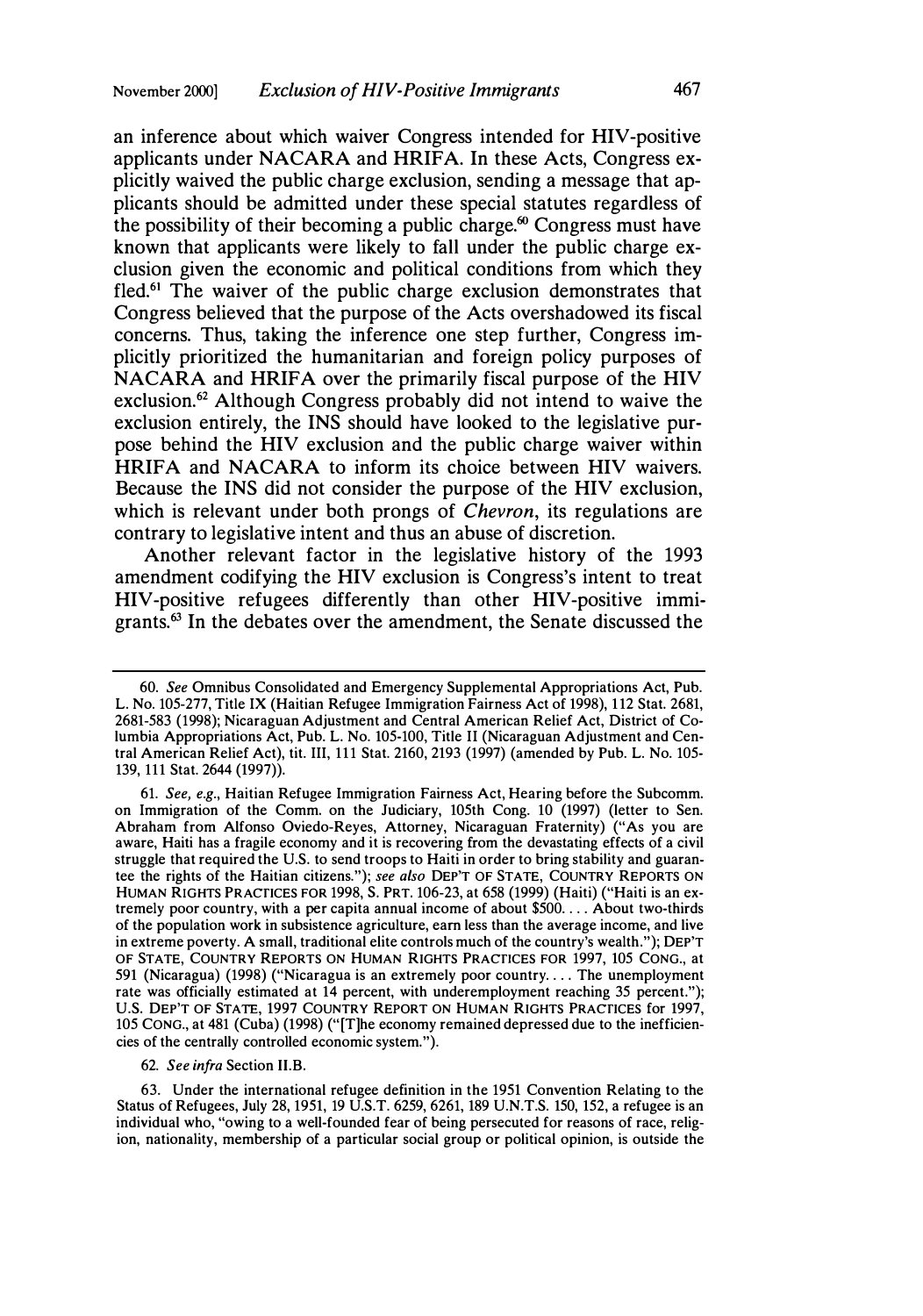situation of HIV-positive refugees as distinct from other immigrants. Statements by several Senators signify a recognition that the HIV exclusion is not absolute, but must yield to other, greater concerns such as the plight of refugees.<sup>64</sup> Comments from members of Congress indicate that Congress did not intend to include refugees and other special immigrants within the blanket HIV exclusion, but intended for the waiver for humanitarian purposes under the Refugee Act of 1980 to remain intact.<sup>65</sup> The ideas in these statements can be extended by analogy to HRIFA and NACARA, because as Sections II.B and III.B discuss, Congress enacted the Acts in order to grant quasi-refugee remedies to Haitian, Nicaraguan, and Cuban immigrants who, like refugees, fled inhumane conditions.

### B. Legislative Intent Behind NACARA and HR/FA

Under Chevron, courts look to the legislative history of statutes to determine whether the history clarifies Congress's intent under the "holistic" method of statutory construction of *Chevron* prong one<sup>66</sup> and, if Congress's intent is not clear, to ascertain Congress's purposes to decide whether the agency's regulation was unreasonable under

65. Senator Bob Dole, discussing the waiver authority of the Attorney General, affirmed that "[n]o one has argued that this waiver authority should be altered." 139 CONG. REC. 2,866 (remarks of Sen. Dole). See supra note 64 (remarks of Sen. Simpson concerning the HIV waiver for refugees).

country of his nationality and is unable or, owing to such fear, is unwilling to avail himself of the protection of that country .... " The United States signed on to the treaty, adopting the definition, in the 1967 Protocol Relating to the Status of Refugees. See Protocol Relating to the Status of Refugees, Jan. 31, 1967, 19 U.S.T. 6223, 6225, 606 U.N.T.S. 267, 268. The treaty requires special treatment of individuals who meet the refugee definition.

<sup>64.</sup> Senator Simpson pointed out that refugees were not subject to the HIV exclusion: "This amendment does not affect refugees who are admitted under another provision which allows waivers of medical exclusion." 139 CONG. REC. 2,871 (1993) (remarks of Sen. Simpson). This statement is not completely true, because the Refugee Act specifies that refugees and asylees are still subject to the HIV exclusion, although they can apply for a waiver based on humanitarian purposes and the public interest. See infra Section III.B.

Interestingly, this debate took place at a time when over 200 HIV-positive Haitians who had fled their country were being detained in a quarantined camp in Guatanamo Bay. Several Senators expressed concern about these people being allowed to come to the United States. But as Senator Simpson pointed out, these Haitians did not meet the definition of refugee anyway, because many of them fled for primarily economic reasons. Additionally, the detainees can be distinguished from HRIF A applicants because they were outside the United States and these debates took place before HRIFA was enacted. The comments are interesting, however, because they reveal a commonly held belief that a substantial percentage of Haitians are HIV-positive. See 139 CONG. REC. 2,860 (1993) (remarks of Sen. Nickles) ("I have heard reports that in Haiti alone, the HIV population may range as much as 11 percent, and that is a tragedy.").

<sup>66.</sup> See Chevron U.S.A., Inc. v. Natural Res., Inc., 467 U.S. 837, 851-53 (1984) (looking to the legislative history of the Clean Air Act to see if Congress's intent was clear on the issue); see also Scalia, supra note 19, at 515 ("[I]t seems to me that the 'traditional tools of statutory construction' include not merely text and legislative history but also, quite specifically, the consideration of policy consequences.").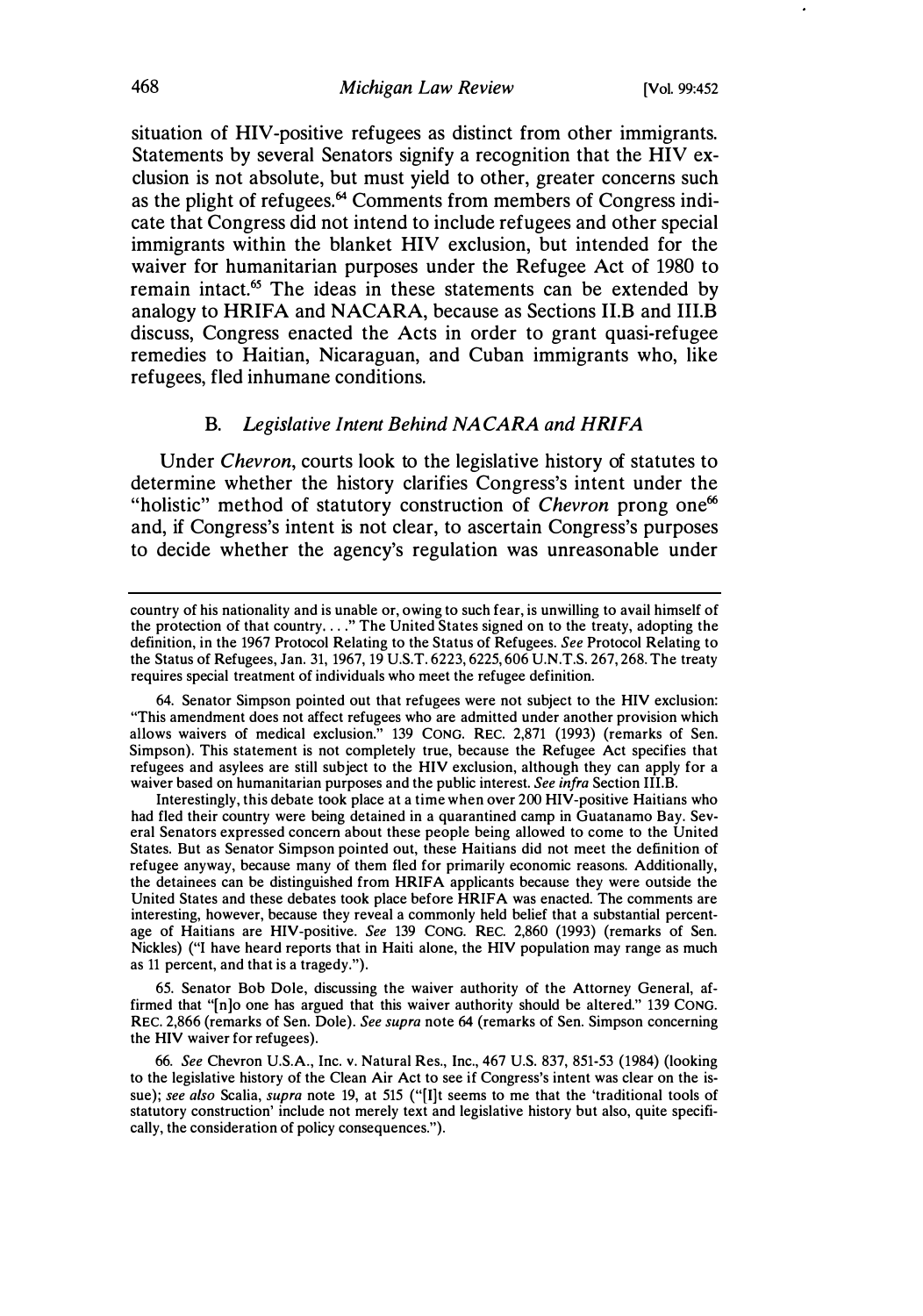Chevron prong two. $67$  Explicit discussion of the waiver of the HIV exclusion in the legislative history is not necessary to ascertain Congress's clear intent under Chevron prong one. Even if this failure to discuss the precise issue renders the legislative history unclear under the first prong of Chevron, the legislative history sheds light on Congress's purposes to the extent necessary to determine that the INS's interpretation of that intent in its regulations was unreasonable under Chevron prong two.

Congress intended NACARA and HRIFA to provide permanent immigration relief to Haitians, Nicaraguans, and Cubans fleeing horrific situations in their home countries. This section discusses the legislative history of the Acts, which demonstrates Congress's humanitarian purpose. The legislative history of the Acts is relatively scant, as NACARA was never referred to or discussed in a committee, and both Acts were eventually passed within large appropriations bills. But there are enough sources of legislative history to understand Congress's purposes and policy reasons for enacting NACARA and HRIFA, including a Senate Explanatory Memorandum, floor testimony from the House and Senate debates of NACARA, and a Senate immigration subcommittee hearing on HRIFA.<sup>68</sup> Like the Acts themselves, none of the legislative history touches on the HIV exclusion issue or the available waivers of the exclusion from which the INS might choose. Nonetheless, the INS had a duty to recognize the humanitarian purpose demonstrated in the legislative history, and it should have chosen the less restrictive humanitarian waiver of the HIV exclusion. The humanitarian waiver, which takes into consideration humanitarian reasons to refrain from sending the HIV-positive applicant back to his home country, is more appropriate, given that the Acts were based on an understanding that there are, in fact, humanitarian reasons to allow these refugees to stay in the United States permanently. This section concludes that under both prongs of Chevron, the INS had a duty to recognize Congress's humanitarian intent in adopting the Acts and to choose the waiver of the HIV exclusion that would better further Congress's goals.

<sup>67.</sup> See Cont'! Airlines v. Dep't of Transp., 843 F.2d 1444, 1449 (D.C. Cir. 1988) ("In our view, reasonableness in this context is to be determined by reference both to the agency's textual analysis (broadly defined, including where appropriate resort to legislative history) and to the compatibility of that interpretation with the Congressional purposes informing the measure.").

<sup>68.</sup> Both of these documents are appropriate for ascertaining congressional intent. Although Committee Reports are generally considered the most authoritative source of legislative intent, committee hearings are considered useful, particularly for insight into Congress's purpose. Likewise, statements in floor debate, particularly when made by the bill's sponsor, are indicative of legislative intent. See William N. Eskridge, Jr. & Philip P. Frickey, CASES AND MATERIALS ON LEGISLATION 709-10, 717-19 (2d ed. 1995); see also Trbovich v. United Mine Workers of Am., 404 U.S. 528 (1972) (construing the statute by relying almost entirely on statements at Senate hearings by Senator John Kennedy, the bill's sponsor, and his advisor).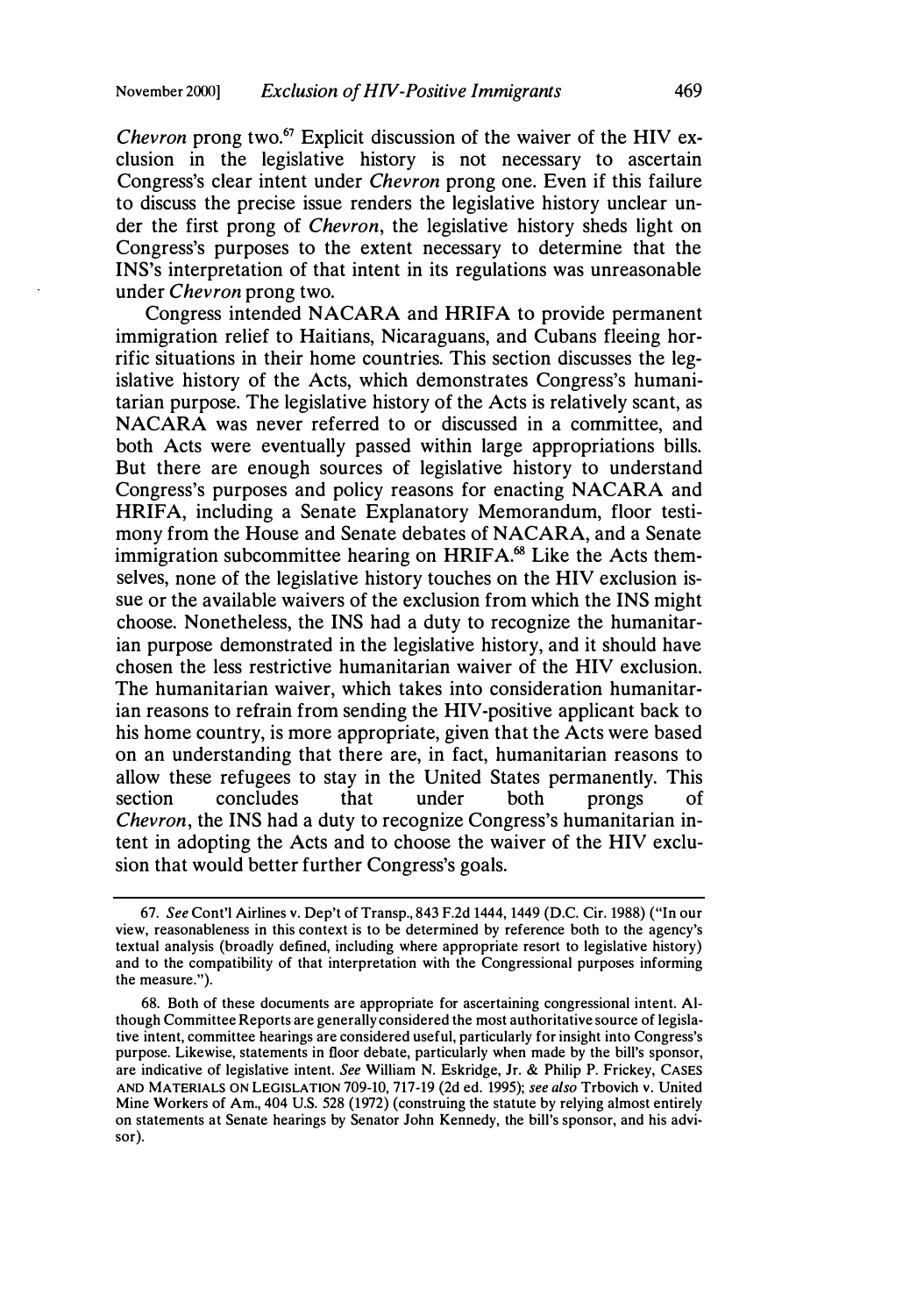Because NACARA was enacted approximately ten months prior to HRIFA and HRIFA's language was modeled on NACARA, it is appropriate to look first to the legislative history of NACARA. The purposes of the bill, as reported in the Explanatory Memorandum reprinted in the Congressional Record, were as follows:

The purpose of this Act is to ensure that nationals of certain specified countries who fled civil wars and other upheavals in their home countries and sought refuge in the United States, as well as designated family members, are accorded a fair and equitable opportunity to demonstrate that, under the legal standards established by this Act, they should be permitted to remain, and pursue permanent resident status, in the United States. In recognition of the hardship that those eligible for relief suffered in fleeing their homelands and the delays and uncertainty that they have experienced in pursuing legal status in the United States, the Congress directs the Department of Justice and the Immigration and Naturalization Service to adjudicate applications for relief under this Act expeditiously and humanely.<sup>69</sup>

This statement of purpose indicates that NACARA was a humanitarian measure, intended to give immigrants who fled inhumane situations permanent immigration relief in the United States. The House floor debates on NACARA support this purpose as well.<sup>70</sup> Additionally, Congress specifically directed the INS to adjudicate NACARA applications "humanely."71 The humanitarian waiver of the HIV exclusion would have effectuated this mandate, because the waiver requires the Attorney General to determine whether there are humanitarian reasons for the INS not to send the applicant back to his home country. Congress's statement of purpose recognizes the existence of such humanitarian reasons, and the INS should have followed Congress's guidance.

A secondary purpose behind NACARA was administrative convenience. The statement above mentioned the delays that NACARA applicants had faced in the processing of their asylum cases, and this concern was reiterated at other points of the legislative history as well.<sup>72</sup> The concern is a legitimate one; asylum cases require an exten-

 $\mathbf{r}$ 

<sup>69.</sup> EXPLANATORY MEMORANDUM REGARDING TITLE II OF THE D.C. APPROPRIATIONS PORTION OF THE OMNIBUS APPROPRIATIONS BILL SUBMITTED BY MESSRS. MACK, GRAHAM, ABRAHAM, KENNEDY, AND DURBIN, reprinted in 143 CONG. REC. Sl2266 (daily ed. Nov. 9, 1997) [hereinafter EXPLANATORY MEMORANDUM).

<sup>70.</sup> See District of Columbia Appropriations Act, 143 CONG. REC. Hl0,678 (daily ed. Nov. 12, 1997) (statement of Rep. Davis) ("The inclusion of this legislation in the D.C. appropriation bill will bring a measure of justice to thousands who have fled oppression in their native land to seek the freedom and opportunity offered in this Nation.").

<sup>71.</sup> See EXPLANATORY MEMORANDUM, supra note 69, at Sl2266.

<sup>72.</sup> See, e.g., EXPLANATORY MEMORANDUM, supra note 69, at S12267 ("[A)pplication of the foregoing approach would greatly reduce the need for protracted analysis of the more subjective aspects of the suspension [of deportation] standard, thereby reducing the adminis-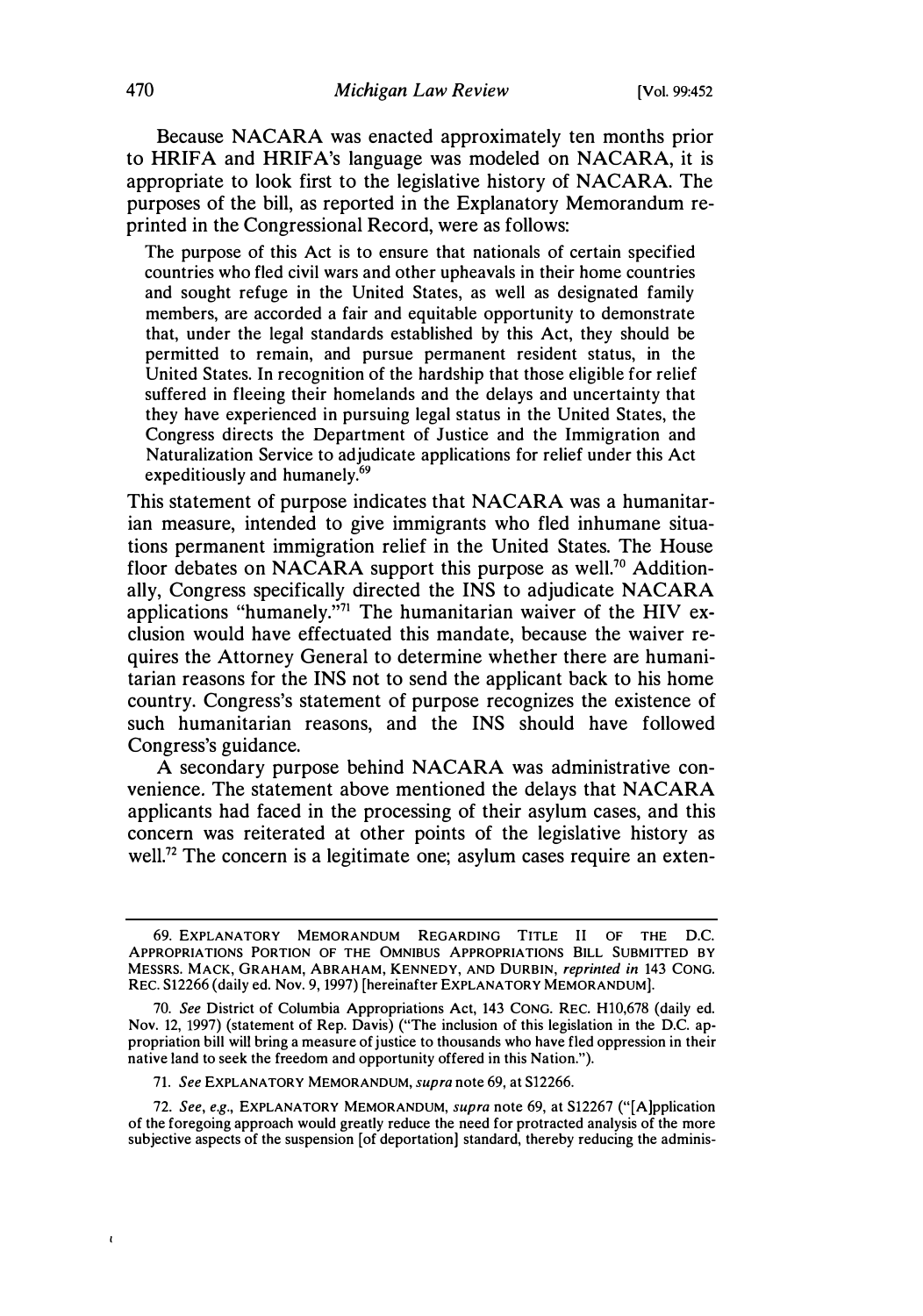sive individualized assessment, which is expensive and leaves applicants without status as they wait for a resolution.73 But it is notable that Congress's solution to the administrative problem was to allow all Nicaraguans and Cubans who had been in the United States since 1995 to become permanent residents, regardless of their potential cost to society or the likelihood of success in their asylum claims. The solution Congress chose to the administrative problem indicates that it was more concerned about providing a quick, permanent resolution and removing barriers to immigration relief than saving money.

The Senate Immigration Subcommittee hearing on HRIFA indicates that Congress was motivated by similar humanitarian concerns when it passed HRIFA almost a year later. As when enacting NACARA, Congress was concerned, especially in light of the harsh deportation requirements enacted in 1996 in the Illegal Immigrant Reform and Immigrant Responsibility Act ("IIRIRA"), that Haitians who resided in the United States with temporary status might be deported. Senator Spencer Abraham, Chairman of the Senate Immigration Subcommittee, elaborated on these concerns in his opening remarks:

In recent years, many people came to the United States under a legal or quasi-legal status, fleeing tyrannical regimes that were either enemies of the United States or allies whose domestic abuses were countenanced because of the country's strategic significance in the struggles for world freedom that were going on at the time. I noted during the (NACARA) debates that retroactive application of the new standards would likely force some of these people to leave, despite the roots they have laid down, and the fact that the conditions they were returning to remained dangerous.74

Senator Abraham's remarks indicate that Congress was motivated by an unwillingness to send Haitians back to the dangerous situations they fled in Haiti. As with NACARA, the HIV waiver available to applicants who could demonstrate that there were humanitarian reasons not to send them home would be more appropriate to fulfill Congress's purpose.

Congress had another purpose in enacting HRIFA that was not present in NACARA: ensuring that Haitian immigrants were treated

74. Haitian Refugee Immigration Fairness Act: Hearing Before the Subcomm. on Immigration, of the Senate Comm. on the Judiciary, 105th Cong. 2-3 (1997) (statement of Sen. Abraham).

trative burden on the Immigration and Naturalization Service and minimizing further delays in according relief to these individuals.").

<sup>73.</sup> See, e.g., Haitian Refugee Immigration Fairness Act: Hearing Before the Subcomm. on Immigration of the Senate Comm. on the Judiciary, 105th Cong. 19 (1997) (statement of Rep. Dfaz-Balart) ("[T]hese refugees filed asylum petitions, oftentimes during lengthy processing times, for Immigration to evaluate their claims .... It is estimated that approximately 4,000 of these asylum claims are still pending.").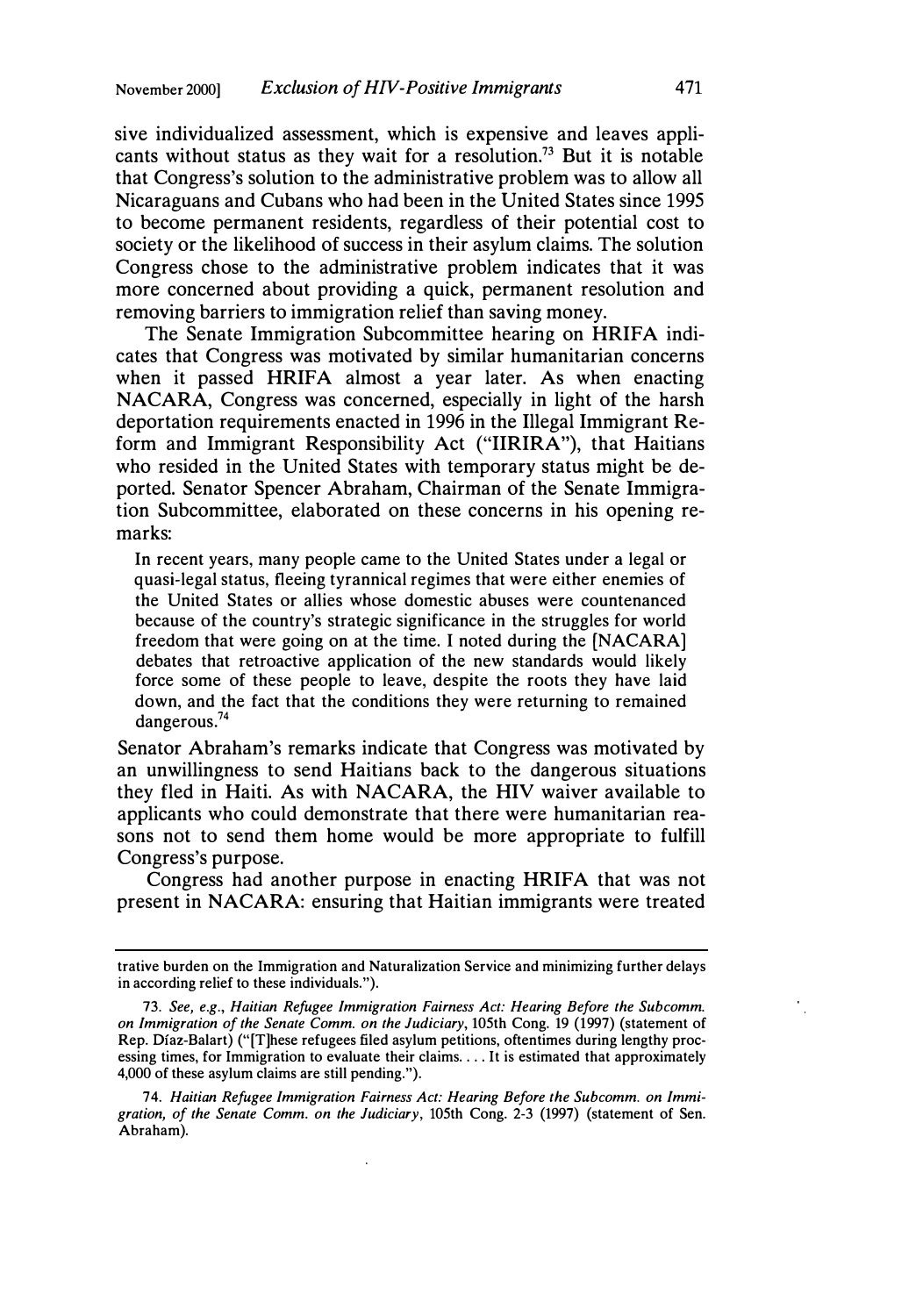fairly by U.S. immigration laws. Members of Congress were acutely aware of the historic disparate treatment of Haitian refugees in comparison to other similar groups, most prominently Cubans.<sup>75</sup> In light of the passage of NACARA, members of the Congressional Black Caucus convinced other members of Congress and President Clinton that U.S. immigration law should treat similarly situated refugees the same.<sup>76</sup> The legislative history of HRIFA indicates that Congress was in fact motivated in part by the lack of consistent treatment of refugees.77 This secondary motive is relevant to the HIV waiver question because it indicates that Congress chose to provide widespread immigration relief to Haitians through HRIFA, which it had consistently failed to do previously, so the more lenient HIV waiver is appropriate to fulfill Congress's intent.

76. When Congress enacted NACARA in 1997, President Clinton — under pressure from the Congressional Black Caucus and other groups — finally recognized this prejudice by ordering a policy of Deferred Enforced Departure, which protected Haitians from deportation until legislation comparable to NACARA could be passed. See Clinton Orders Deferred Enforced Departure for Haitians, 75 INTERPRETER RELEASES 2 (1998) ("Like Central Americans, Haitians for many years were forced to seek the protection of the United States because of oppression, human rights abuses and civil strife at home .... [w]hile we have been encouraged by Haiti's progress following the restoration of democratic government in 1994, the situation there remains fragile.") (quoting President Clinton). See, e.g., Haitian Refugee Immigration Fairness Act: Hearing Before the Subcomm. on Immigration of the Senate Comm. on the Judiciary, 105th Cong. 3 (1997) (statement of Sen. Abraham) ("U.S. immigration law, in my judgment, should not turn on arbitrary distinctions between members of different nationalities."); see also Annette C. Escobar, Note and Comment, Aggravating the Immigration Paradox: The Nicaraguan Adjustment and Central American Relief Act's Effect on U.S. Immigration Policy, 11 ST. THOMAS L. REV. 445, 473-74 (1999) (discussing Congress's acknowledgment that NACARA inherently discriminated against Haitians).

77. As stated by Senator Kennedy:

[Haitians] endured repression and suffered persecution at the hands of successive governments. Haitians supporting democracy have faced torture, extra-judicial killings, imprisonment, and other forms of persecution .... The call for democracy is being heard around the world, and America's voice has always been the loudest. How can we advocate democracy on the one hand, and then deny protection to those who heed our call and are forced to flee their homeland as a result?

144 CONG. REC. S13003 (daily ed. Nov. 12, 1998) (statement of Sen. Kennedy). See Haitian Refugee Immigration Fairness Act: Hearing Before the Subcomm. on Immigration of the Senate Comm. on the Judiciary, 105th Cong. 14-15 (1997) (statement of Rep. Conyers) (discussing the inequity to Haitian refugees in NACARA and in the history of U.S. immigration law's treatment of Haitian refugees in general); *id.* at 38-40 (statement of Miraan Sa, Amnesty International) (discussing the ongoing human rights abuses in Haiti).

<sup>75.</sup> In 1994, Representative Carrie Meek proposed a Haitian Refugee Fairness Act that would have provided Temporary Protected Status to Haitians, thereby relieving the "unfairness, inequity and the perception of racial prejudice" that characterized U.S. policy toward Haitian refugees and asylees. U.S. Policy Toward Haiti: Hearing Before the Subcomm. on Western Hemisphere and Peace Corps Affairs of the Senate Comm. on Foreign Relations, 103rd Cong. 7 (1994) (testimony of Rep. Meek). Representative Corrinne Brown agreed: "For too long, Haitian refugees have been treated differently from other refugees, particularly Cuban refugees." Haitian Asylum-Seekers: Hearing Before the Subcomm. on International Law, Immigration and Refugees of the House Comm. on the Judiciary, 103rd Cong. 68 (1994) (statement of Rep. Brown). Although this bill was not passed, it was a precursor to the Haitian Refugee Immigration Fairness Act of 1998, which was founded upon the principle of providing the same humanitarian relief to similarly situated refugees.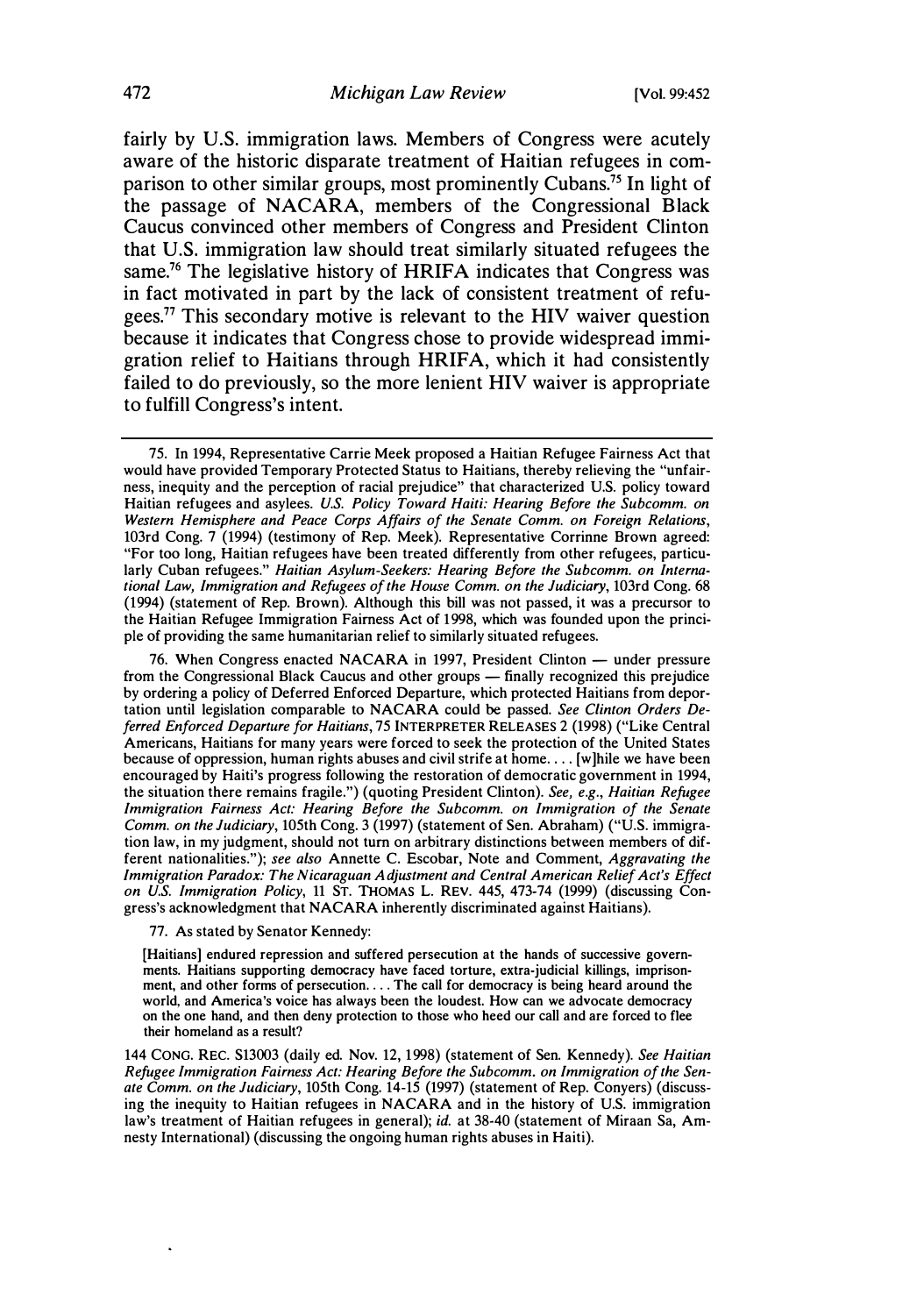The historical context of the United States' immigration policies toward and relationships with Nicaragua, Haiti, and Cuba indicates that Congress also had foreign policy reasons for enacting NACARA and HRIFA.<sup>78</sup> In addition to the legislative purposes discussed above, NACARA and HRIFA represent congressional decisions to provide special relief above and beyond what is normally available through United States immigration policy  $-$  a recurring theme in diplomatic relations with these countries. Congress singled out Haitians, Cubans, and Nicaraguans for preferential immigration treatment to compensate for the United States' involvement in  $-$  and in some cases, responsibility for  $-$  the political situations in these countries.<sup>79</sup>

NACARA is a continuation of the United States' scheme of special immigration protection for Cubans over the past several decades and a reiteration of American disapproval of Communism. The United States has used immigration policy as a political tool to fight Communism in Cuba since the Cuban Revolution of 1959 caused a mass emmigration to the United States.<sup>80</sup> Because it viewed the Communist regime under Fidel Castro as inherently abhorrent and oppressive, the United States was (and is) reluctant to return anyone to such conditions.<sup>81</sup> Coupled with this anti-Communist motive is a humani-

80. Travieso-Diaz, supra note 11, at 251 ("U.S. policy toward Cuba in the last forty years has been motivated exclusively by the interest of the United States in fighting Communism and replacing the current Cuban government with a democratic regime.").

81. See The Clinton Administration's Reversal of United States Immigration Policy Toward Cuba, Hearing Before the Subcomm. on the Western Hemisphere of the House Comm. on International Relations, 104th Cong. 1 (1995) (comments of Chairman Dan Burton):

For over 30 years, the United States has had a policy of accepting people who are fleeing Communist oppression from the island of Cuba. The oppressive policies of the Castro regime are known around the world. Not only has Fidel Castro supported violent revolution around our hemisphere, but he also has assisted in revolutionary organizations in Africa, the Middle East, and elsewhere.

The recent international custody battle over 6-year old Elian Gonzalez, who fled Cuba and was rescued in the high seas and brought to America in late 1999, highlighted the fact that

<sup>78.</sup> As Senator Kennedy pointed out, "President Clinton and Secretary Albright have repeatedly stated that it is America's long-standing foreign policy to ensure the continuing stability and viability of emerging, yet still fragile, democracies in Central America and Haiti." 145 CONG. REC. Sl0,946 (daily ed. Sept. 15, 1999) (remarks of Sen. Kennedy) (discussing not the Acts at issue in this Note but the proposed Central American and Haitian Parity Act, which would amend the Acts discussed here).

<sup>79.</sup> See Haitian Refugee Immigration Fairness Act: Hearing Before the Subcomm. on Immigration of the Senate Comm. on the Judiciary, 105th Cong. 2-3 (1997) (statement of Sen. Abraham) ("In recent years, many people came to the United States under a legal or quasilegal status, fleeing tyrannical regimes that were either enemies of the United States or allies whose domestic abuses were countenanced because of the country's strategic significance in the struggles for world freedom that were going on at the time."). Indeed, as Michael Walzer observed, a government feels the most obligation to assist refugees in two situations: when it has helped to turn the individuals into refugees by direct involvement in the unrest that has uprooted them, and when the individuals are persecuted precisely because they are ideologically and/or ethnically similar to its own citizens. MICHAEL w ALZER, SPHERES OF JUSTICE 49 (1983).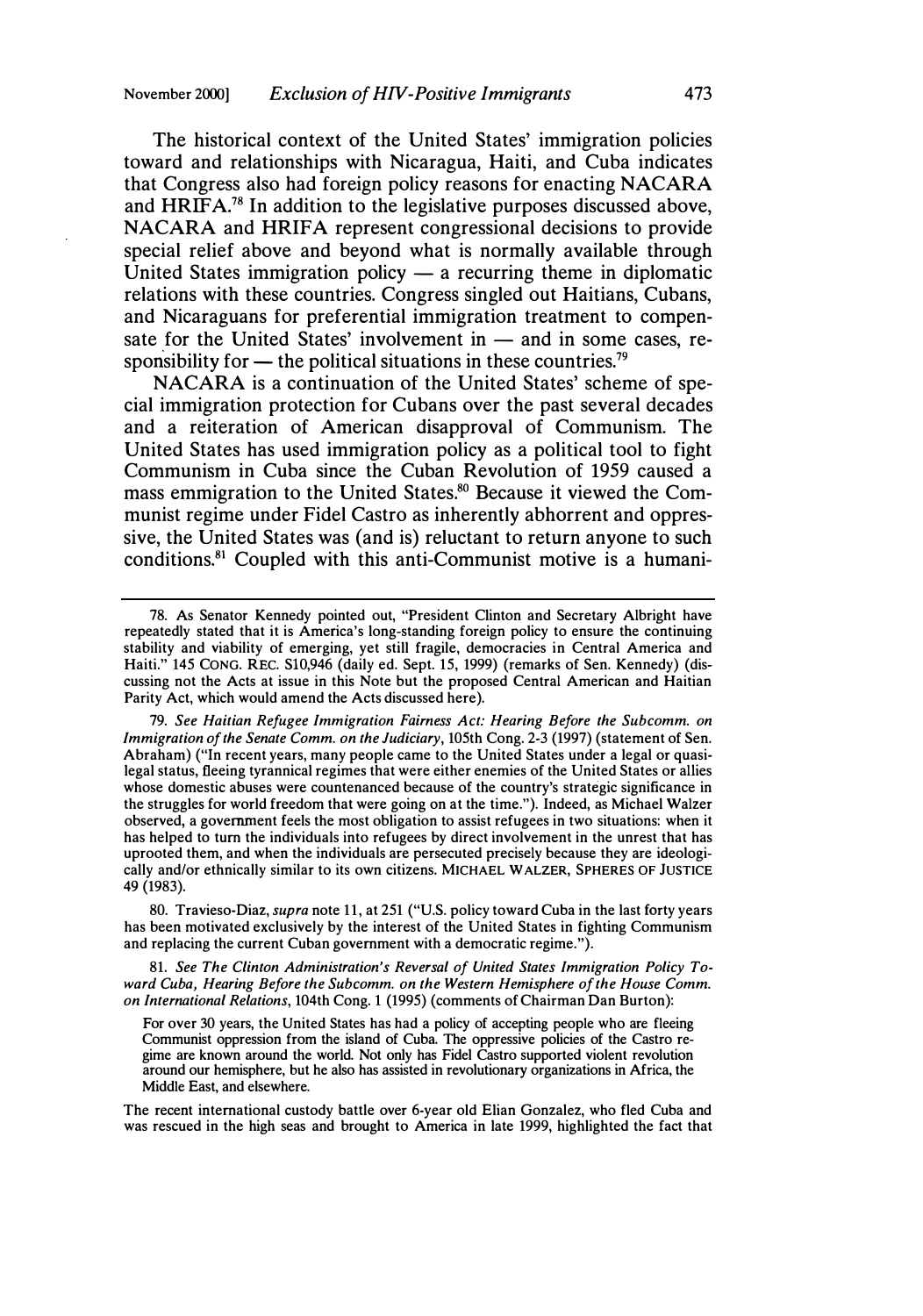tarian concern about human rights conditions in Cuba.<sup>82</sup> Congress codified this sentiment in the Cuban Refugee Adjustment Act of 1966, which allowed Cubans who were paroled into the United States to adjust their status to lawful permanent resident after two years, without having to surmount the barriers of proving their eligibility for asylum.83 In fact, the Senate explained that NACARA was modeled after the Cuban Adjustment Act.84 Cuban refugees continue to receive special immigration treatment in contrast to other refugees, most notably Haitians.<sup>85</sup>

The United States' immigration remedies for Nicaraguan refugees, including NACARA, grew out of a sense of obligation resulting from American involvement in the civil war between the Contras and the Sandanistas in the 1980s, which drained the Nicaraguan economy and compelled citizens to seek refuge.<sup>86</sup> Congress responded with various

83. Cuban Refugees, Adjustment of Status, Pub. L. No. 89-732, 80 Stat. 1161 (1966). See Travieso-Diaz, supra note 11, at 239 n.20 ("Congress in effect decided that because Castro was Communist, in general no Cubans should be deported."). The administration adhered to this open door policy even during the infamous Mariel boatlifts of 1980, when approximately 125,000 Cubans fled subsequent to Castro's removal of the exit restrictions at the Mariel port. See id. at 242. In April 1996, the Senate voted to keep the Cuban Refugee Adjustment Act intact until Cuba has a democratic government, at which point it will be repealed. See id. at 250. Haitians have pointed to this open-ended law as evidence of U.S. immigration policy's differential treatment of Haitians and Cubans. See Cheryl Little, Intergroup Coalitions and Immigration Policies: The Haitian Experience in Florida, 53 U. MIAMI L. REV. 717, 733 (1999) ("The Cuban Refugee Adjustment Act ... accounts in large measure for the stark difference in treatment between the two groups. But what makes this law so remarkable is that it is open-ended, has no cut-off date, and has not been repealed.").

84. See EXPLANATORY MEMORANDUM REGARDING TITLE II OF THE D.C. APPROPRIATIONS PORTION OF THE OMNIBUS APPROPRIATIONS BILL SUBMITTED BY MESSRS. MACK, GRAHAM, ABRAHAM, KENNEDY, AND DURBIN, reprinted in 143 CONG. REC. S12266 (daily ed. Nov. 9, 1997).

85. See, e.g., The Clinton Administration's Reversal of United States Immigration Policy toward Cuba, Hearing Before the Subcomm. on the Western Hemisphere of the House Comm. on International Relations, 104th Cong. 2 (1995) (comments of Chairman Dan Burton). Contrasting Cuban refugees to economic refugees, the Chairman stated:

Now we are confusing people who are fleeing oppression from Castro's Cuba with people who are coming here for economic reasons .... The people who are coming here for economic reasons from Mexico and elsewhere are not coming because they are fleeing oppression, but rather they are coming here to make a living and we have a terrible problem with that. However, those who are fleeing for their lives, those who are fleeing to bring their families to safety out of the horrible conditions that exist in Cuba because of the Communist terror down there, those who do not want to be thrown into Castro's dungeons, have a right to be free.

86. Approximately 126,000 Nicaraguans applied for asylum in the United States between 1981 and 1991: "What happened when these various people came to our country was

U.S.-Cuba immigration policy is really about the eternal political disagreement between communism and democracy. See Joseph Contreras, The War Over Elian, NEWSWEEK, Jan. 17, 2000, at 22-25.

<sup>82.</sup> U.S. DEP'T OF STATE, COUNTRY REPORTS ON HUMAN RIGHTS PRACTICES, 105 CONG., at 481 (Cuba) (1997) ("The (Cuban] Government's human rights record remained poor. It continued systematically to violate fundamental civil and political rights of its citizens.").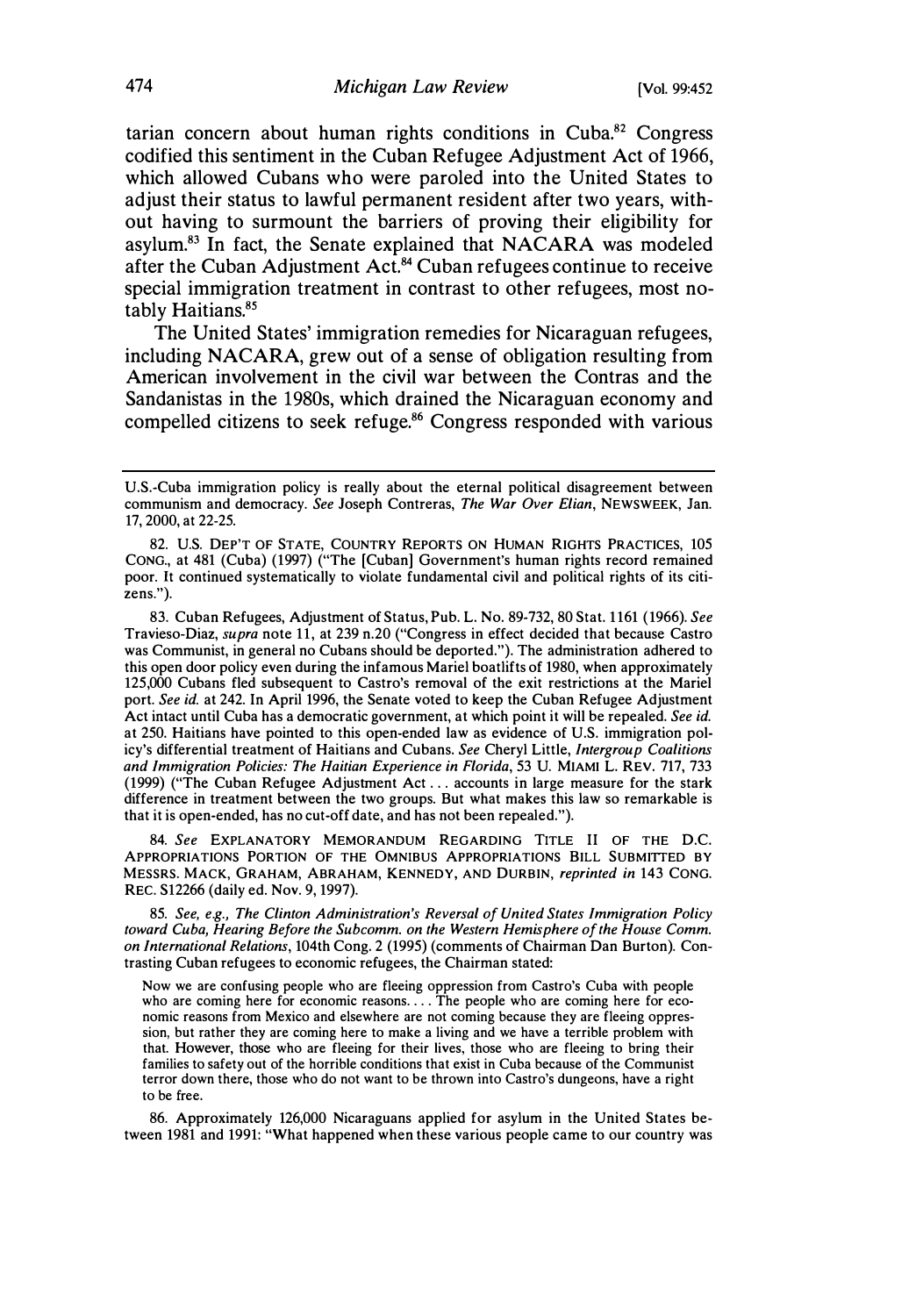special immigration measures, but because none of them provided the permanent immigration relief that NACARA provided, Nicaraguans were left in an in-between status — neither permanent residents nor illegal aliens.<sup>87</sup> When Congress passed IIRIRA in 1996 and the INS began to apply its deportation provisions retroactively, Nicaraguans under these programs were in danger of deportation.<sup>88</sup> Congress solved this quandary by enacting NACARA, which provided the permanent solution necessary to avoid deporting these Nicaraguans and thus maintain consistency in its policy of providing humanitarian relief to Nicaraguan refugees.<sup>89</sup> Congress intended NACARA to provide

87. These legislative responses began with the Nicaraguan Review Program from 1985 to 1995, which temporarily protected Nicaraguan asylum applicants from deportation while their asylum cases were under review and allowed rejected asylum-seekers to reapply for asylum instead of being deported. This reapplication provision essentially allowed Nicaraguan asylum-seekers an extra level of review. See PRESIDENT'S MESSAGE TO CONGRESS TRANSMITTING A LEGISLATIVE PROPOSAL TO PROVIDE RELIEF TO CERTAIN ALIENS WHO WOULD OTHERWISE BE SUBJECT TO REMOVAL FROM THE UNITED STATES, H.R. Doc. No. 105-111, at 1-2; see also 143 CONG. REC. Sl0,199 (daily ed. Sept. 30, 1997); Linda Kelly, Defying Membership: The Evolving Role of Immigration Jurisprudence, 67 U. CIN. L. REV. 185, 224 (1998). When the program expired in 1995, the INS encouraged Nicaraguans to apply for suspension of deportation, which was available to aliens who had lived continuously in the United States for seven years. See id. at 225.

88. IIRIRA replaced suspension of deportation with the more restrictive cancellation of removal. Cancellation generally requires the applicant to demonstrate: 1) ten years of physical presence in the United States; 2) good moral character during that time; 3) no convictions of certain crimes, including crimes "involving moral turpitude"; and 4) "exceptional and extremely unusual" hardship not to the applicant, but to a U.S. citizen or permanent resident spouse, parent, or child of the applicant. 8 U.S.C. § 1229b(b)(1) (Supp. V 1999). This retroactive application of IIRIRA and the problems it caused for Nicaraguans was the subject of a class-action suit in a Florida district court. See Tefel v. Reno, 972 F. Supp. 623, 650 (S.D. Fla. 1997) (granting preliminary injunction that prevented the INS from deporting any of the class members or dismissing their applications for suspension of deportation). This preliminary injunction was vacated and the case remanded by the Eleventh Circuit Court of Appeals in response to the enactment of NACARA, which rendered many of the class members' claims moot by allowing Nicaraguans to bypass the suspension of deportation process and apply for adjustment to permanent resident status. See Tefel, 180 F.3d at 1293-94; see also Kelly, supra note 87, at 226-27 (discussing the impact of the Tefel case on legislators' decisions regarding NACARA).

89. Members of the Senate discussed the impact of IIRIRA on Nicaraguans in their consideration of NACARA. See 143 CONG. REC. Sl0,196-202 (daily ed. Sept. 30, 1997). Senator Abraham summarized the need for consistency in the United States' policy toward Nicaragua:

[I]n the 1980's, this country actively encouraged people fearing persecution, fearing death squads, fearing disruptions of their communities to come to America. Then we took extraordinary measures to make it feasible for them to stay here, even those who had been denied asylum through the official asylum-seeking procedures ....

143 CONG. REC. Sl0,199-200 (daily ed. Sept. 30, 1997). Senator Mack reiterated Senator Abraham's consistency concerns:

somewhat different than what happened to others who have come here .... Indeed, the actions with regard to the Nicaraguans in particular suggests that the American Government was actively promoting the notion that those Nicaraguans, fearful of the outcome of these uprisings, come to America." 143 CONG. REC. Sl0,199 (daily ed. Sept. 30, 1997) (statement of Sen. Abraham).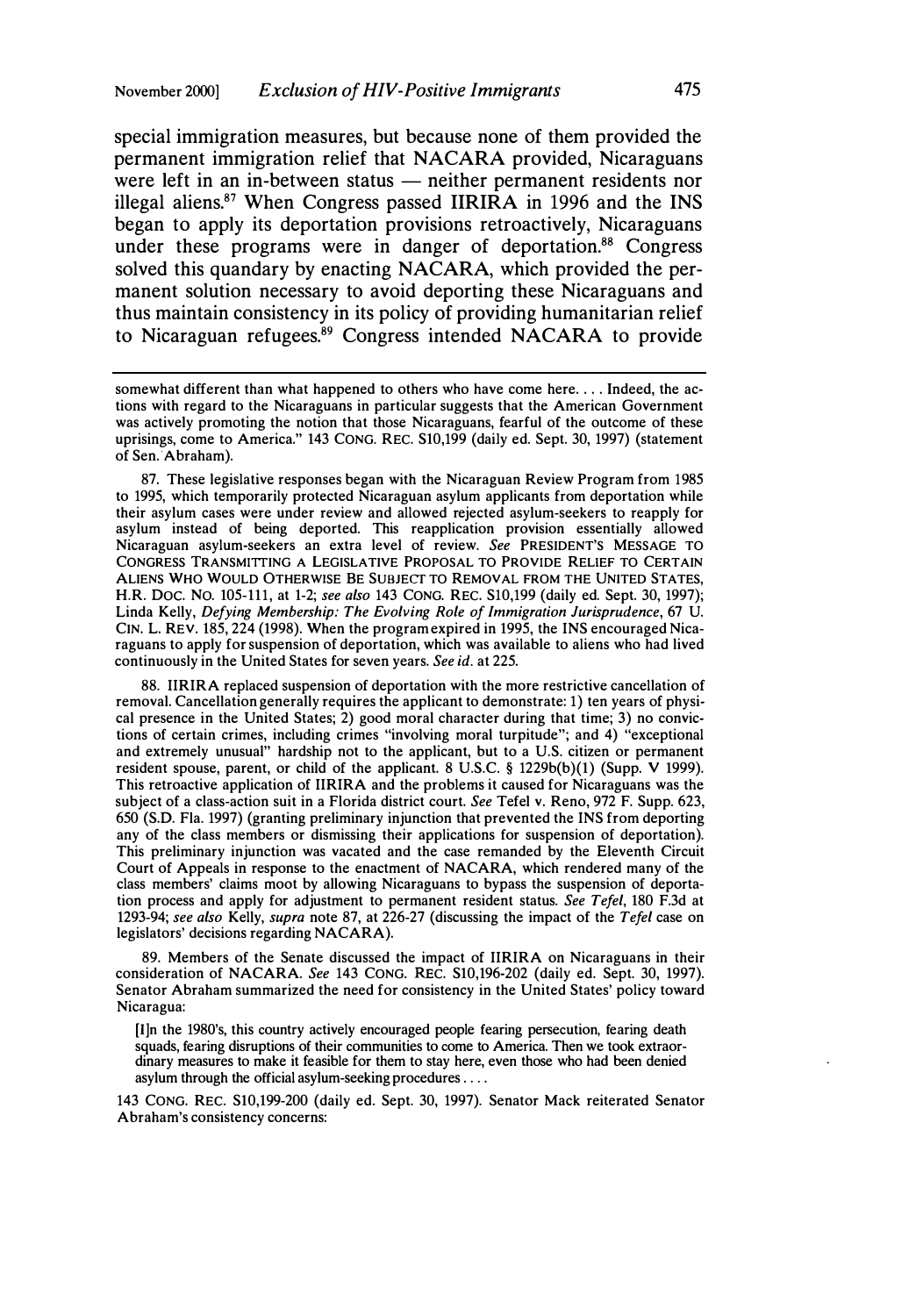widespread relief to refugees fleeing a political situation in which the United States was directly involved.

United States involvement in Haiti in the past decade has primarily focused on promoting democracy, but this focus has not been as acute as the obsession with defeating Communism in Cuba.<sup>90</sup> When a military coup cut short the democratically-elected regime of Jean-Bertrand Aristide in September 1991, Haitian citizens fled the violence and poverty that ensued. $91$  Congress's solution  $-$  interception of Haitians at sea and return to Haiti  $-$  although congruent with the United States' historical treatment of Haitians, differed markedly from its policy toward Cuban refugees.<sup>92</sup> In May 1994, President Clinton temporarily suspended this direct return policy and instituted a policy of transporting intercepted refugees to a safe haven on Guatanamo Bay for processing of their asylum claims.<sup>93</sup> But this policy

143 CONG. REC. Sl0,201 (daily ed. Sept. 30, 1997) (statement of Sen. Mack).

Senator Abraham emphasized this concern again during the hearings on HRIFA:

Unfortunately, various sections of [IIRIRA] ... have had some perverse impacts on a variety of different fronts that have been, as a consequence, issues to be addressed by those of us in the 105th Congress. The combination of the changes to the suspension of deportation procedures and the cap of 4,000 per year on those who could be suspended and adjusted, was together a very devastating set of procedures with regard to people who had been in various processes seeking to have their status adjusted here in the United States.

Haitian Refugee Immigration Fairness Act: Hearing Before the Senate Subcomm. On Immigration of the Comm. on the Judiciary, 105th Cong. 2 (1997) (statement of Sen. Abraham).

90. See Malissia Lennox, Note, Refugees, Racism, and Reparations: A Critique of the United States' Haitian Immigration Policy, 45 STAN. L. REV. 687, 710-14 (1993) (distinguishing U.S. treatment of Cuban and Haitian asylum-seekers based on the political bent of their home countries). As Lennox notes, the United States is more likely to grant asylum to people fleeing Communist regimes: "Even today, 90 percent of asylees hail from communist countries." Id. at 711 (citation omitted).

91. Congress considered this election "the most free and fair elections in [Haitian) history." U.S. Policy Toward Haiti: Hearing Before the Subcomm. on Western Hemisphere and Peace Corps Affairs of the Senate Comm. on Foreign Relations, 103rd Cong. 1 (1994) (statement of Chairman Christopher Dodd). See Elizabeth Kay Harris, Economic Refugees: Unprotected in the United States by Virtue of an Inaccurate Label, 9 AM. U. J. INT'L L. & POL'Y 269, 279 (1993). As Harris discusses, Haitian civilians were subject to unemployment, starvation, and constant fear of attack, as "economic conditions become inseparable from political conditions." Id. at 282.

92. From 1981 to 1991, U.S. policy toward Haitian refugees consisted of using the Coast Guard to prevent them from reaching the United States. See Lennox, supra note 90, at 703-04. After the 1991 coup, the administration introduced a parole process, whereby Haitians were intercepted at sea and interviewed at Guatanamo Bay. Those who met the threshold "credible fear" standard for asylum claims were temporary paroled into the United States to apply for asylum. See 143 CONG. REC. E2,382 (daily ed. Nov. 13, 1997) (extension of remarks of Rep. Conyers).

93. See Susan Martin, Andy Schoenholtz, and Deborah Waller Meyers, Temporary Protection: Towards a New Regional and Domestic Framework, 12 GEO. IMMIGR. L. J. 543,

<sup>[</sup>I]n essence, we went to bat for [the Central American refugees] in the 1980's to protect democracy and to move them toward freedom and capitalism, and today [they] are still struggling in that battle. To send several hundred thousand individuals back into an environment ... where the unemployment rate is 60 percent, would destabilize those countries, which would be just the opposite of the effort that we made in the 1980's.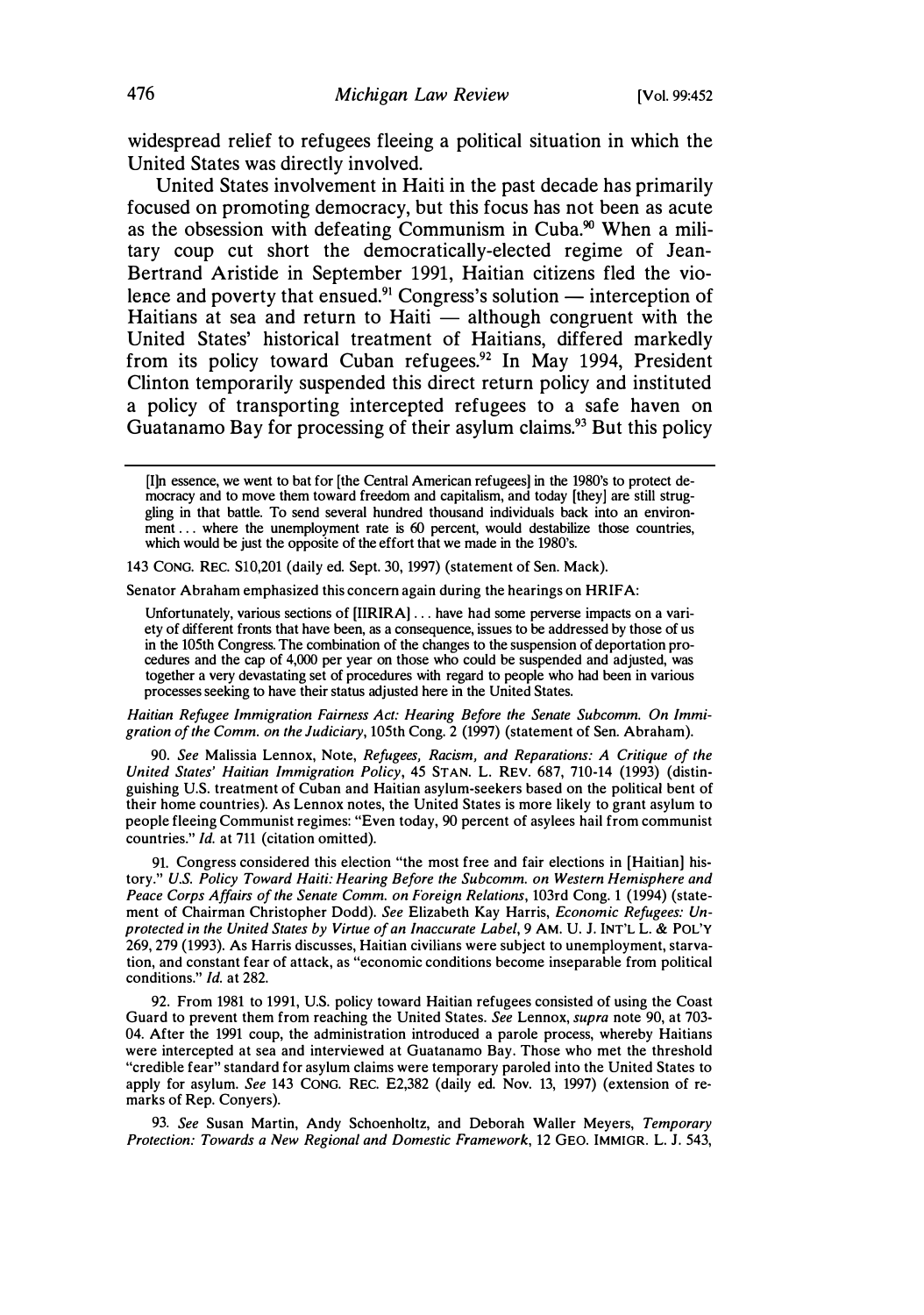was short-lived: after U.S. troops returned Aristide to power in October of 1994, the U.S. government sent the Haitians in Guatanamo Bay refugee camps back to their homeland, even though members of the military continued to make Haiti unsafe for Aristide supporters.<sup>94</sup> As discussed above, HRIFA represents Congress's acknowledgment that U.S. immigration policy for Haitians was inconsistent with the policy for Cubans, given that Congress had similar foreign policy concerns about both neighboring countries.

This discussion of the United States' involvement and interest in Cuba, Nicaragua, and Haiti supports the evidence of legislative intent found in the legislative history of the Acts. The United States has a long history of involvement in the political regimes of these countries, and feels a sense of obligation to its political allies who fled these abusive regimes. Congress, recognizing the inhumane circumstances HRIFA and NACARA applicants fled and the unstable political conditions in their home countries, intended the Acts to provide a comprehensive, humanitarian immigration solution. In addition, widespread relief negated the need to evaluate each applicant's asylum claim individually. When these concerns are compared to the financial justification behind the HIV exclusion discussed in Section II.A, it seems that the humanitarian HIV waiver is more consistent with Congress's intent than the waiver based on familial ties to the United States. Because the INS did not heed Congress's purposes when choosing the proper HIV waiver under the Acts, its waiver regulations are both contrary to legislative intent under Chevron prong one and unreasonable under Chevron prong two, and thus an abuse of administrative discretion.

<sup>554 (1998);</sup> STOTZKY, supra note 11, at 37 (discussing Clinton's move as a response to political pressure from the Congressional Black Caucus and human rights groups). Many of these people were paroled into the United States after immigration officials determined that they had a credible asylum claim. HRIFA granted these parolees permanent residence status, based on a recognition that their asylum claims might not be successful and, even if they were, might not provide a permanent remedy. See Haitian Refugee Immigration Fairness Act: Hearing before the Subcomm. on Immigration of the Senate Comm. on the Judiciary, 105th Cong. 19 (1997) (statement of Rep. Dfaz-Balart) (stating that of the approximately 11,000 Haitians who were paroled through Guatanamo Bay between 1991 and 1993, 4,000 of their asylum claims are still pending).

<sup>94.</sup> See Martin et al, supra note 93, at 555; STOTZKY, supra note 11, at 39-41; see also U.S. Policy Toward Haiti: Hearing Before the Subcomm. on Western Hemisphere and Peace Corps Affairs of the Senate Comm. on Foreign Relations, 103rd Cong. 63 (1994) (testimony of Holly Burkhalter, Advocacy Director, Human Rights Watch). Ms. Burkhalter discussed the state of human rights in Haiti in 1994: "Haitians remain in the relentless grip of the military and armed thugs, who murder, attack, and harass suspected Aristide supporters with impunity." And although many Haitians sought relief through the U.S. refugee program, "the sea has proved safer for them than the U.S. Embassy's refugee program." Id.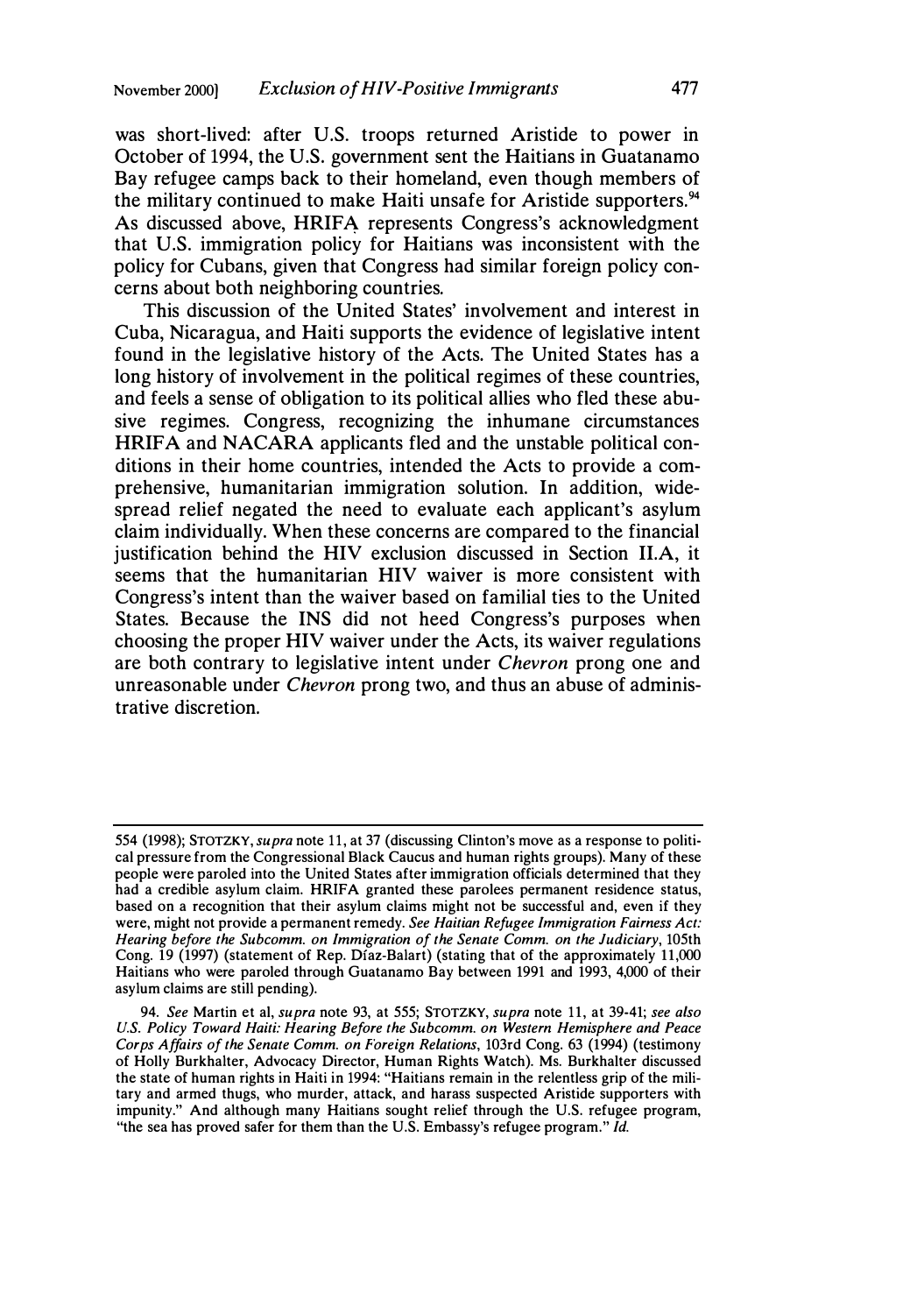# III. COMPARING THE INS REGULATIONS UNDER NACARA AND HRIFA TO OTHER IMMIGRATION LAWS

A comparison of NACARA and HRIFA to other immigration laws demonstrates that Congress intended the Acts to provide permanent immigration relief analogous to that available under the Refugee Act and other special immigration laws contained within the INA. Special immigrants under these laws can apply for an HIV waiver for humanitarian reasons, unlike general immigrants, who must apply for the waiver based on family relationships. The INS chose the latter HIV waiver in its regulations for NACARA and HRIFA, even though both waivers were available in the INA and Congress considered NACARA and HRIFA applicants to be more like special immigrants than general immigrants. Thus, the INS's HIV waiver is inconsistent with the structure of the INA as a whole and thereby contrary to legislative intent.

Looking to other immigration provisions within the INA is a legitimate method to determine legislative intent under the holistic approach to statutory construction. As the Supreme Court advised in Gustafson  $v$ . Alloyd Co., in determining legislative intent, congressional acts "should not be read as a series of unrelated and isolated provisions."95 Other relevant statutes should be considered along with them in pari materia.<sup>96</sup> The Supreme Court recently employed this method in FDA v. Brown & Williamson Tobacco Corp.,<sup>97</sup> in which it invalidated the Food and Drug Administration's ("FDA") tobacco regulations. To ascertain legislative intent, the Court looked beyond the plain language of the Food, Drug, and Cosmetic Act ("FDCA"), which granted the FDA authority to regulate drugs and devices, to other congressional statutes regulating the use of tobacco. The Court considered statutes enacted both prior to and subsequent to the enactment of the FDCA.<sup>98</sup> Other immigration laws are relevant to NACARA and HRIFA under this analysis, because all of the laws are included within the INA and newly enacted laws are codified as

Id. at 1297.

<sup>95. 513</sup> U.S. 561, 570 (1995).

<sup>96.</sup> Statutes that are "in pari materia" are "those relating to the same person or thing or having a common purpose." BLACK'S LAW DICTIONARY 791 (6th ed. 1990).

<sup>97. 529</sup> U.S. 120 (2000).

<sup>98.</sup> Id. at 142-58. Justice O'Connor, writing for the majority, summarized the Court's holding:

In this case, we believe that Congress has clearly precluded the FDA from asserting jurisdiction to regulate tobacco products. Such authority is inconsistent with the intent that Congress has expressed in the FDCA's overall regulatory scheme and in the tobacco-specific legislation that it has enacted subsequent to the FDCA. In light of this clear intent, the FDA's assertion of jurisdiction is impermissible.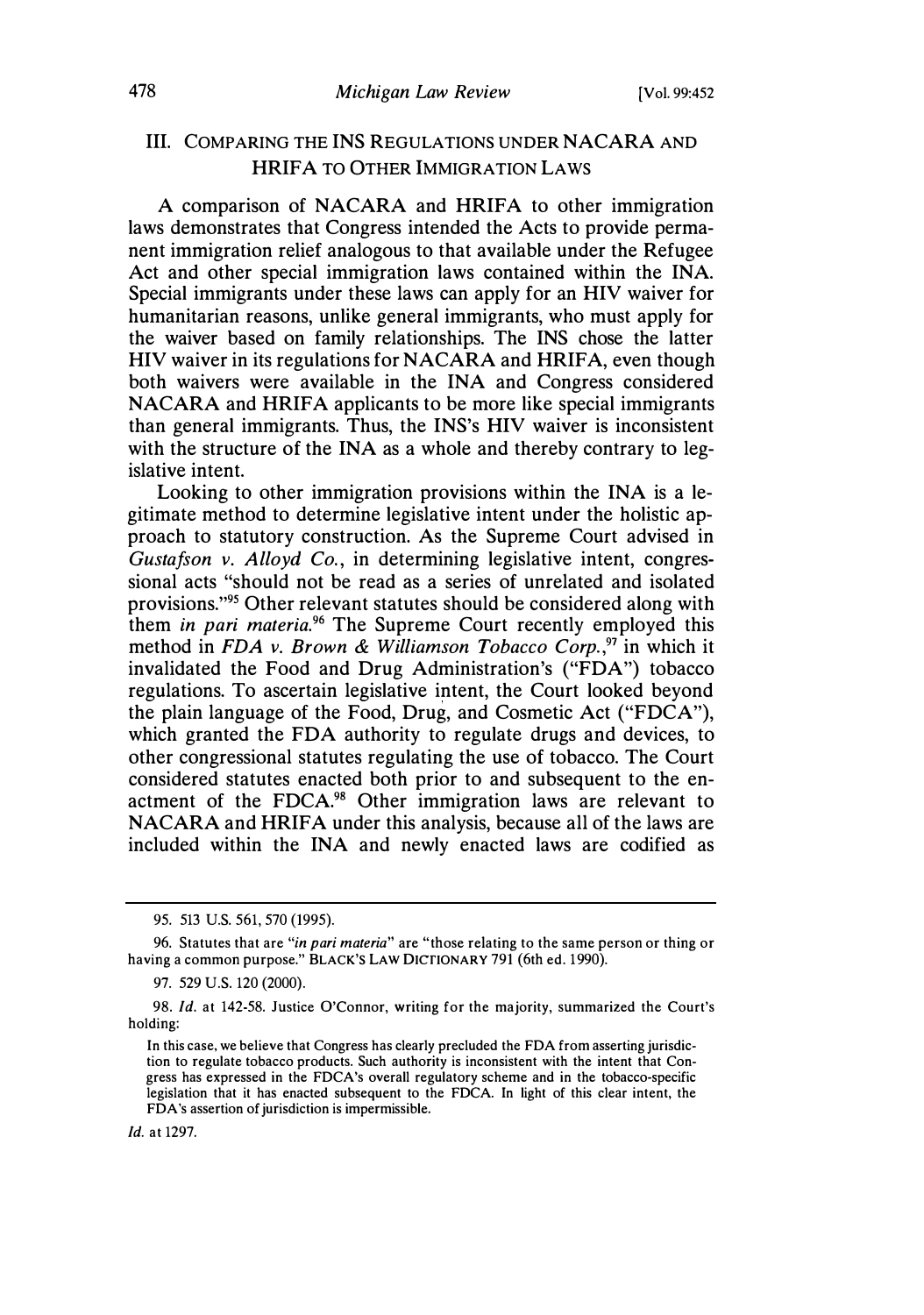amendments of the INA.<sup>99</sup> Even if these relevant statutes do not indicate Congress's clear intent concerning the HIV waiver under Chevron prong one, looking to other statutes is a valid method of discerning the reasonableness of the INS's waiver policy under Chevron prong two.

This Part utilizes the above method to determine the legislative intent of NACARA and HRIFA by comparing the provisions and requirements of the Acts with other immigration provisions. Section III.A contrasts the statutory requirements for adjustment of status to permanent resident under the Acts to the general requirements for immigrants who wish to adjust their status, concluding that, by deleting many of the adjustment requirements for applicants under the Acts, Congress intended to make it easier for these Haitians, Nicaraguans, and Cubans to adjust their status to permanent resident. Section IIl.B compares the statutory and regulatory provisions for adjustment under the Acts with the provisions for refugee and asylum status, arguing that the INS's restrictive regulations for HIV-positive HRIFA and NACARA applicants contradict Congress's attempt to allow these Haitians, Nicaraguans, and Cubans to bypass the barriers to qualifying for asylum. Section 111.C analogizes the Acts to similar ad hoc legislation for immigrants from certain countries, concluding that because these laws are similar in purpose to NACARA and HRIFA, the INS should have looked to them to determine which waiver should be available for HIV-positive HRIFA and NACARA applicants. This Part concludes that, because Congress intended HRIFA and NACARA to provide permanent, widespread immigration relief that is more like refugee law and other special immigration measures than relief available to general immigrants, the INS should have imitated the HIV waiver available under special immigration laws rather than the one available under general immigration law.

# A. A djustment of Status for Immigrants Generally

A comparison of the requirements and barriers to adjustment of status from immigrant to permanent resident in the INA with those in HRIFA and NACARA demonstrates that Congress intended to allow applicants under the Acts to bypass many of the barriers to obtaining a "green card" that most immigrants face. General immigrants applying for permanent residence status must demonstrate that they have been inspected and admitted or paroled into the United States and must fit into one of the narrowly defined categories of eligibility defined by the statute, of which all except immediate family relationships

<sup>99.</sup> For instance, HRIFA and NACARA were codified as amendments to the adjustment of status provision of the INA. 8 U.S.C. § 1255 note (Supp. V 1999).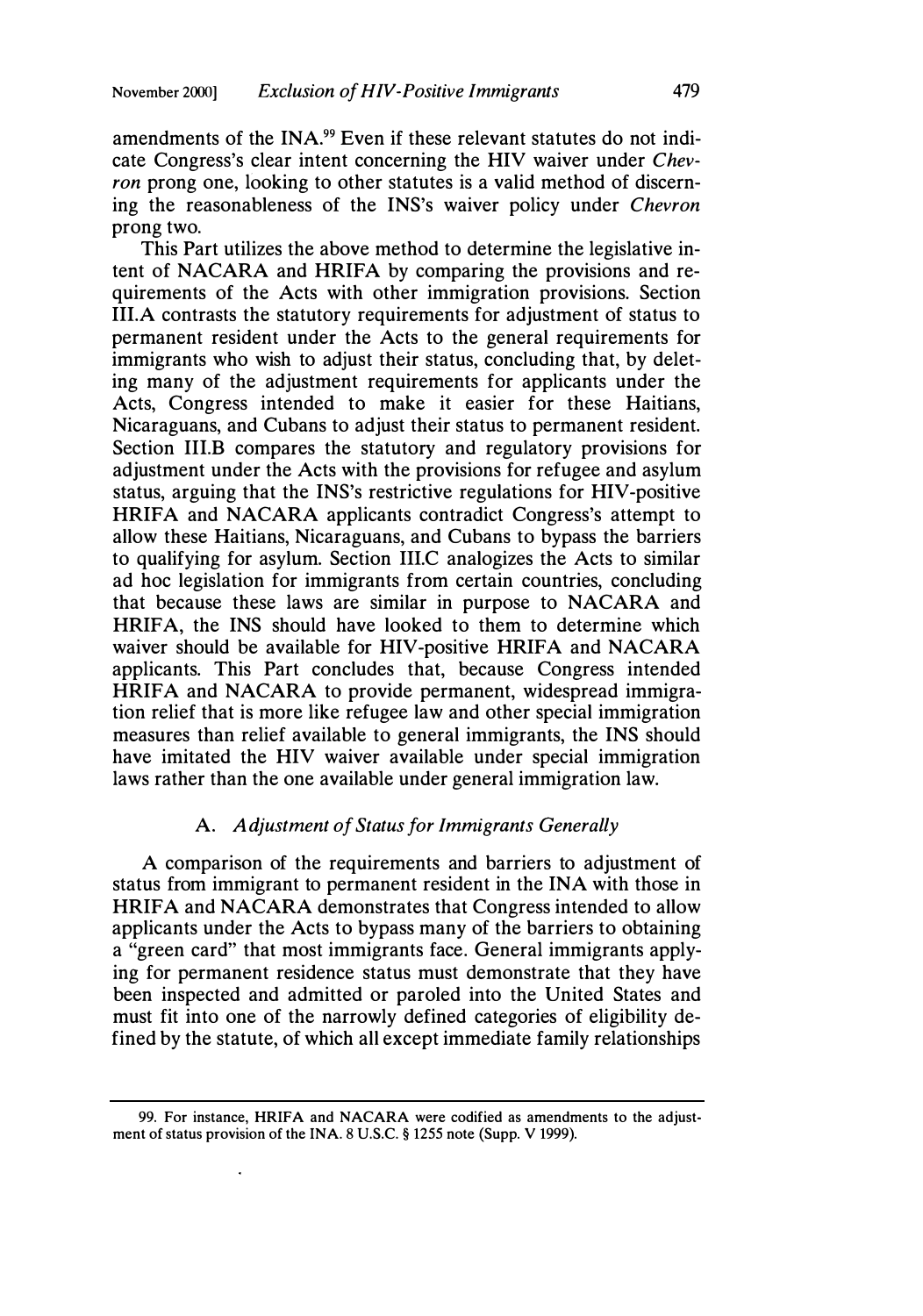are subject to annual numerical limitations.100 In contrast, NACARA and HRIFA applicants can adjust their status without demonstrating that they were inspected, admitted, or paroled, which would be difficult for most of the applicants to prove; they must show only that they have resided in the United States since December 1995.<sup>101</sup> In addition, NACARA and HRIFA are not subject to numerical quotas.

More importantly, immigrants seeking adjustment of status under the general INA provision must be "eligible to receive an immigrant visa," which means that applicants are subject to all of the grounds for inadmissibility.102 In contrast, HRIFA and NACARA automatically waive many of these grounds, including the exclusion of aliens who are likely to become a public charge, aliens who have been working in the United States without authorization or wish to do so in the future, undocumented aliens, and aliens who are unlawfully in the United States.103 The fact that Congress waived the public charge exclusion for HRIFA and NACARA applicants indicates a recognition that most of the Haitian, Nicaraguan, and Cuban applicants were poor, having fled their poverty-stricken home countries without any of their belongings, and would either have to work or obtain public assistance at least

101. District of Columbia Appropriations Act, Pub. L. No. 105-100, Title II (Nicaraguan Adjustment and Central American Relief Act) § 202(b)(2), 111 Stat. 2160, 2194 (1997); Omnibus Consolidated and Emergency Supplemental Appropriations Act, Pub. L. No. 105-277, Title IX (Haitian Refugee Immigration Fairness Act of 1998), § 902(b)(l), 112 Stat. 2681, 2681-538 (1998).

102. 8 C.F.R. § 245.l(a) (1999). These grounds for exclusion include the HIV exclusion and are found in 8 U.S.C. § 1182 (1994).

<sup>100.</sup> See 8 U.S.C. § 1255(a) (1994); MARGARET H. MCCORMICK, The Immigration System, reprinted in IMMIGRATION LAW: BASICS AND MORE 5-9 (2000) (discussing the annual numerical limitations and four categories of eligibility for permanent residence: family relationship, employment relationship or circumstance, lottery based on diversity of country origin, and eligibility for special immigrant status (such as refugee status)). Although these requirements may sound simple, they exclude many immigrants who would be included under HRIFA and NACARA. For example, aliens who enter the United States illegally — without being inspected and admitted or paroled  $-$  are ineligible. Adjustment of Status to that of Person Admitted for Permanent Residence, 8 C.F.R. § 245.l(b)(3) (1999).

<sup>103.</sup> See supra note 12. Indeed, HRIFA and NACARA waive all exclusions except public health exclusions, exclusions on criminal grounds, security exclusions (e.g., terrorists and Nazis), the exclusion of draft evaders, exclusions for fraudulence and smuggling, and the exclusion against previously removed aliens. This distinction is significant, because the grounds for inadmissibility that Congress waived generally render many immigrants ineligible for green cards. Consider, for instance, the employment exclusion: if an immigrant wishes to work in the United States, the Secretary of Labor must have determined that there are not enough available workers at the time and place where the immigrant wishes to work and that the immigrant's employment will not affect the wages or conditions of similarly employed workers — a difficult burden of proof for most immigrants. 8 U.S.C. § 1182(a)(5)(A) (1994). The only other option for immigrants is not to work, which would mean that they would probably soon become welfare recipients, a.k.a. "public charges" (unless they had independent sources of wealth), and would thus be excludable under the public charge exclusion.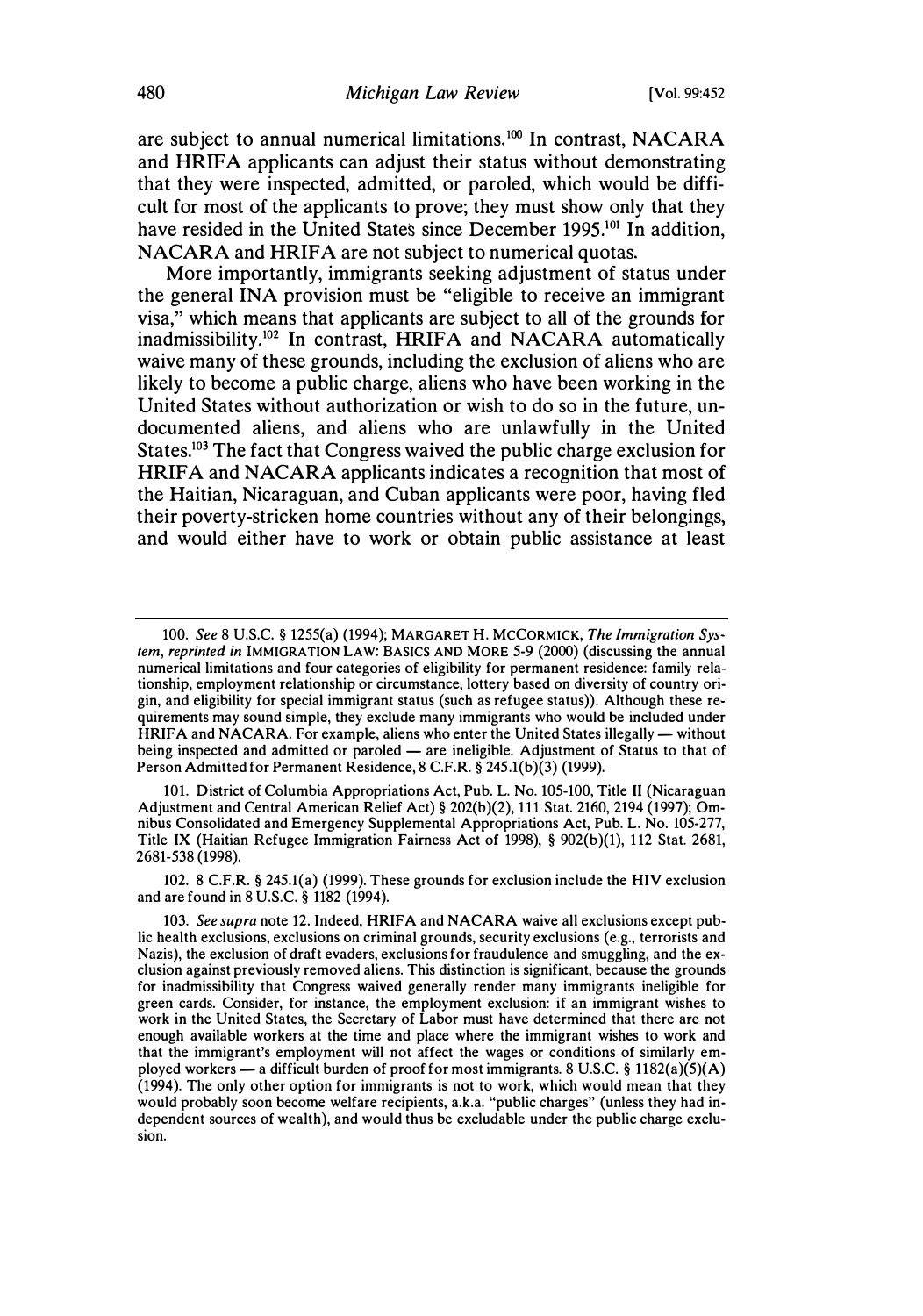temporarily.104 By waiving these important grounds for exclusion that apply to most aliens seeking to adjust their status, Congress exempted Haitians, Nicaraguans, and Cubans from the grounds of exclusion that were probably most likely to prevent their adjustment of status. The INS's regulations for HIV-positive applicants undermine Congress's efforts to make it easier for HRIFA and NACARA applicants to obtain permanent residency than for general immigrants, because applicants must obtain the same HIV waiver as general "green card" seek $ers.<sup>105</sup>$ 

## B. A Substitute for Asylum

As discussed in Section Il.B, Congress viewed Haitians, Nicaraguans, and Cubans who had fled to the United States as refugees, and intended the Acts to provide humanitarian relief similar to that available for refugees — essentially, a substitute for asylum status. The legislative history behind the Acts indicates that Congress was motivated by the "refugee-like situations" from which these Haitians, Nicaraguans, and Cubans fled.<sup>106</sup> Recognizing that many HRIFA and NACARA applicants would not qualify for asylum status for technical legal reasons, even though they deserved the same relief as refugees, Congress eliminated the barriers the applicants would face in qualifying for asylum status. For instance, NACARA and HRIFA applicants are not required to prove that they would qualify for asylum, nor are they required even to have applied for asylum since they arrived in the United States.<sup>107</sup> Additionally, Congress intended to avoid the long,

105. Compare 8 C.F.R. § 245.13(c) (1999), and 8 C.F.R. § 245.15(e)(2) (1999), with 8 U.S.C. § 1182(g) (1994).

106. Haitian Refugee Immigration Fairness Act, Hearing Before the Subcomm. on Immigration, Senate Comm. on the Judiciary, 105th Cong. 35 (1998) (statement of Grover Joseph Rees, former General Counsel of the INS) ("They came at a time when their country was being ruled by a particularly brutal regime. In the words of President Clinton ... 'They are chopping people's faces off down there.' "). Speaking to this point, Senator Abraham stated:

[W)ith respect to Nicaraguans, ... in the 1980's, this country actively encouraged people fearing persecution, fearing death squads, fearing disruptions of their communities to come to America. Then we took extraordinary measures to make it feasible for them to stay here, even those who had been denied asylum through the official asylum-seeking procedures.

143 CONG. REC. Sl0,199 (daily ed. Sept. 30, 1997) (statement of Sen. Abraham).

107. Omnibus Consolidated and Emergency Supplemental Appropriations Act, Pub. L. No. 105-277, Title IX (Haitian Refugee Immigration Fairness Act of 1998), 112 Stat. 2681, 2681-538 (1998) (extending HRIFA eligibility to all Haitians who have been in the United States continuously since December 31, 1995, whether or not they applied for asylum); District of Columbia Appropriations Act, Pub. L. No. 105-100, Title II (Nicaraguan Adjustment and Central American Relief Act), 111 Stat. 2160, 2194 (1997) (amended by Pub. L. No. 105- 139, 111 Stat. 2644 (1997)) (listing application for asylum as just one possible way for NACARA applicants to prove that they have been continuously present in the United States since December 1, 1995).

<sup>104.</sup> See supra Section 11.B (discussing Congress's intent to provide humanitarian immigration relief to NACARA and HRIFA applicants who fled refugee-like situations).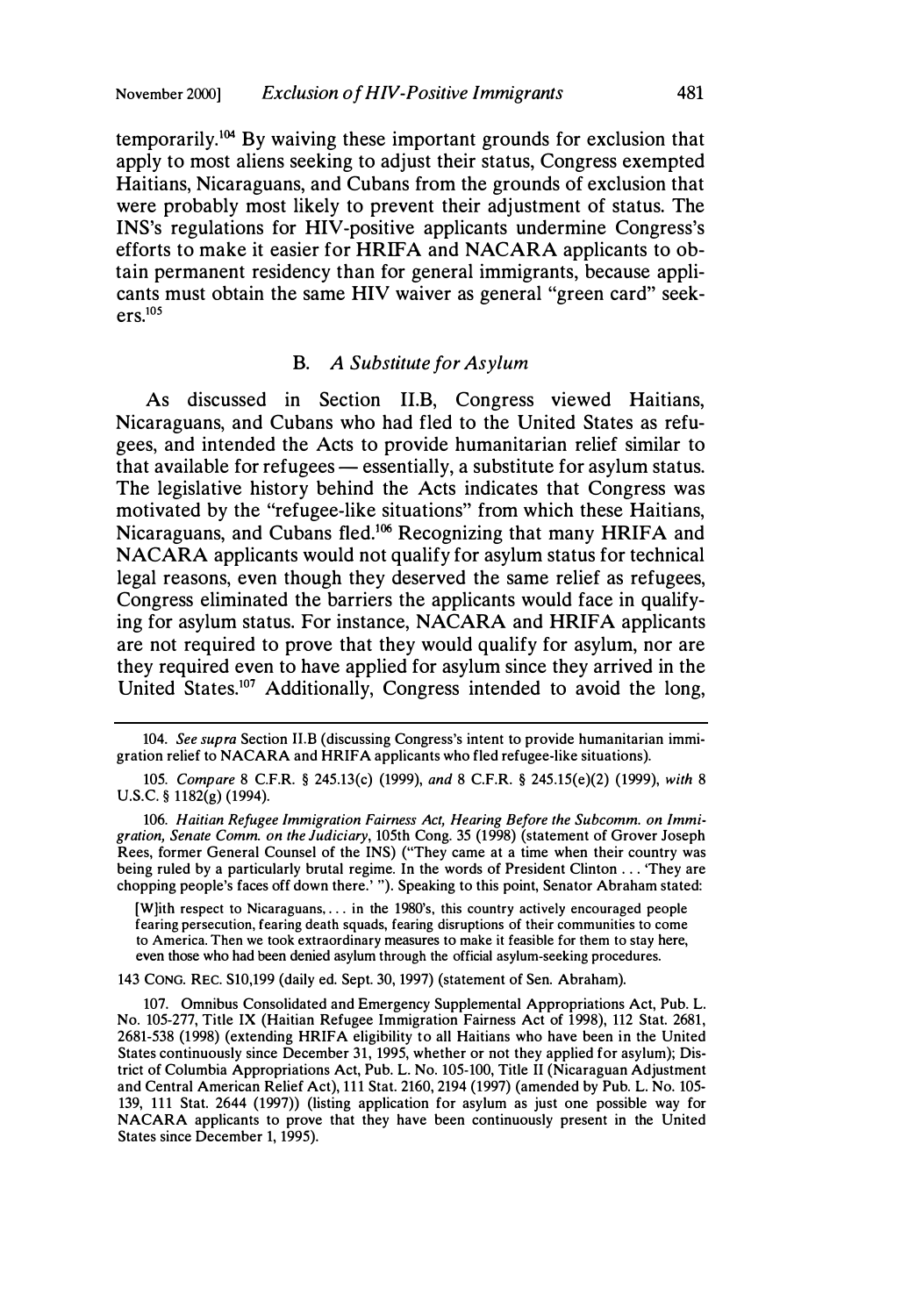expensive process of individualized assessment of each asylum application by the INS.108 Congress thereby bypassed the long waiting period asylum applicants face due to the backlog of asylum cases, so that applicants gain immediate status and rights, which affects their right to work and receive public assistance benefits.<sup>109</sup>

Congress enacted the Acts partly because there was no guarantee that Nicaraguan, Cuban, and Haitian refugees who fled to the United States would qualify for asylum status under the Refugee Act of 1980.110 The Refugee Act, which incorporates the international definition of "refugee" from the 1951 Convention Relating to the Status of Refugees, requires asylum-seekers to show that there is a reasonable possibility that they will be subject to serious human rights violations on account of their race, religion, nationality, political opinion, or membership in a particular social group if returned to their home country.111

Several elements of the refugee definition would be difficult for many NACARA and HRIFA applicants to meet. One problem for applicants would be showing that they faced a risk of "persecution" as defined by asylum caselaw. Persecution is generally understood as a serious human rights violation, most notably a threat to life or freedom.112 Economic harm alone is usually not considered persecution, and refugees who flee to escape economic deprivations or to improve their living standards or chances for employment are typically denied asylum.113 Many NACARA and HRIFA applicants, particularly

110. Refugee Act of 1980, Pub. L. No. 96-212, 94 Stat. 102 (codified as amended in scattered sections of 8 U.S.C.). Like NACARA and HRIFA, the Refugee Act appears in the U.S. Code as amendments to the INA.

111. See supra note 63 (discussing the definition of "refugee"). See generally JAMES C. HATHAWAY, THE LAW OF REFUGEE STATUS 6-11 (1991). The Senate Judiciary Committee's Report accompanying the Refugee Act of 1980 demonstrates Congress's intent to update the statutory definition of "refugee" to comport with the United States' international treaty obligations. See H.R. REP. No. 96-608, at 1 (1979).

112. See generally HATHAWAY, supra note 111, at 112-116 (characterizing "persecution" as a serious violation of human rights).

<sup>108.</sup> See, e.g., Haitian Refugee Immigration Fairness Act: Hearing Before the Subcomm. on Immigration of the Senate Comm. on the Judiciary, 105th Cong. 35 (1997) (statement of Grover Joseph Rees, former General Counsel of the INS) ("(The HRIFA applicants'] asylum cases have taken years to adjudicate. They have built families here. Some have been here 6 years.").

<sup>109.</sup> See, e.g., Haitian Refugee Immigration Fairness Act: Hearing Before the Subcomm. on Immigration of the Senate Comm. on the Judiciary, 105th Cong. 35 (1997) (statement of Rep. Oiaz-Balart) ("[T]hese refugees filed asylum petitions, oftentimes during lengthy processing times, for Immigration to evaluate their claims .... It is estimated that approximately 4,000 of these asylum claims are still pending."). The backlog of asylum cases reached over 400,000 in the 1990's. See Martin et al., supra note 93, at 552.

<sup>113.</sup> See, e.g., Minwalla v. INS, 706 F.2d 831, 835 (8th Cir. 1983) ("Mere economic detriment is not sufficient."). See also DEBORAH E. ANKER, LAW OF ASYLUM IN THE UNITED STATES 233-35 (3rd ed. 1999).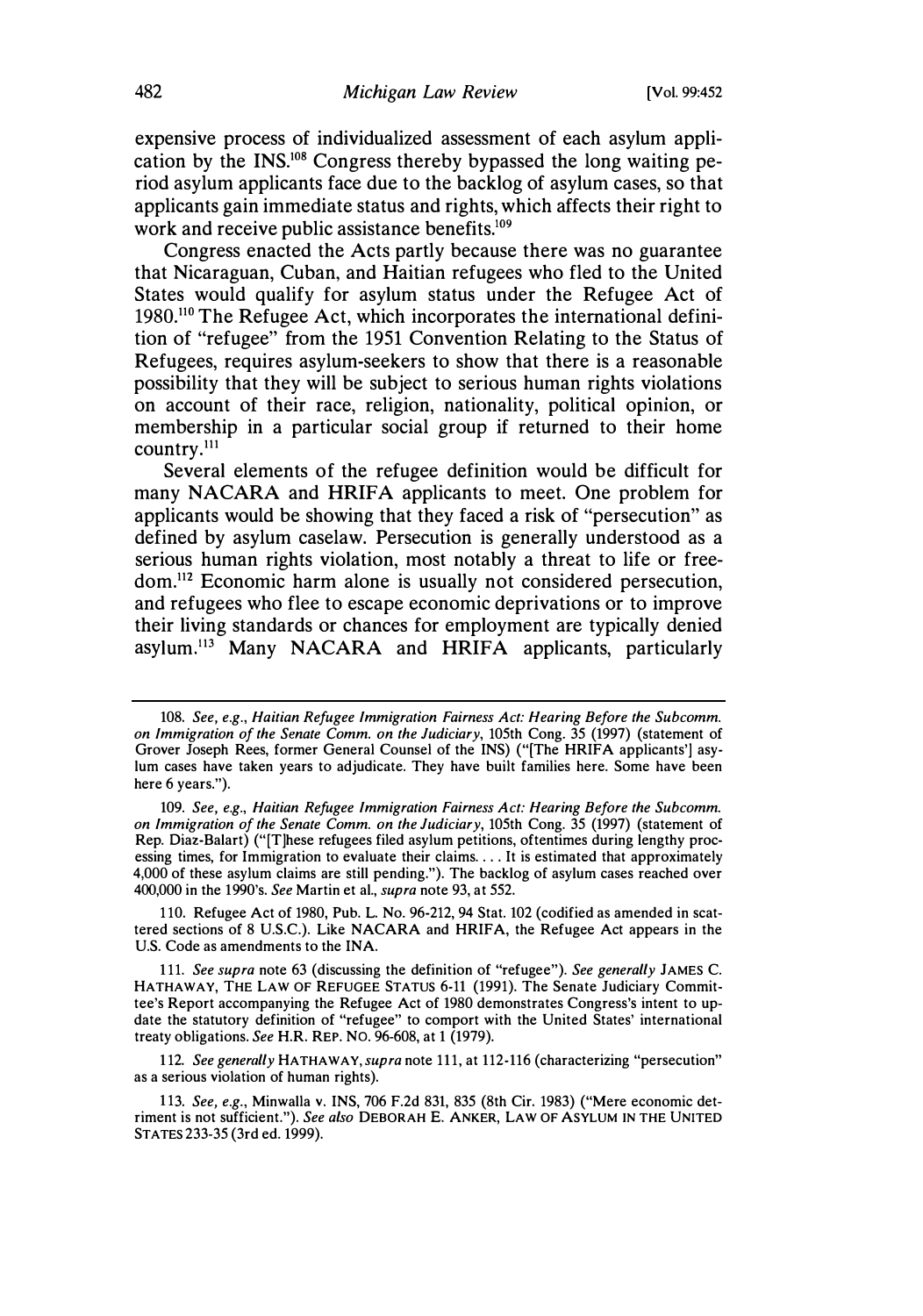Haitians, would have difficulty showing that the risk they faced was beyond mere economic harm.<sup>114</sup> A second problem for most Haitians, Cubans, and Nicaraguans would be proving that they faced a risk of persecution "on account of" one of the five reasons listed in the Convention.115 The Supreme Court has interpreted this language to require an asylum applicant to provide direct or circumstantial evidence that his persecutors were motivated to persecute him because of his race, religion, nationality, political opinion, or membership in a particular social group.<sup>116</sup> Thus, asylum applicants must make some showing of their persecutors' intent to harm them, beyond a threat of indiscriminate harm to the entire population.<sup>117</sup> This persecutory intent requirement would be difficult for many NACARA and HRIFA applicants, whose fears were based on generalized poverty and violence.<sup>118</sup> Through the Acts, Congress allowed applicants to bypass these asylum requirements and provided a substitute for the difficult asylum proc- $\overline{ess}$ <sup>119</sup>

116. See INS v. Elias-Zacarias, 502 U.S. 478 (1992).

117. See, e.g., Pedro-Mateo v. INS, 224 F.3d 1147, 1151 (9th Cir. 2000) (concluding that the facts "do not indicate that the Kanjobal Indians have been recruited because of their race, political opinion, or any other protected ground. What they indicate, tragically, is that wherever the guerillas clash with the Guatemalan Army, civilians are forcibly recruited by both sides to serve in the conflict."); Singh v. INS, 134 F.3d 962, 970 (9th Cir. 1998) ("Petitioner still must demonstrate that the persecution she suffered was 'appreciably different' from the hardships suffered by Indo-Fijians in general."); Vides-Vides v. INS, 783 F.2d 1463, 1469 (9th Cir. 1986) (concluding that the applicant's fear of harm must be "appreciably different from the dangers faced by the alien's fellow citizens").

118. For a poignant example of an asylum applicant who feared the denial of her application, see Haitian Refugee Immigration Fairness Act: Hearing Before the Subcomm. on Immigration of the Senate Comm. on the Judiciary, 105th Cong. 28 (1997) (statement of Louiciana Miclisse) (discussing the experiences that induced her to flee Haiti, namely the military's murder of her father, and expressing her fear that she may not qualify for asylum under U.S. law: "I understand that even though my parents were killed, my application for asylum may be denied.").

119. See Haitian Refugee Immigration Fairness Act: Hearing Before the Subcomm. on Immigration of the Senate Comm. on the Judiciary, 105th Cong. 35 (1997) (statement of Grover Joseph Rees, former General Counsel of the INS):

The most important refugee protection law arguably, however, is not any of the specific refugee laws, laws that have the word 'refugee' in their title. Rather, it is the Attorney General's power to parole people into the country; that is to allow for their provisional entry, even though no law specifically provides for their admission .... The refugee admission process is a complicated one. It can take months, or even years, and the problem is we can't always plan for the existence of refugees. The only people who can plan for whether people are going to be persecuted are the persecutors themselves .... The parole power is often better suited to that kind of quick reaction than the formal refugee admission process.

<sup>114.</sup> See Harris, supra note 91, at 278-83 (1993) (discussing the difficulty Haitians have qualifying for asylum under U.S. refugee law).

<sup>115. 8</sup> U.S.C. § 1101(a)(42)(A) (1994) (incorporating the definition of "refugee" from the 1951 Convention Relating to the Status of Refugees to require refugee applicants to demonstrate "a well-founded fear of persecution on account of race, religion, nationality, membership in a particular social group, or political opinion").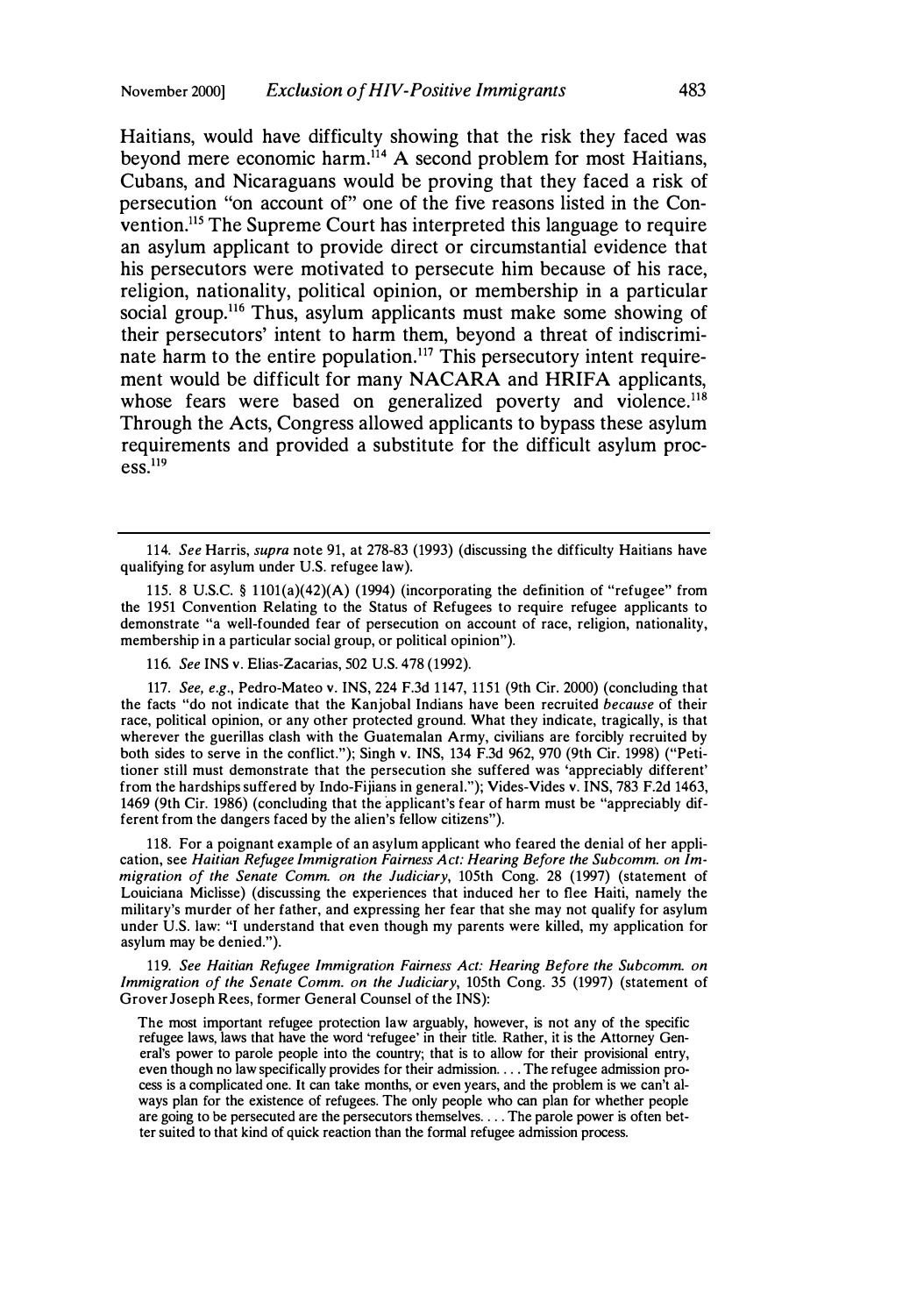Like NACARA and HRIFA, the Refugee Act was humanitarian in purpose, based on the United States' duty of "non-refoulement," which prevents countries who are parties to the Refugee Convention from sending refugees back to countries where they face persecution.120 Unlike the Acts, Congress specified in the Refugee Act that the waiver based on humanitarian purposes should be available to HIV-positive refugees.121 Because the plain language of the Acts did not indicate which waiver of the HIV exclusion was available to applicants, the INS had a choice in its regulations between the waiver available for refugees and the waiver available for general immigrants. In keeping with Congress's intent to grant NACARA and HRIFA applicants quasi-refugee relief, the INS should have copied the waiver articulated in the Refugee Act, as opposed to the waiver in the general immigrant provisions of the INA.

Because the INS did not compare the purposes of the Acts to the purposes of the Refugee Act, it did not follow the holistic approach to determining Congress's intent that the Supreme Court has recommended. The INS's final rule and response to comments on HRIFA indicates that it considered imitating the humanitarian waiver in the Refugee Act, at least for HRIFA applicants, but rejected the idea.<sup>122</sup> The agency read the humanitarian waiver available under the refugee provision of the INA as applicable only to that section, not to aliens applying for adjustment of status under other sections of the INA.123 In doing so, the INS stratified the various adjustment of status provisions in the INA and failed to utilize other sections of the INA for guidance as to legislative intent behind NACARA and HRIFA. Thus, the INS took a formalistic approach to interpreting the INA, instead of delving into the substantive policy reasons behind the INA's various immigration provisions.124 In filling the gap Congress left in NACARA and

122. See Adjustment of Status for Certain Nationals of Haiti, 65 Fed. Reg. 15,835, 15,837 (Mar. 24, 2000).

123. See id. :

Mr. Rees then went on to discuss the need for a more permanent solution to the parole power, which NACARA and HRIFA provide.

<sup>120.</sup> See HATHAWAY, supra note 111, at 14 (defining "non-refoulement" as "the duty to avoid the return of a refugee to a country where she faces a genuine risk of serious harm").

<sup>121.</sup> See 8 U.S.C. § 1157(c)(3) (1994) (allowing refugees to apply to the Attorney General for a discretionary waiver "for humanitarian purposes, to assure family unity, or when it is otherwise in the public interest").

When read in its entirety, it is clear that the waiver provision contained in [the refugee provision] of the Act applies only to aliens who are adjusting status under that section, not to aliens who are adjusting status under other provision of law, including HRIFA. The Department does not have the statutory authority to make this change. Accordingly, this suggestion cannot be adopted.

<sup>124.</sup> Professor Cass Sunstein supports granting greater latitude to administrative agencies to look beyond the formal text of a statute to implement Congress's policy choices: "As against modem formalists, we might urge that administrative agencies should be authorized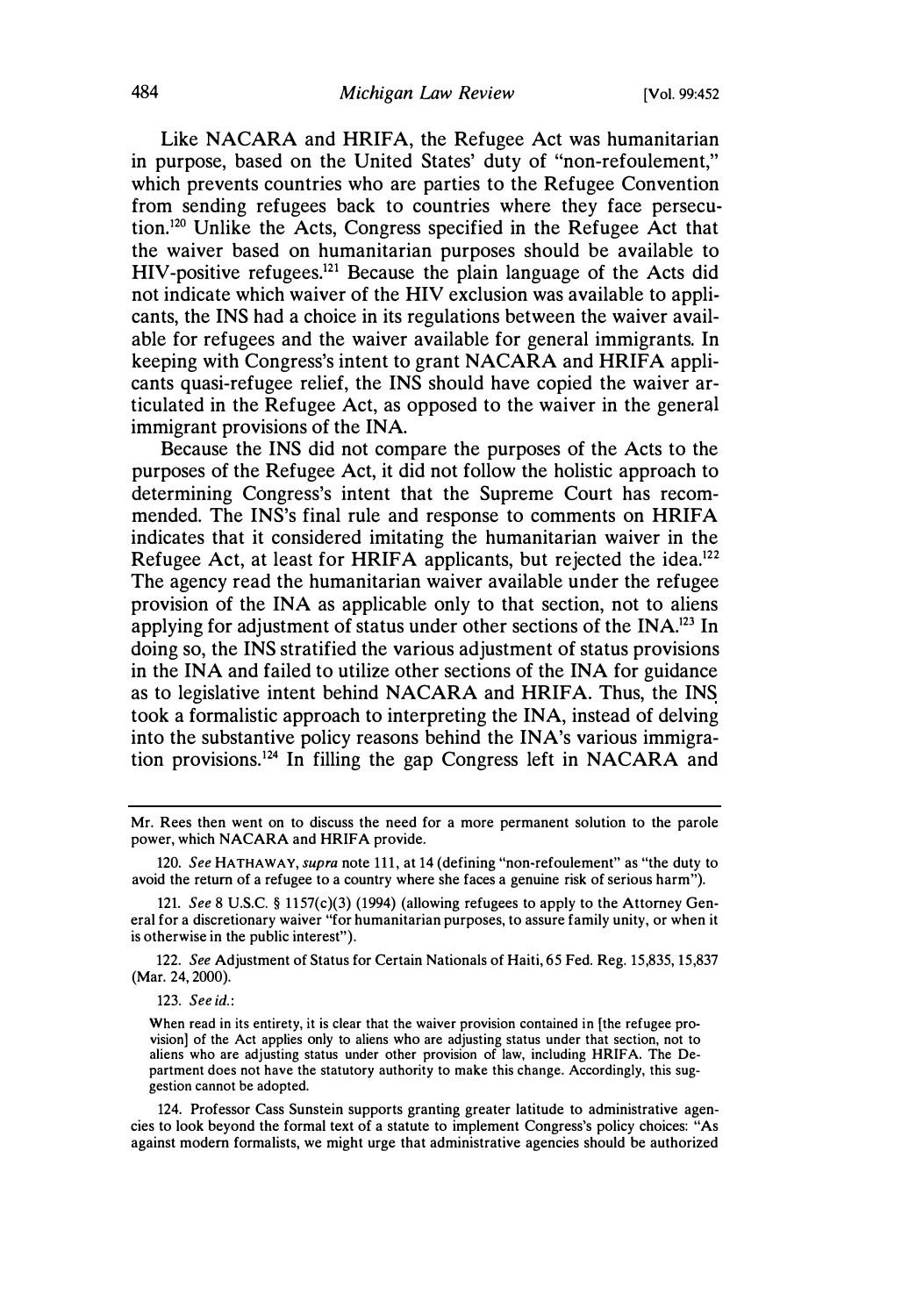November 2000] Exclusion of HIV-Positive Immigrants 485

HRIF A, the agency had a duty to compare the humanitarian purpose of NACARA and HRIFA to other immigration provisions motivated by similar reasons (such as the Refugee Act) and give HIV-positive applicants the opportunity to apply for the humanitarian waiver.

### C. The HIV Exclusion Under Other Special Immigration Measures

Congress intended the Acts to provide a permanent immigration status similar to past ad hoc statutes that transformed temporary, emergency immigration relief for groups of refugees fleeing particular countries into permanent resident status. These laws, like NACARA and HRIFA, represent Congress's decision that the United States should not send these refugees back to their home countries for humanitarian reasons. As Senator Abraham stated in the subcommittee hearing on HRIFA, the Acts were modeled after these ad hoc measures.<sup>125</sup> Because the Acts have a similar purpose and provide similar relief to these special measures, the INS should have looked to the HIV waiver available under them when crafting its regulations for HIV-positive HRIFA and NACARA applicants.

Senator Abraham mentioned two recent examples of such ad hoc immigration measures. The Chinese Student Protection Act of 1992 allowed Chinese students who had been involved in the Tiananmen Square massacre and had subsequently been granted Deferred Enforced Departure ("DED") status to adjust their status to permanent resident.<sup>126</sup> Congress was motivated by both humanitarian and foreign policy reasons, as in its consideration of NACARA and HRIFA.<sup>127</sup>

125. See Haitian Refugee Immigration Fairness Act: Hearing before the Subcomm. on Immigration of the Senate Comm. on the Judiciary, 105th Cong. 3 (1997) (remarks of Sen. Abraham, chairman of the subcommittee):

Under U.S. law, one traditional way in which relatively large numbers of individuals paroled into the country have gained permanent residence has been for Congress to pass a special law that permits this to happen. . . . The relief accorded to asylum applicants and others from Cuba and Nicaragua in this year's Central American relief bill is in that tradition as well. ... In the aftermath of the Tianenmen Square crackdown, Congress passed a law granting lawful permanent residence to many of the Chinese nationals who were here in the United States at that time.... In 1996, the Illegal Immigration Reform and Immigrant Responsibility Act permitted Polish and Hungarian refugees admitted under the Attorney General's parole authority to apply for and gain permanent residence. U.S. immigration law, in my judgment, should not turn on arbitrary distinctions between members of different nationalities.

126. Chinese Student Protection Act of 1992, Pub. L. No. 102-404, 106 Stat. 1969. See also THOMAS ALEXANDER ALEINIKOFF, DAVID A. MARTIN, AND HIROSHI MOTOMURA, IMMIGRATION AND CITIZENSHIP: PROCESS AND POLICY 1164 (4th ed. 1998); Martin et al., supra note 93, at 578.

127. See John D. Griffin, Comment, The Chinese Student Protection Act and "Enhanced Consideration" for PRC Nationals: Legitimizing Foreign Policy while Averting False Positives in Asylum Law, 66 U. COLO. L. REV. 1105, 1117-19 (1995) (citing congressional testi-

to reject the 'text' in situations where common law judges would not be so authorized, at least when there is no evidence of a considered legislative judgment against the agency's interpretation." Cass R. Sunstein, Must Formalism be Defended Empirically?, 66 U. CHI. L. <sup>R</sup>EV. 636, 660 (1999).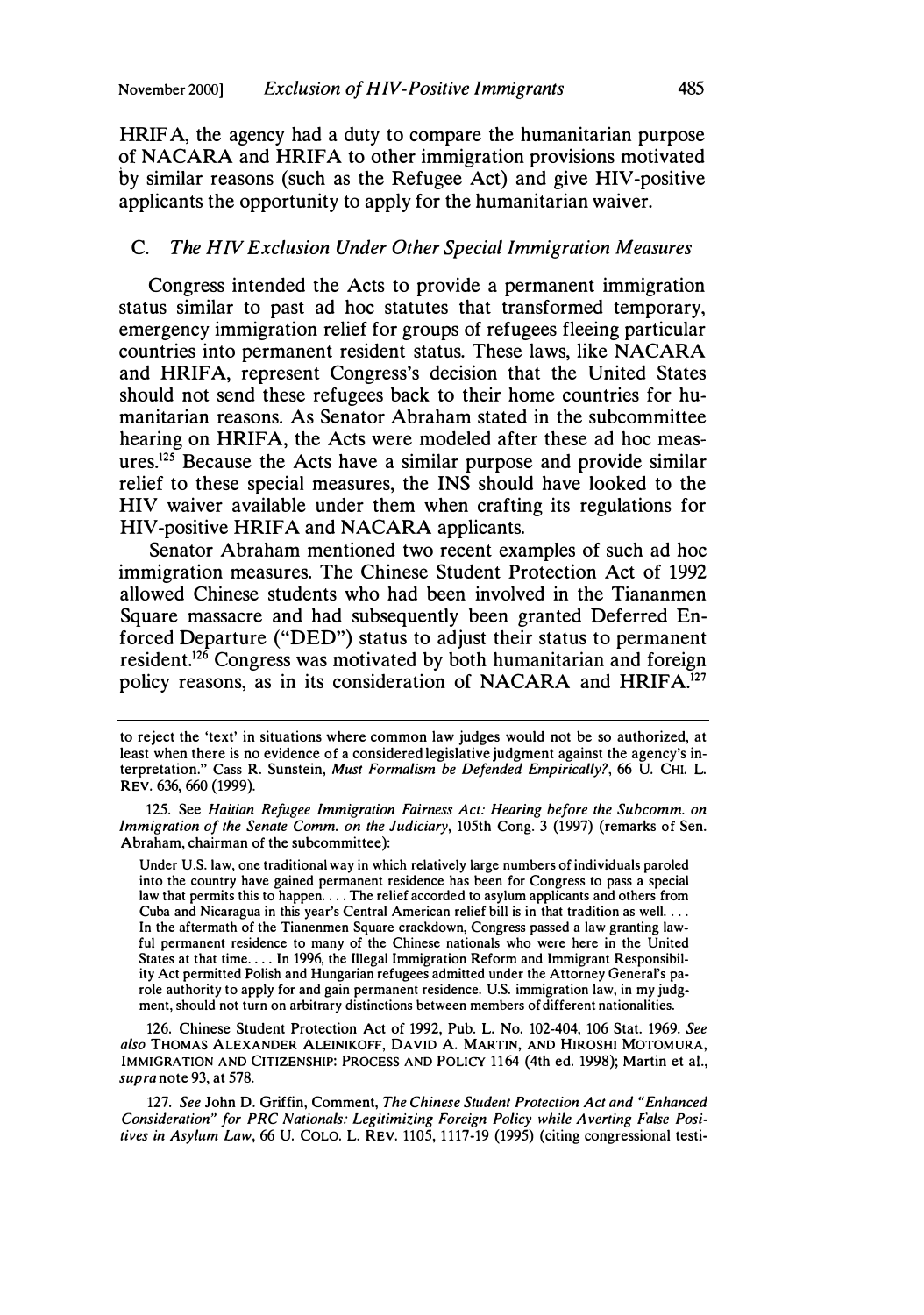Unlike HRIFA and NACARA, the Act enabled HIV-positive students to apply for the same humanitarian waiver of inadmissibility available for refugees.<sup>128</sup> Another recent immigration remedy that is almost identical to NACARA and HRIFA was passed as part of IIRIRA, and provides adjustment of status to permanent residence for certain Polish and Hungarian nationals who were paroled into the United States between 1989 and 1991 and were denied refugee status.<sup>129</sup> Congress intended this provision to amend a "bureaucratic error" that prevented these people who had been paroled into the country for humanitarian reasons years earlier from adjusting their status to permanent resident.<sup>130</sup> This law also contained the humanitarian waiver of the HIV exclusion.

One might argue that because Congress explicitly indicated which waiver should be available for HIV-positive applicants in both of the above statutes, it would have done so in HRIFA and NACARA if it had intended for a less stringent waiver to be available. But as was discussed above, Congress did not mention waivers of inadmissibility at all in HRIFA and NACARA, but merely indicated which grounds of inadmissibility were completely waived. Because the plain language of the Act did not answer the waiver question, the INS was left with the responsibility of determining which waiver Congress intended. Since the above statutes are similar to HRIFA and NACARA in terms of the type of relief they provide and Congress's reasons for enacting them, Chevron requires the INS to look to the HIV waivers under these statutes rather than the general adjustment of status provision of the INA. To be consistent with congressional intent, the INS should have allowed HIV-positive applicants under HRIFA and NACARA to apply for the more accessible waiver of the HIV exclusion.

This Part argued that the INS, in requiring HIV-positive HRIFA and NACARA applicants to apply for a waiver based on a family relationship to a United States citizen or permanent resident, contradicted Congress's intent. By analogizing the type of relief granted and the

129. See Illegal Immigration Reform and Immigrant Responsibility Act of 1996, Pub. L. No. 104-208, 110 Stat. 3009, 3009-709.

130. See 142 CONG. REC. Hll,081 (daily ed. Sept. 25, 1996) (Statement of Rep. Hyde) (speaking in support of the Conference Report on IIRIRA):

This omnibus legislation includes a number of miscellaneous provisions that are responsive to a range of problems.... We also recognize the equities of certain nationals of Poland and Hungary who were paroled into the United States years ago - and thus entered our country legally — by affording them an opportunity to adjust to permanent resident status.

mony that the "deeper purpose" of the legislation was the promotion of democracy and capitalism and the condemnation of communism). Griffin emphasizes the discriminatory effect of Congress's favorable treatment of Chinese students compared to its negative response to Haitians fleeing the military coup of 1991. Id. at 1120, 1158-60.

<sup>128.</sup> Chinese Student Protection Act of 1992, Pub. L. No. 102-404 § 2(a)(3)(B), 106 Stat. 1969 (specifying the availability of a waiver to the public health exclusion based on humanitarian reasons, family unity, or public interest).